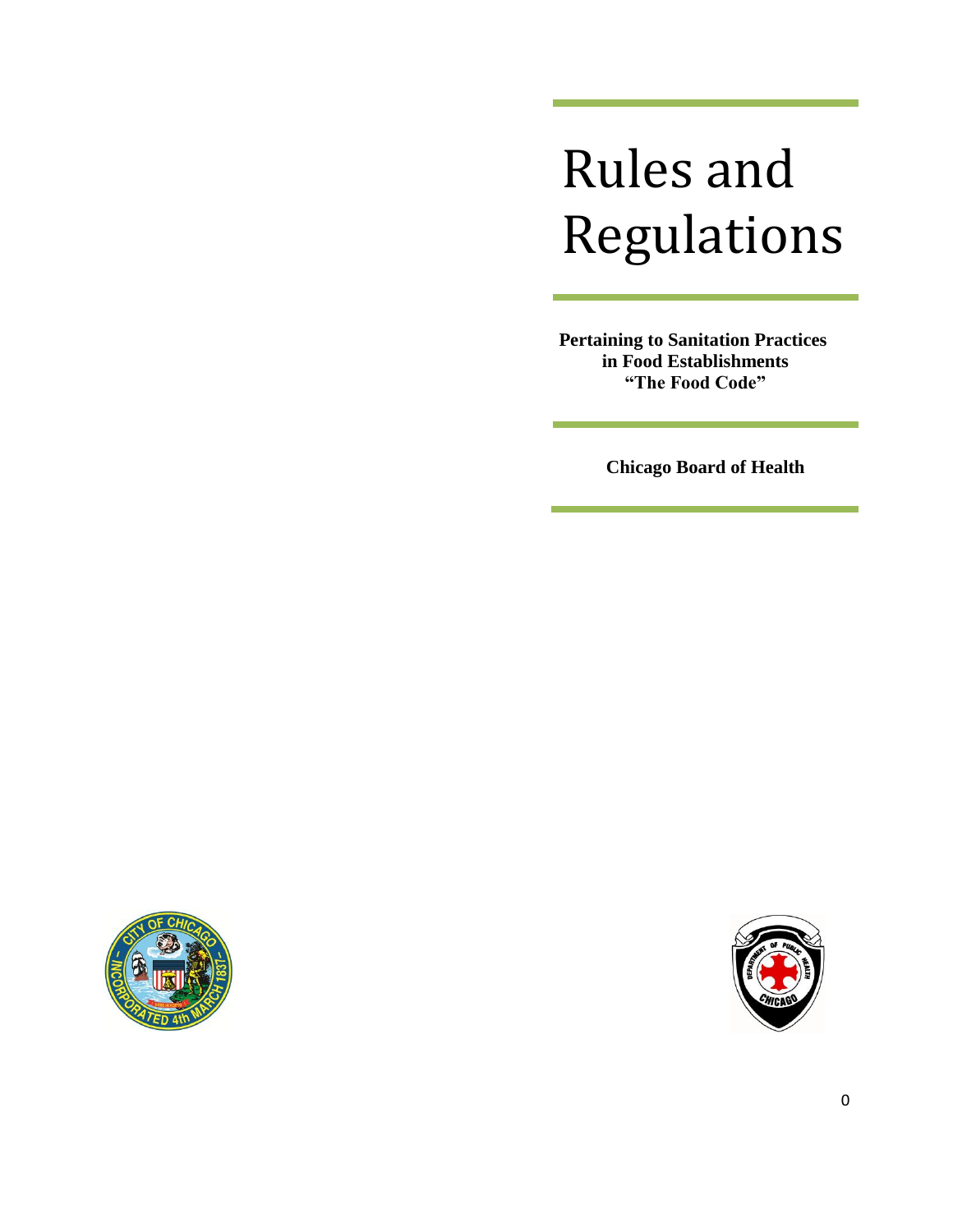#### **Chicago Board of Health Rules and Regulations Pertaining to Sanitation Practices in Food Establishments**

#### **Definitions.**

**"Acceptable product list"** means a list of foods, acceptable to the regulatory authority, which because of their characteristics will present a barrier to the growth of Clostridium botulinum.

**"Barrier"** means a safety factor of a physical, biological, or chemical nature which inhibits or minimizes the growth of micro-organisms including those which may be infectious or toxigenic.

**"Comminuted"** means reduced in size by methods including chopping, flaking, grinding, or mincing. It includes fish or meat products that are reduced in size and restructured or reformulated such as gefilte fish, formed roast beef, gyros, ground beef, and sausage; and a mixture of 2 or more types of meat that have been reduced in size and combined, such as sausages made from 2 or more meats.

**"Controlled Atmosphere Packaging (CAP)"** means an active packaging system which continuously maintains the desired atmosphere within the package throughout the shelf-life of the product. CAP uses an agent to bind or "scavenge" oxygen permeating the package, or a sachet to emit a gas.

**"Cook-chill processing"** means a process in which a plastic bag is filled with hot cooked food and the air is expelled while the bag is being sealed before being blast or tumble chilled.

**"Critical control point"** means a point or procedure in a specific food system where loss of control may result in an unacceptable health risk.

**"Critical item"** means a provision of this Code that, if in noncompliance, is more likely than other violations to contribute to food contamination, illness, or environmental degradation.

**"Curing"** means the placing in or on edible flesh of approved ingredients, such as a solution or mixture containing chloride and nitrite salts of sodium or potassium, water, sodium erythorbate or ascorbate, sodium phosphates, sweeteners (dextrose and cane sugar) and flavorings.

**"Dedicated equipment or personnel"** means equipment or personnel reserved solely for the use of one food processing operation to prevent cross-contamination.

**"Fish"** means fresh or saltwater finfish, molluscan shellfish, crustaceans, and other forms of aquatic animal life other than birds or mammals and includes any edible human food product derived in whole or in part from fish, including fish that has been processed in any manner.

**"Food Employee"** or **"Food Handler"** means an individual working with unpackaged/open food, food equipment or utensils, or food contact surfaces, excluding whole, uncut, and intact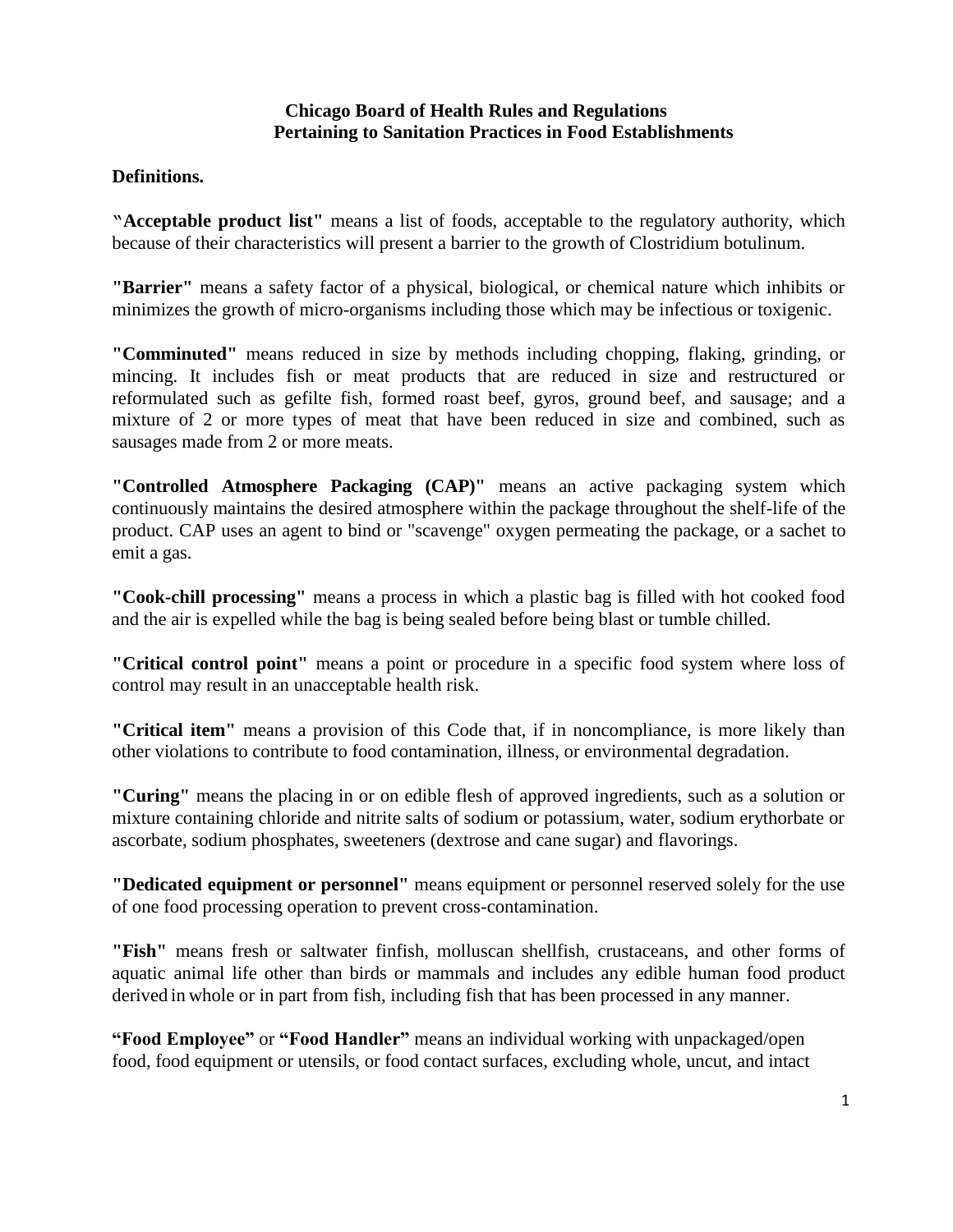fruits, vegetables, nuts, and legumes.

**"Game animal"** means an animal, the products of which are food that is not classified as cattle, sheep, swine, or goat.

"Game Animal" includes but is not limited to animals such as reindeer, elk, deer, antelope, water buffalo, bison, rabbit, squirrel, bear, and muskrat; aquatic and non-aquatic birds such as wild ducks and geese, quail, and pheasant; nonaquatic reptiles such as rattlesnakes; and aquatic mammals;

**"Hazard Analysis Critical Control Point (HACCP) Program"** means a comprehensive food safety control plan which includes a step-by-step description of the food processing, packaging and storage procedures including identification of critical control points (CCPs); the food contact surface cleaning and sanitizing procedures; lot identification procedure and training procedures, et al.

**"HACCP plan"** means a written document that delineates the formal procedures for following the Hazard Analysis Critical Control Point principles developed by the National Advisory Committee on Microbiological Criteria for Foods.

**"Imminent health hazard"** means a significant threat or danger to health that is considered to exist when there is evidence sufficient to show that a product, practice, circumstance, or event creates a situation that require immediate correction or cessation of operation to prevent injury based on: (i) the number of potential injuries, and (ii) the nature, severity, and duration of the anticipated injury.

**"Lot"** means a unique run of processed or packaging product with a specifically designated identifier, date and processing operation.

**"Meat"** means the flesh of animals used as food including the dressed flesh of cattle, swine, sheep, or goats and other edible animals, except fish and poultry, that is offered for human consumption.

**"Modified Atmosphere Packaging (MAP)"** means a one-time gas-flushing and sealing process. The gas atmosphere within the package after sealing is then allowed to passively change due to factors of container permeability and food product/atmosphere chemical inter-change.

**"Molluscan shellfish"** means any edible species of fresh or frozen oysters, clams, mussels, and scallops or edible portions thereof, except fish and poultry, that is offered for human consumption.

**"Official Method of Analysis"** means the Official Methods of Analysis of the Association of Official Analytical Chemists, 15th Edition or Standard Methods for Examination of Dairy Products.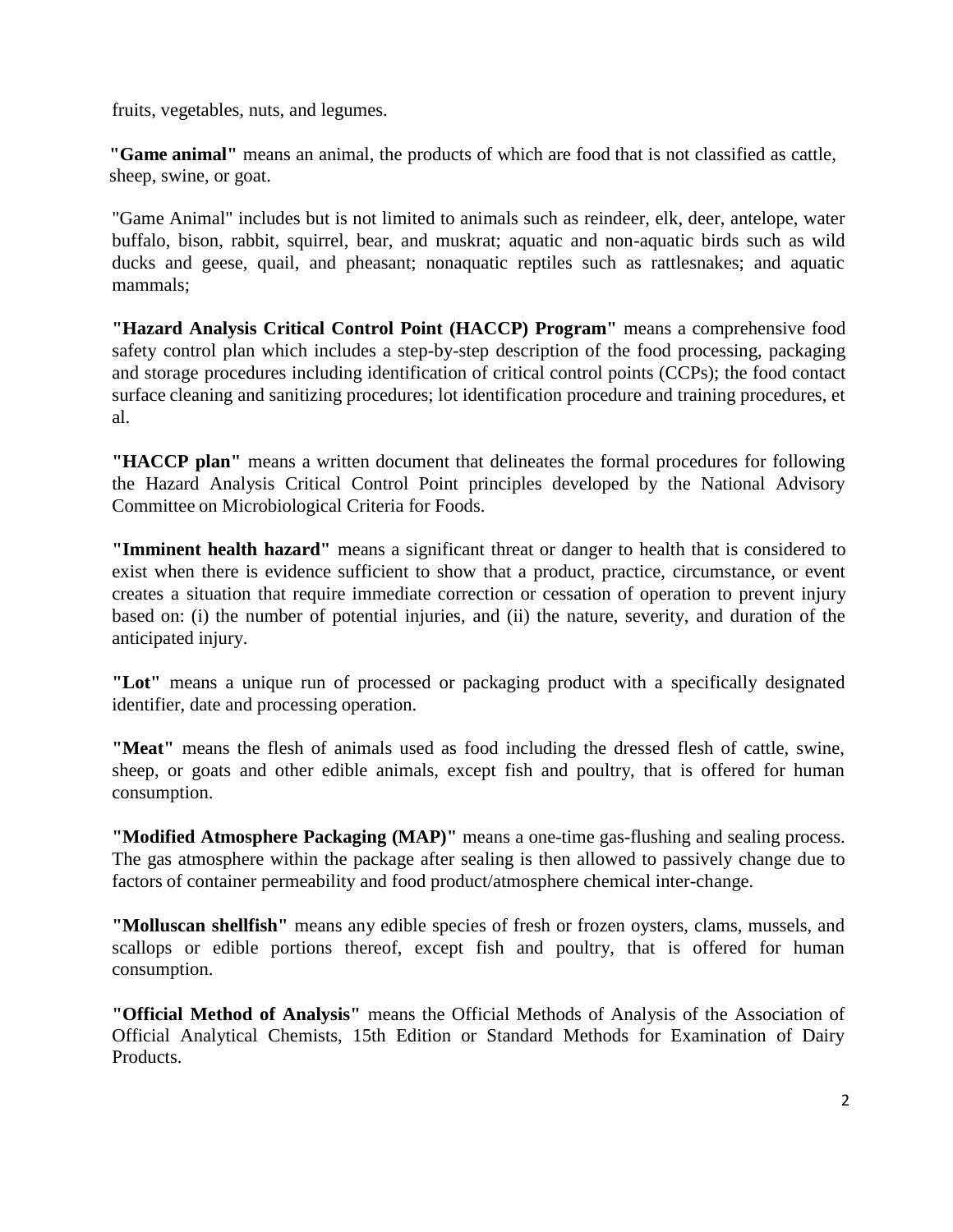**"Potentially hazardous food" -** the term for potentially hazardous food is further defined to mean a food that is natural or synthetic and is in a form capable of supporting:

- **A.** The growth and toxin production of Clostridium botulinum.
- **B.** This term also includes whole fresh eggs, an animal food (a food of animal origin) that is raw or heat-treated; a food of plant origin that is heat-treated or consists of raw seed sprouts; cut melons; cut tomatoes; cut leafy greens; and garlic and oil mixtures.

**C. "**Potentially hazardous food" does not include:

- **1.** An air-cooled hard-boiled egg with shell intact;
- **2.** A food with a water activity  $(a_w)$  value of 0.85 or less;
- **3.** A food with a hydrogen ion concentration (pH) level of 4.6 or below when measured at 24ºC (75ºF);
- **4.** A food, in an unopened hermetically sealed container, that is commercially processed to achieve and maintain commercial sterility under conditions of nonrefrigerated storage and distribution; and
- **5.** A food for which laboratory evidence that is the basis of a variance granted by the regulatory authority demonstrates that rapid and progressive growth of infectious and toxigenic microorganisms or the slower growth of C. botulinum cannot occur.

**"Processing"** means to manufacture, compound, intermix or prepare food products for sale or for customer service.

**"Ready-to-eat food"** means food that is in a form that is edible without washing, cooking, or additional preparation by the food establishment or the consumer and that is reasonably expected to consumed in that form. "Ready-To-Eat Food" includes:

- **A.** Unpackaged potentially hazardous food that is cooked to the temperature and time required for the specific food;
- **B.** Raw, washed, cut fruits and vegetables;
- **C.** Whole, raw, fruits and vegetables that are presented for consumption without the need for further washing, such as at a buffet; and
- D. Other food presented for consumption for which further washing or cooking is not required and from which rings, peels, husks, or shells are removed.

**"Reduced oxygen packaging"** means the reduction of the amount of oxygen in a package by mechanically evacuating the oxygen; displacing the oxygen with another gas or combination of gases; or otherwise controlling the oxygen content in a package to a level below that normally found in the surrounding atmosphere, which is 21% oxygen. This term includes methods that may be referred to as altered atmosphere, modified atmosphere, controlled atmosphere, low oxygen, and vacuum packaging including sous vide.

**"Water activity"** means a measure of the free moisture in a food, is the quotient of the water vapor pressure of the substance divided by the vapor pressure of pure water at the same temperature, and is indicated by the symbol  $a_w$ .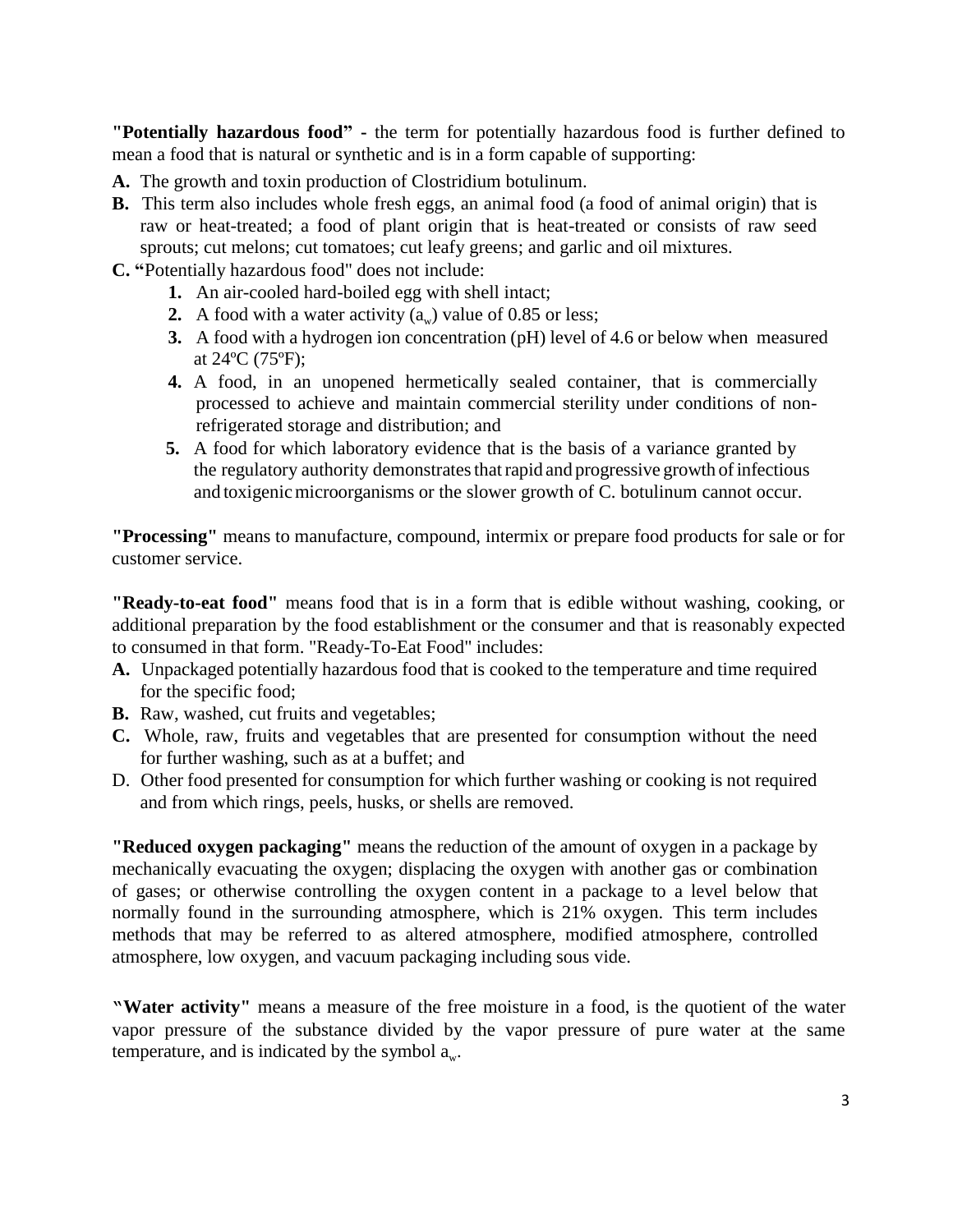# **Food Protection**

#### **1. General rule.**

All foods while being displayed, prepared, stored, sold or transported shall be protected from contamination from dirt, dust, flies, rodents and other vermin, unclean utensils and work surfaces, droplet infection, flooding, overhead leakage and improper storage temperatures.

#### **2. Food storage.**

All food and drink shall be stored and sold in such a manner as to minimize the opportunities for contamination. All unwrapped or unenclosed foods on display shall be suitably protected from public handling, dust, dirt, flies and droplet infection. Packaged food or drink shall not be stored in contact with water or undrained ice. Stored ice used for human consumption shall not be used for cooling stored food or food utensils. Food shall not be stored or prepared beneath overhead sewer or drain pipes.

Food shall not be stored in areas of buildings which are subject to flooding from sewage back flow. All foods shall be stored elevated above the floor at least six (6) inches and away from the walls to allow an unobstructed view and a sufficient distance that permits cleaning of the storage area. All bulk foods shall be stored in properly labeled containers.

#### **3. Hot food storage facilities.**

All food establishments which prepare, sell, or store hot foods shall have adequate and conveniently located hot food storage facilities capable of providing proper temperatures of foods stored therein. Each such facility shall be provided with an indicating thermometer accurate to  $\pm$ 2° F., located in the coldest part of the facility and shall be easily readable.

Potentially hazardous foods that were cooked and then refrigerated shall be heated to 165°F. or higher throughout before being placed in hot food storage facilities. Steam tables, bain maries, warmers and other hot food holding facilities are prohibited for the rapid heating of potentially hazardous foods.

All hot foods shall be stored at a temperature of 140ºF.or above at all times prior to sale or service. Except that rare roast beef shall be held for service at a temperature of at least 130ºF.

All hot foods prepared at a licensed food establishment, and transported to another location, for sale or service, shall be constantly maintained at a temperature of 140°F. or above. Supplemental means of maintaining such temperatures may be required. No hot foods shall be in transit for a period of more than two (2) hours unless supplemental heating facilities are provided on the vehicle to maintain the food at 140°F. or higher. After delivery, all hot foods, prior to service, shall be heated rapidly to an internal temperature of 165°F. or higher and maintained at a temperature of 140°F. or higher until served.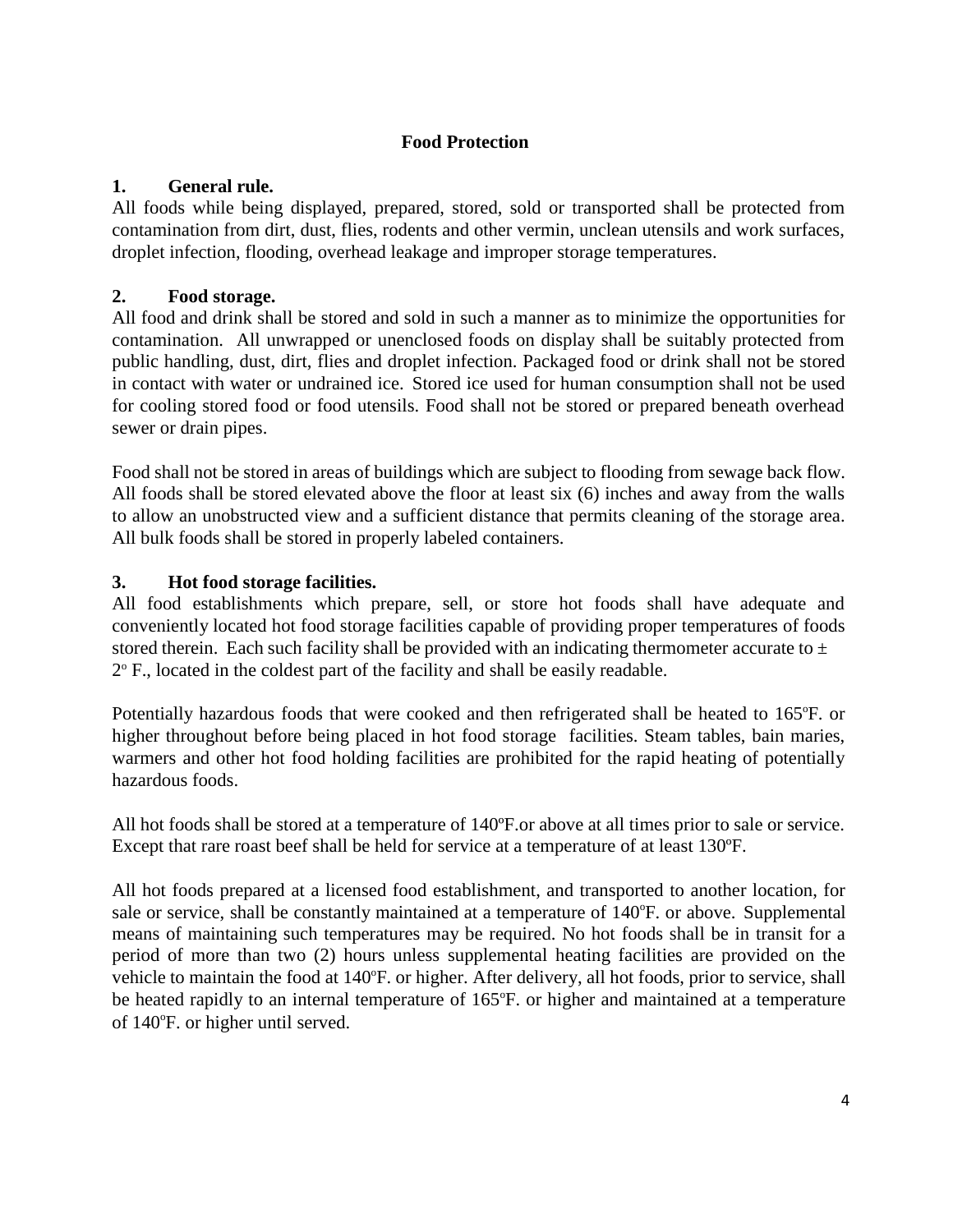# **4. Refrigerated food storage facilities.**

All food establishments which display, prepare or store potentially hazardous food shall have adequate and conveniently located refrigerated food storage facilities capable of providing proper temperatures of food stored therein. Each such facility shall be provided with an indicating thermometer, accurate to  $2^{\circ}$ F., located in the warmest part of the facility and easily readable.

All cold foods shall be stored at a temperature of 40°F. or less in holding facilities. All foods stored in display cases shall be kept at 40°F., or less. Temperature shall be determined by measurement of actual product temperature in the storage device.

# **5. Frozen food storage.**

All frozen foods shall be kept frozen stored at  $0^{\circ}$ F., or less. Thawing of frozen foods for further processing of use shall be accomplished by storage in a refrigerator at 40°F., or less, or by any other approved method. Frozen foods that have been thawed shall not be re-frozen without subsequent cooking.

# **Food Preparation**

#### **1. General.**

All food and drink shall be prepared and served with no bare-hand contact with ready-to-eat foods.

#### **2. Raw food.**

Food utensils and surfaces used in the preparation of raw fish, raw meat or raw poultry shall be properly washed and sanitized in an approved manner prior to subsequent use for preparation of ready-to-eat food. Raw fruits and vegetables shall be properly washed prior to serving.

#### **3. Cooking.**

Raw animal foods such as eggs, fish, poultry, meat, and foods containing these raw animal foods, shall be cooked to heat all parts of the food to a temperature and for a time that are at least:

- **A.** 63º C (145ºF) or above for 15 seconds for: Shell eggs that are broken and prepared in response to a consumer's order and for immediate service, and Fish and meat that are not specified elsewhere in this code;
- **B.** For pork and game animals, comminuted fish and meats, injected meats, and eggs that are not prepared as specified elsewhere to 68ºC (155ºF) for 15 seconds.
- **C.** For roasts of beef and corned beef; see **Beef Roast Cooking** below.
- **D.** For field-dressed wild game animals, poultry, stuffed fish, stuffed meat, stuffed pasta, stuffed poultry, or stuffing containing fish, meat or poultry, 74ºC (165ºF) for 15 seconds.

#### **34. Beef roast cooking**

**A.** In an oven that is preheated to the temperature specified below for their weight and held at or above that temperature and;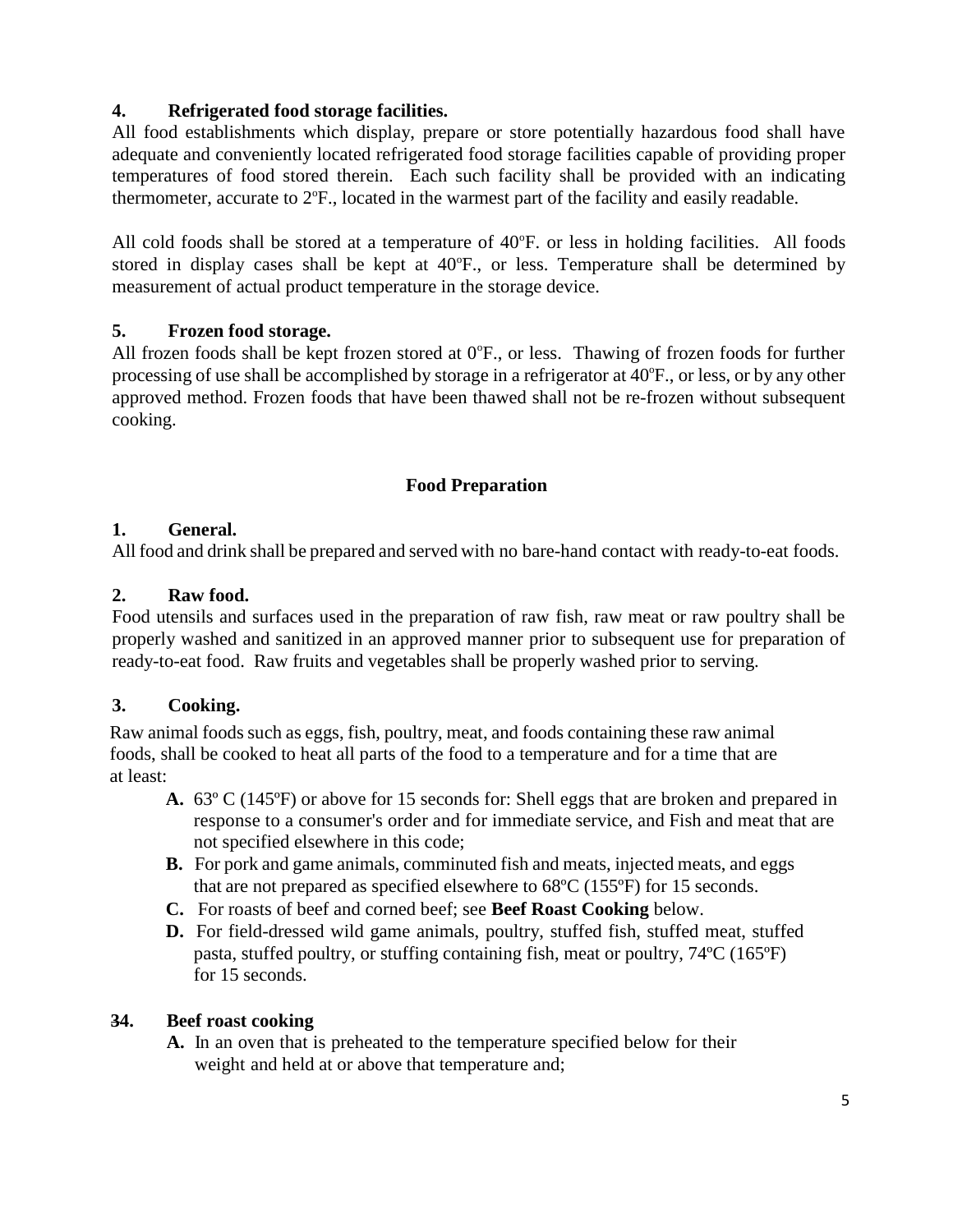**B.** To a food temperature as specified and held for the corresponding amount of time specified for that temperature.

**Minimum food temperature and holding time required for cooking all parts of pork and game animals, comminutedº fish and meats, and injected meats.\***

| Temperature ${}^{\circ}C$ ( ${}^{\circ}F$ ) | <b>Time</b> |
|---------------------------------------------|-------------|
| 63 (145)                                    | 3 minutes   |
| 66 (150)                                    | 1 minute    |
| 68 (155)                                    | 15 seconds  |

**\* Holding time may include post-oven heat rise.**

**Oven temperature parameters required for destruction of pathogens on the surface of roasts of beef and corned beef.\***

| <b>Oven Type</b>        | <b>Roast Weight less than</b><br>or equal to 4.5kg (10lbs) | <b>Roast Weight greater</b><br>than $4.5 \text{ kg}$ (10lbs) |  |  |
|-------------------------|------------------------------------------------------------|--------------------------------------------------------------|--|--|
| <b>Still dry</b>        | 177°C (350°F)                                              | $121^{\circ}C(250^{\circ}F)$                                 |  |  |
| <b>Convection</b>       | $163^{\circ}C(325^{\circ}F)$                               | $163^{\circ}C(325^{\circ}F)$                                 |  |  |
| <b>High humidity</b> ** | less than $121^{\circ}C(250^{\circ}F)$                     | less than $121^{\circ}$ C (250 $^{\circ}$ F)                 |  |  |

**\* Holding time may include post-oven heat rise.**

**\* \*Relative humidity greater than 90% for at least 1 hour as measured in the cooking chamber or exit of the oven; or in a moisture-impermeable bag that provides 100% humidity.**

**Minimum holding times required at specified temperatures for cooking all parts of roasts of beef and corned beef.\***

| Temperature <sup>o</sup> C ( $\rm{^oF}$ ) | Time in minutes * | Temperature ${}^{\circ}C({}^{\circ}F)$ | Time in minutes * |
|-------------------------------------------|-------------------|----------------------------------------|-------------------|
| 54 (130)                                  | 21                | 60(140)                                |                   |
| 56 (132)                                  | 77                | 61(142)                                |                   |
| 57 (134)                                  | 47                | 62(144)                                |                   |
| 58 (136)                                  | 32                | 63 (145)                               |                   |
|                                           | ١ç                |                                        |                   |

**\* Holding time may include post-oven heat rise.**

#### **5. Microwave cooking.**

Raw animal foods cooked in a microwave oven shall be:

- **A.** Rotated or stirred throughout or midway during cooking to compensate for uneven distribution of heat;
- **B.** Covered to retain surface moisture;
- **C.** Heated an additional 14ºC (25ºF) above the temperature specified in tables C, 1, 2, 3, 4, to compensate for shorter cooking times; and
- **D.** Allowed to stand covered for 2 minutes after cooking to obtain temperature equilibrium.

#### **6. Consumer Advisory.**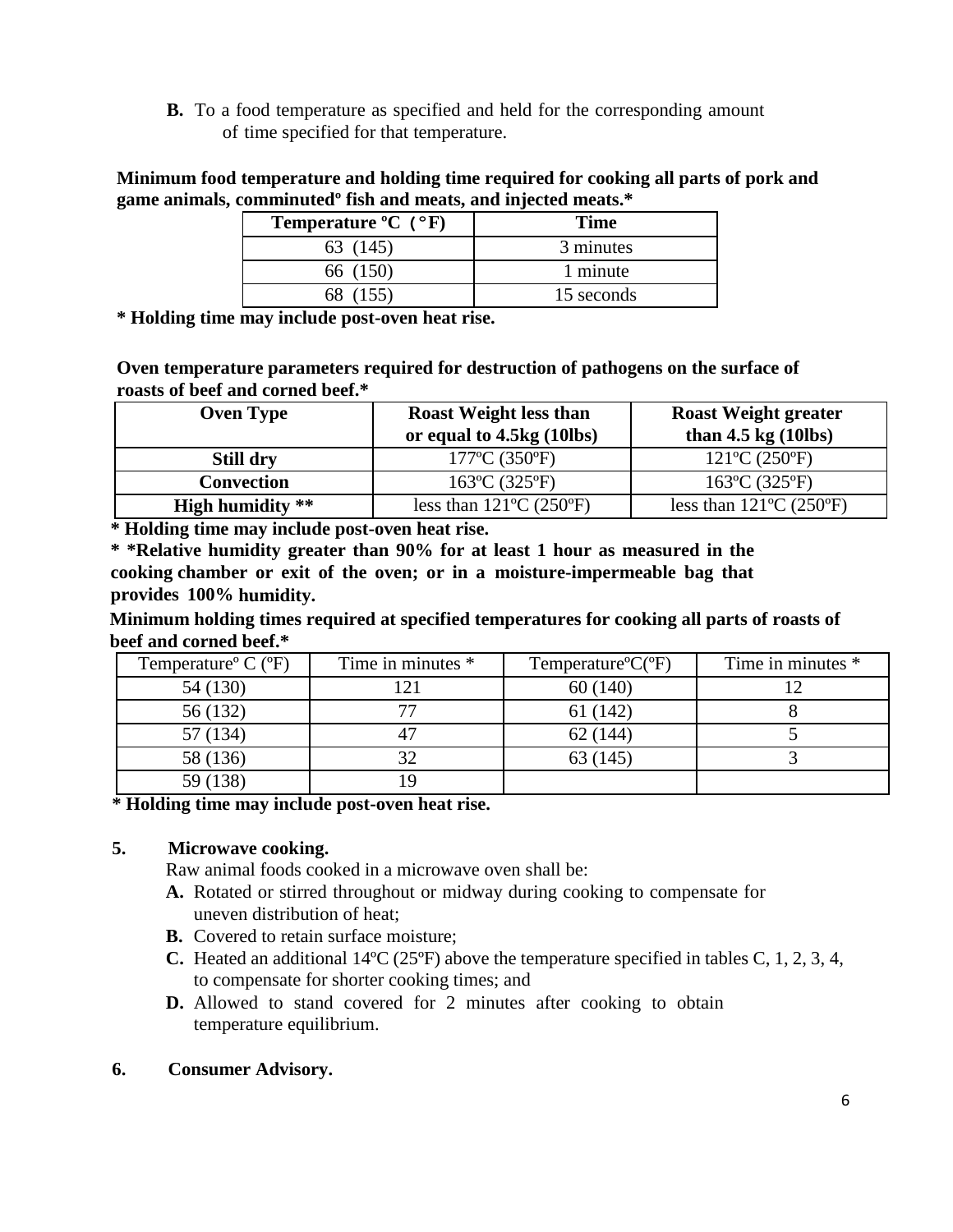Raw and under-cooked animal foods that are served or offered for sale in a ready-to-eat form are exempt from the cooking requirements of this section, provided the food service establishment serving the food follows the consumer advisory requirements specified. Examples of this type of food include raw, marinated fish; raw molluscan shellfish; steak tartare; lightly cooked fish; rare meat; and soft cooked eggs.

Establishments such as nursing homes, hospitals, day care centers and nursery schools that serve a highly susceptible population, including the elderly, young children under age four, pregnant women, and individuals who are ill or have compromised immune systems, shall not serve raw or under-cooked animal foods.

If a raw or undercooked animal food such as beef, eggs, fish, lamb, milk, pork, poultry, or shellfish is offered in a ready-to-eat form as a deli, menu, vended, or other item; or as a raw ingredient in another ready-to-eat food, the license holder shall inform consumers by issuing in written form the following statement:

**"The Chicago Department of Public Health advises that consumption of raw or undercooked foods of animal origin such as beef, eggs, fish, lamb, pork, poultry or shellfish may result in an increased risk of foodborne illness. Individuals with certain underlying health conditions may be at higher risk and should consult their physician or public health official for further information."**

#### **7. Custard.**

All custard-filled, and custard-cream-filled pastries shall be re-baked after filling at an oven temperature of at least 425ºF., for at least 20 minutes, and cooled-to 40ºF. or less within one hour thereafter, or the filling shall be heated before the pastry shells are filled, so that every particle of the custard or custard-cream mix is held at a temperature of at least 190ºF., for at least ten minutes, and cooled either before or after filling the pastry shells to 40ºF. or less within one hour after heating, and shall be maintained at that temperature until served, or sold. Synthetic custard products requiring reconstitution shall be heated prior to filling as prescribed by the above rule and the filled pastry shall be refrigerated as per above rule.

All food establishments shall have metal stem type thermometers accurate to +/- 2ºF. Temperature measurement shall be taken in the center of the thickest part of the actual product.

#### **8. Cooling.**

- **A.** Cooked potentially hazardous food shall be cooled within a 6 hour period according to the following schedule:
	- **1.** From 60°C (140°F) to 21°C (70°F) within 2 hours; and
	- **2.** From  $21^{\circ}$ C (70°F) to  $4^{\circ}$ C (40°F), or below, within 4 hours.
- **B.** Potentially hazardous food shall be cooled to 4<sup>o</sup>C (40<sup>o</sup>F) or below within 4 hours if prepared from ingredients at ambient temperature, such as reconstituted foods and canned tuna.
- **C.** Fluid milk and milk products, shell eggs, and molluscan shellstock received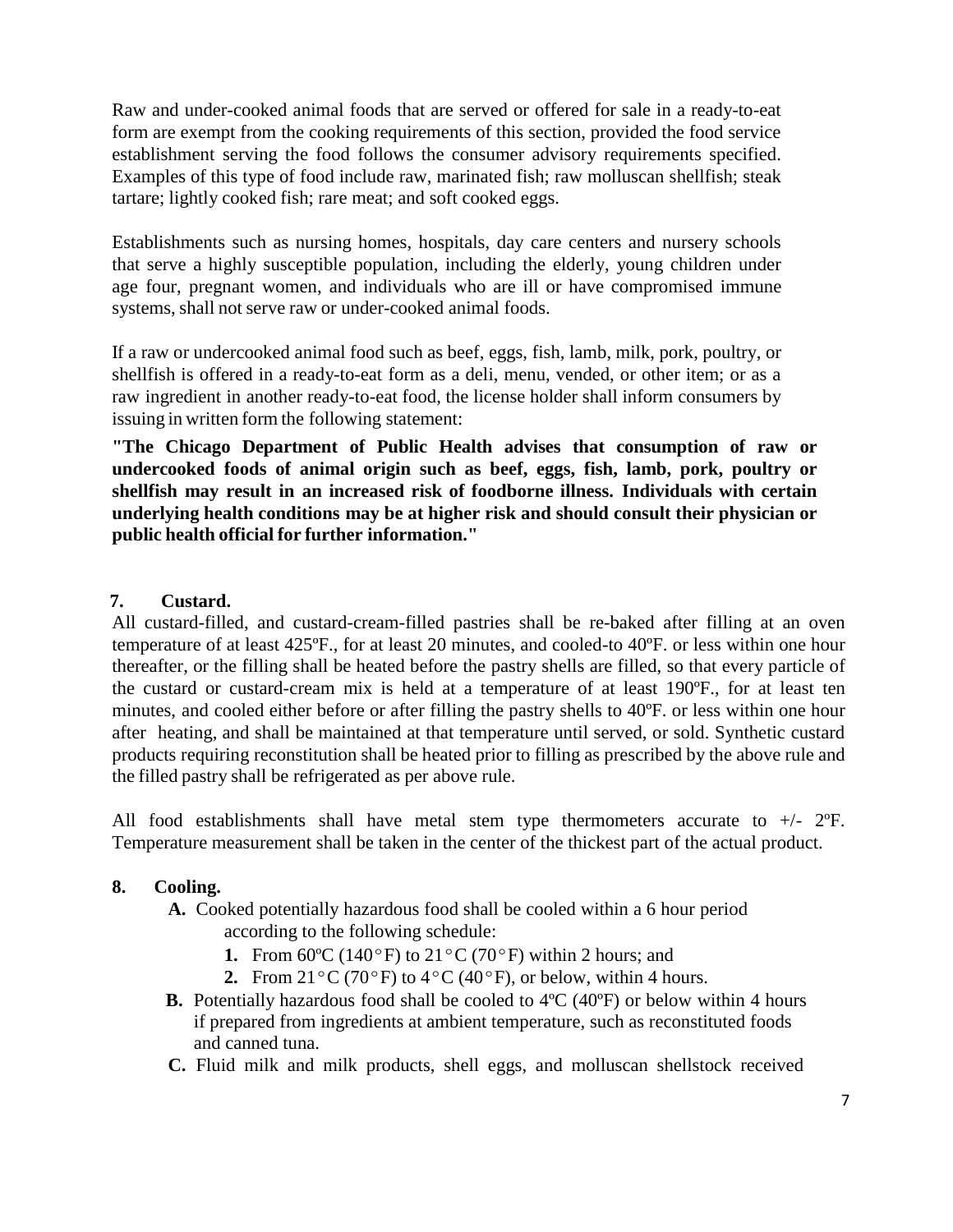in compliance with laws regulating the respective food during shipment from the supplier shall be cooled to  $4.44^{\circ}C$  (40 $^{\circ}F$ ) or below within 4 hours.

# **9. Cooling Methods.**

- **A.** Cooling shall be accomplished in accordance with the time and temperature criteria specified by using one or more of the following methods based on the type of food being cooled:
	- **1.** Placing the food in shallow pans;
	- **2.** Separating the food into smaller or thinner portions;
	- **3.** Using rapid cooling equipment;
	- **4.** Stirring the food in a container placed in an ice water bath;
	- **5.** Using containers that facilitate heat transfer;
	- **6.** Adding ice as an ingredient; or
	- **7.** Other effective methods.
- **B.** When placed in cooling or cold holding equipment, food containers in which food is being cooled hall be:
	- **1.** Arranged in the equipment to provide maximum heat transfer through the container walls; and
	- **2.** Loosely covered, or uncovered if protected from overhead contamination during the cooling period to facilitate heat transfer from the surface of the food.

# **Food Display**

- 1. All potentially hazardous foods on display shall be kept at a temperature of 40°F. or less or at a temperature of 140°F. or higher prior to service.
- **2.** All unwrapped foods on display shall be properly protected from public handling, dust, dirt, flies and droplet infection.
- **3.** All unwrapped foods on display for "customer self-service" shall be protected from contamination from the customers and other sources by sneeze guards or proper food protection devices installed in a manner approved by the Department of Health.
- **4.** All "customer self-service" foods on display shall be in small containers to prevent undue exposure to mishandling or other miscellaneous contamination.
- **5.** Each container of "customer self-service" foods shall be provided with a separate serving utensil.
- **6.** For each visit to the "customer self-service food display" only clean tableware shall be used.
- **7.** Management shall take all necessary steps to prevent the manual handling or other contamination of the foods on display.

#### **Ready-To-Eat, Potentially Hazardous Food, Date Marking**

**1.** Refrigerated, ready-to-eat, potentially hazardous food prepared and held for more than 24 hours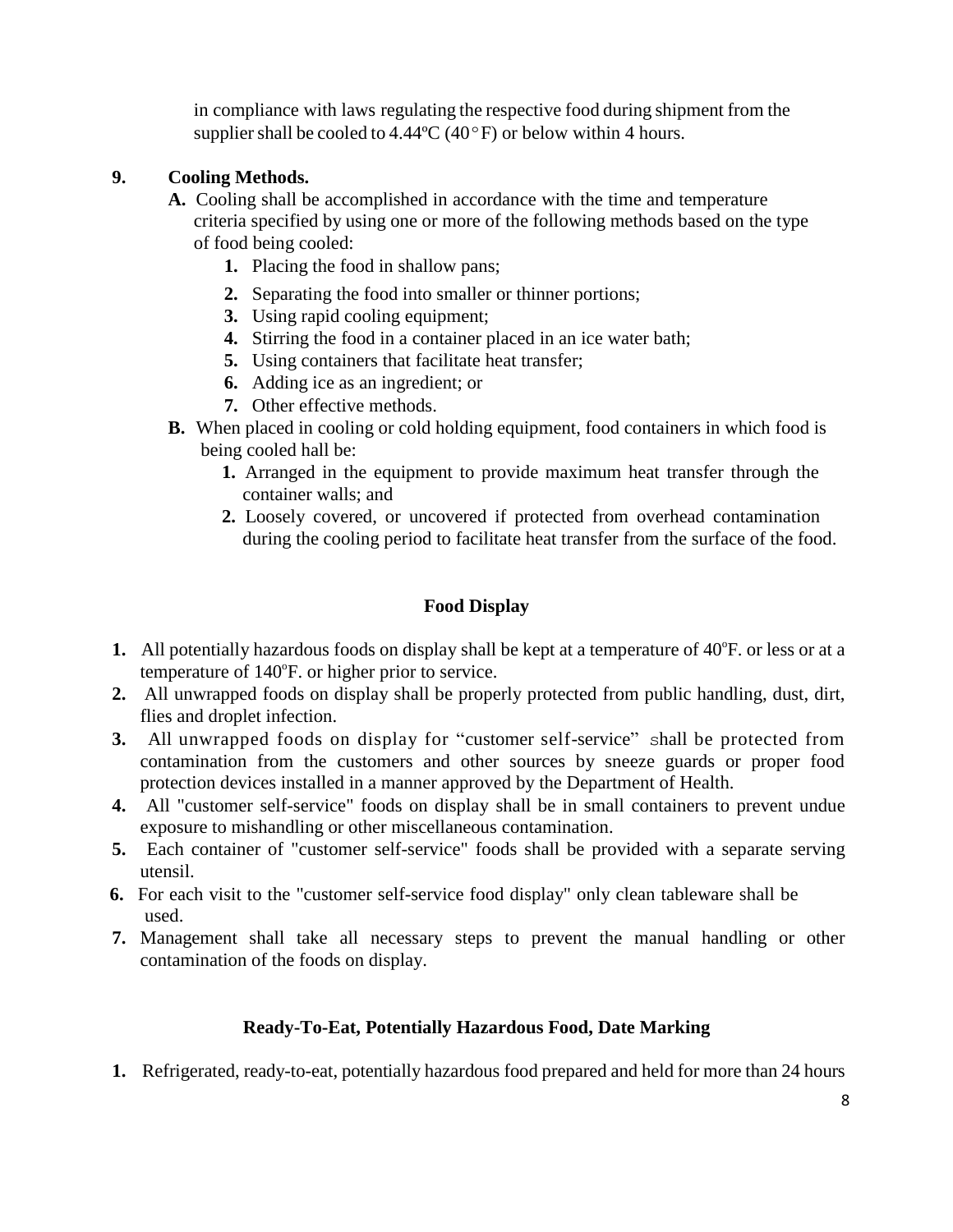in a food establishment shall be marked with the date of preparation.

- **2.** A container of refrigerated, ready-to-eat, potentially hazardous food prepared and packaged by another food establishment or a food processing plant shall be marked to indicate the date of preparation.
- **3.** Paragraph (2) of this section does not apply to:
	- **A.** Cured meats and aged cheese; and
	- **B.** Individual meal portions served or repackaged for sale from a bulk container upon a consumer's request.

# **Food Service**

# **General**

All food and drink shall be handled and served in such a manner as to minimize the opportunities for contamination.

#### **A. Shell eggs**

Shell eggs shall be clean and received whole and without cracks or checks.

**B. Liquid, frozen, and dry eggs**

Liquid, frozen, and dry eggs and egg products shall be obtained pasteurized.

# **C. Fluid, frozen, and dry milk and milk products**

Fluid, frozen, and dry milk and milk products shall be obtained pasteurized unless alternative procedures to pasteurization are provided for in the Code of Federal Regulations (CFR), such as in 21 CFR 133 - cheeses and related cheese products, for curing certain cheese varieties.

#### **D. Package integrity**

Food packages shall be in good condition and protect the integrity of the contents so that the food is not exposed to adulteration or potential contaminants. All canned, bottled or otherwise hermetically sealed food products shall be processed according to the current rules and regulations of good manufacturing practices and procedures now in use by the United States Public Health Service, Food and Drug Administration or those hereinafter promulgated. All processed and packaged foods offered for sale by wholesale food establishments shall be properly labeled in accordance with current requirements of the United States Public Health Service, Food and Drug Administration or those hereinafter promulgated.

# **E. Condiments**

Condiments, salad dressings, seasonings and sugar shall be served only in approved dispensers or single service packages.

# **F. Butter service**

Sliced butter shall be served without coming in direct contact with fingers or hands.

# **G. Ice and ice dispensing**

Ice for use as a food or a cooling medium shall be made from drinking water. Ice for consumer use shall be dispensed only by employees with scoops, tongs, or other ice dispensing utensils, or through automatic self-service ice dispensing equipment. Between uses during service, ice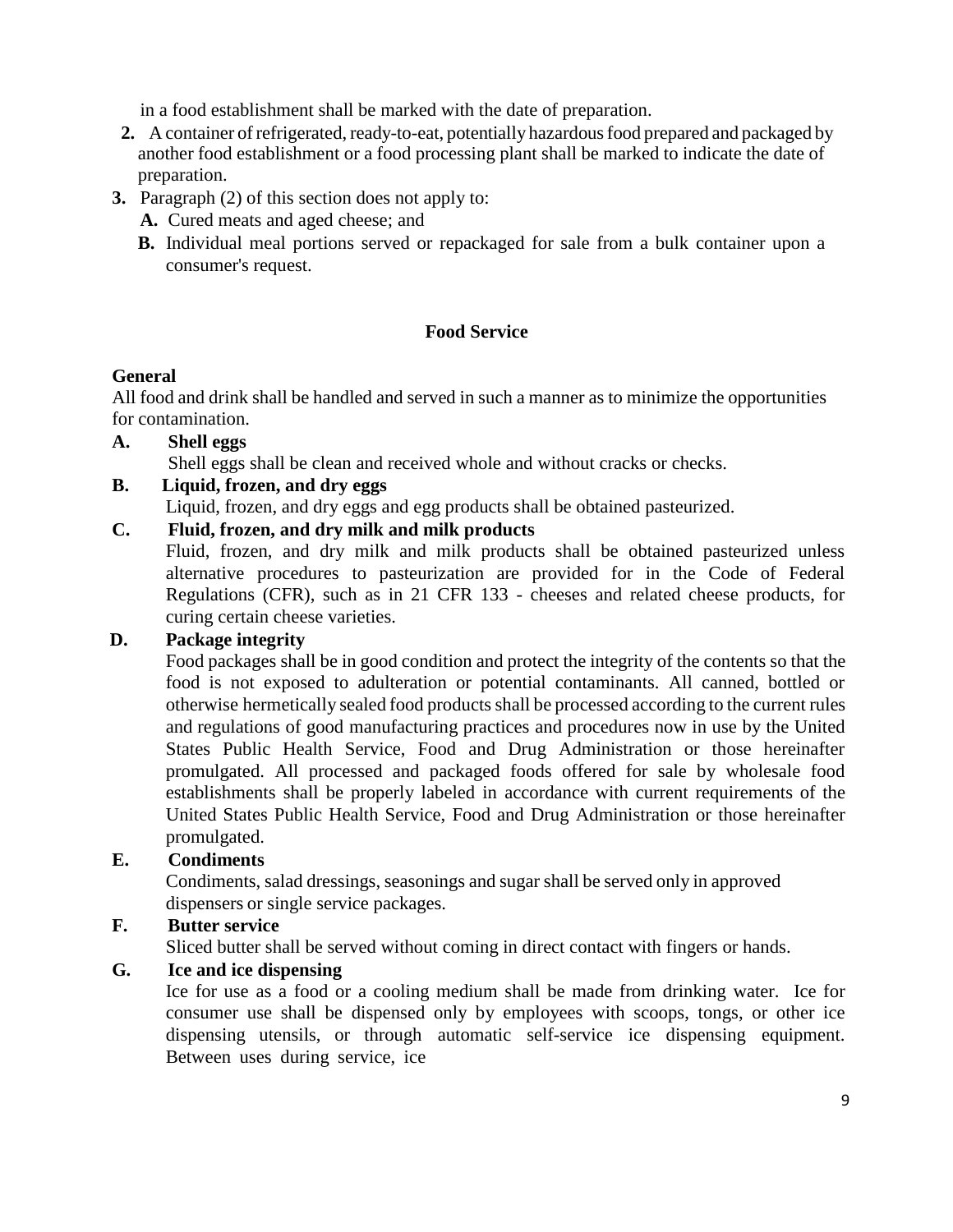#### **H. Frozen dessert utensils**

When not in use, spoons spatulas, dippers, scoops, etc., used for dispensing frozen desserts, shall be stored in a dipper well served by clean running water. All dipper wells shall be washed and sanitized daily.

#### **I. Re-service of foods**

Foods once served to a consumer shall not be re-served, with the exception that packaged foods remaining in their original unopened package may be re-served.

#### **J. Shucked molluscan shellfish, packaging and identification**

Raw and frozen shucked molluscan shellfish shall be obtained in non-returnable packages legibly bearing the name of the person who shucks and packs the shellfish, the person's authorized certification number, and the "sell by" date for packages with a capacity of less than 1.87 liter (one- half gallon) or the date shucked for packages with a capacity of 1.87 liter (one-half gallon) or more.

#### **K. Molluscan shellstock identification**

Molluscan shellstock shall be obtained in containers bearing legible source identification tags or labels that are affixed by the harvester and each dealer that depurates, ships, or reships the shellstock, as specified in the National Shellfish Sanitation Program Manual of Operations, Part II Sanitation of the Harvesting, Processing and Distribution of Shellfish, and that list:

- **1.** Except as specified below, the following information in the following order must be provided on the harvester's tag or label.
	- **(a)** The harvester's identification number that is assigned by the shellfish control authority,
	- **(b)** The date of harvesting,
	- **(c)** The most precise identification of the harvest location or aquaculture site that is practicable based on the system of harvest area designations that is in use by the shellfish control authority and including the abbreviation of the name of the state or country in which the shellfish are harvested,
	- **(d)** The type and quantity of shellfish, and
	- **(e)** The following statement in bold, capitalized type: **"THIS TAG IS REQUIRED TO BE ATTACHED UNTIL CONTAINER IS EMPTY OR RETAGGED AND THEREAFTER KEPT ON FILE FOR 90**

# **DAYS"**;

and

- **2.** Except as specified below on each dealer's tag or label, the following information in the following order shall be provided.
	- **(a)** The dealer's name and address, and the certification number assigned by the shellfish control authority,
	- **(b)** The original shipper's certification number including the abbreviation of the name of the state or country in which the shellfish are harvested,
	- **(c)** The information specified in (1), (b)-(d) of this section, and
	- **(d)** The following statement in bold, capitalized type: **"THIS TAG IS REQUIRED TO BE ATTACHED UNTIL CONTAINER IS EMPTY AND THEREAFTER KEPT ON FILE FOR 90 DAYS".**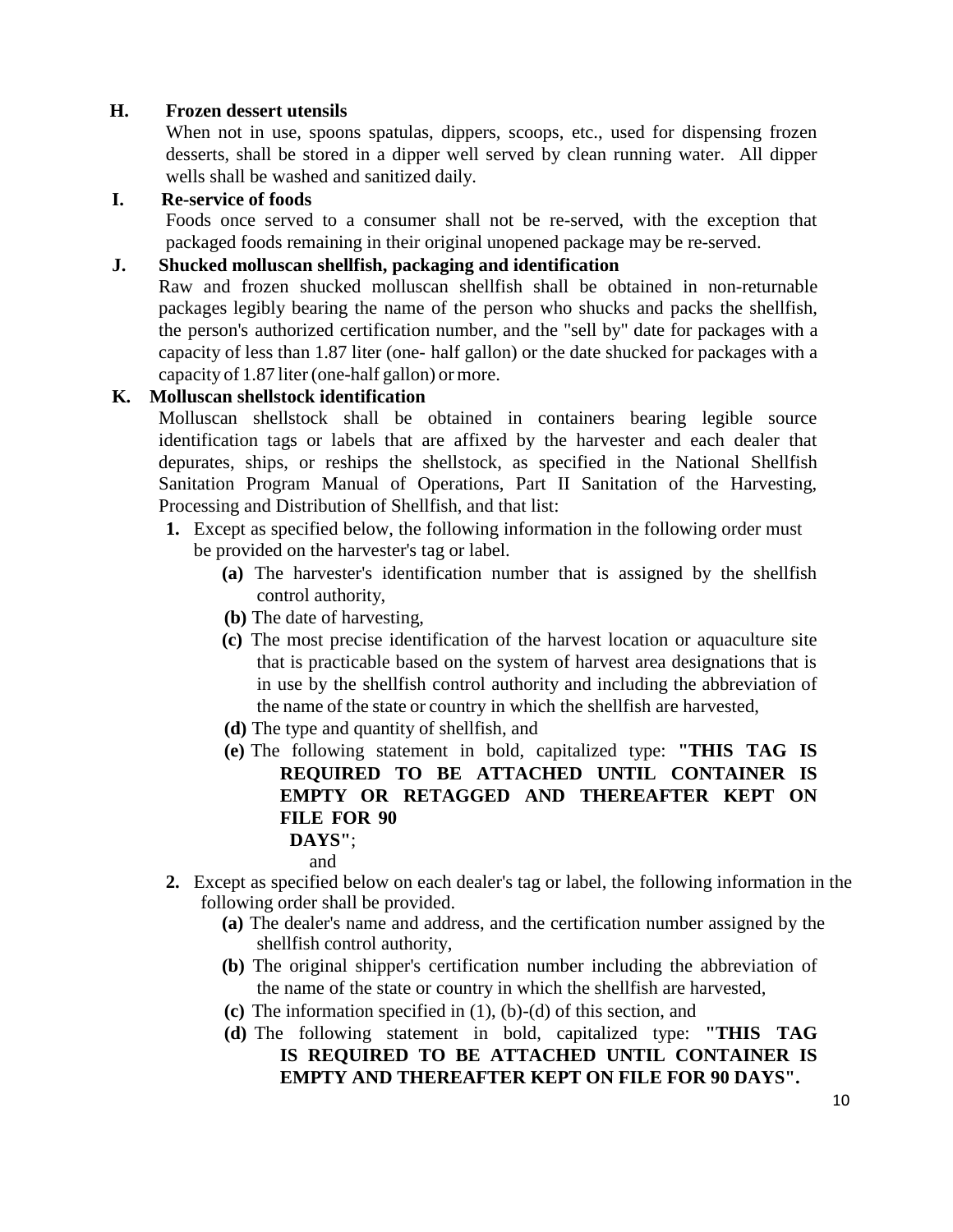- **3.** If a place is provided on the harvester's tag or label for a dealer's name, address, and certification number, the dealer's information shall be listed first.
- **4.** If the harvester's tag or label is designed to accommodate each dealer's identification as specified under (2), (a) and (b) of this section, individual dealer tags or labels need not be provided.

# **L. Molluscan shellstock, condition**

When received by a food establishment, molluscan shellstock shall be reasonably free of mud, dead shellfish, and shellfish with broken shells. Dead shellfish or shellstock with badly broken shells shall be discarded.

# **M. Molluscan shellfish, original container**

- **1.** Except as specified in (2) of section (a), molluscan shellfish may not be removed from the container in which they were received other than immediately before sale or preparation for service.
- **2.** Molluscan shellstock may be removed from the container in which they were received, displayed ondrained ice, or held in a display container, and a quantity specified by a consumer may be removed from the display or display container and provided to the consumer if:
	- **(a)** The source of the shellstock on display is identified, and recorded as specified herein, and
	- **(b)** The shellstock are protected from contamination.
- **3.** Shucked molluscan shellfish may be removed from the container in which they were received and held in a display container from which individual servings are dispensed upon a consumer's request if:
	- **(a)** The labeling information for the shellfish on display as specified herein is retained and correlated to the date when, or dates during which, the shellfish are sold or served; and
	- **(b)** The shellfish are protected from contamination.

# **N. Shellstock, maintaining identification**

The identity of the source of shellstock that are sold or served shall be maintained by retaining shellstock tags or labels for 90 calendar days from the date the container is emptied by:

- **1.** Using a record keeping system approved by the regulatory authority that keeps the tags or labels in chronological order correlated to the date when, or dates during which, the shellstock are sold or served;
- **2.** If shellstock are removed from their tagged or labeled container:
	- **(a)** Using only 1 tagged or labeled container at a time,

or

- **(b)** Using more than 1 tagged or labeled container at a time and obtaining a variance from the regulatory authority based on a HACCP plan that:
	- **(i)** Is submitted by the permit holder and approved by the regulatory authority.
	- **(ii)** Preserves source identification by using a record keeping system and,
	- **(iii)** Assures that shellstock from one tagged or labeled container are not commingled with shellstock from another container before being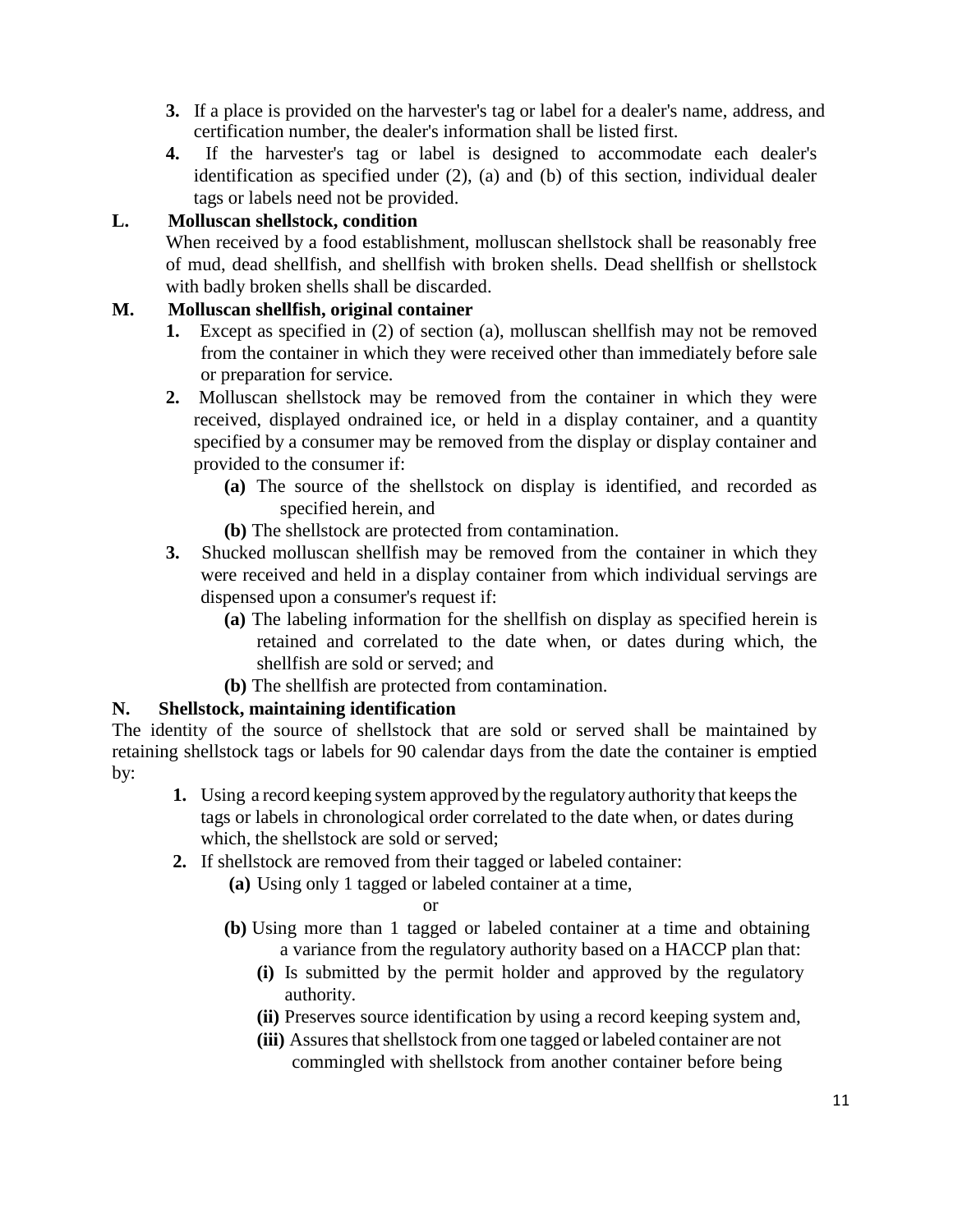ordered by the consumer.

# **Food Handling Personnel**

# **A. Hygienic practices**

All persons who are employed in any capacity in a food establishment shall wash their hands thoroughly in an approved hand washing facility using warm water and a suitable soap or detergent, rinsing and drying with sanitary toweling or an approved drying device before starting or returning to work and as often as necessary to maintain a high degree of personal cleanliness and conform to hygienic practices while on duty. All employees shall wash their hands after using toilet facilities, and after handling garbage, unclean utensils or other contaminating conditions. The washing of hands in a utensil-washing sink is prohibited.

# **B. Clothing**

All persons who are employed in any capacity in a food establishment shall wear garments, suits, or dresses which are clean and of washable character and nature. All food handlers engaged in the preparation of food shall remove all insecure jewelry and during all periods of manual contact with food shall remove from hands all rings, bracelets, and other jewelry that cannot be adequately sanitized. All such employees shall be required to use hair nets, head bands, caps, or other effective hair restraints to confine hair.

# **C. Employee practices**

Employees shall consume food only in designated dining areas that are not used for the preparation of food or the washing and storage of utensils. Employees shall not expectorate, or use tobacco in any form, while engaged in food preparation or service, nor while in any room in which food is prepared, or any room used for the washing of equipment or utensils.

# **D. Certificates of registration**

All food establishments shall employ and have present on the premises at all times that potentially hazardous food is being handled, a person having supervisory authority who holds a valid Chicago Department of Public Health Certificate of Registration in food handling and sanitation.

Each Certificate of Registration shall expire five years after the date that it is issued. No certificate shall be issued or renewed unless the applicant has successfully completed a food sanitation course and examination approved by the Department of Public Health.

#### **E. Food handler requirements**

All food handlers except those who possess a certified food manager certification must obtain training in basic safe food handling principals in accordance with 410 ILCS 625/3.05 and 410 ILCS625/3.06.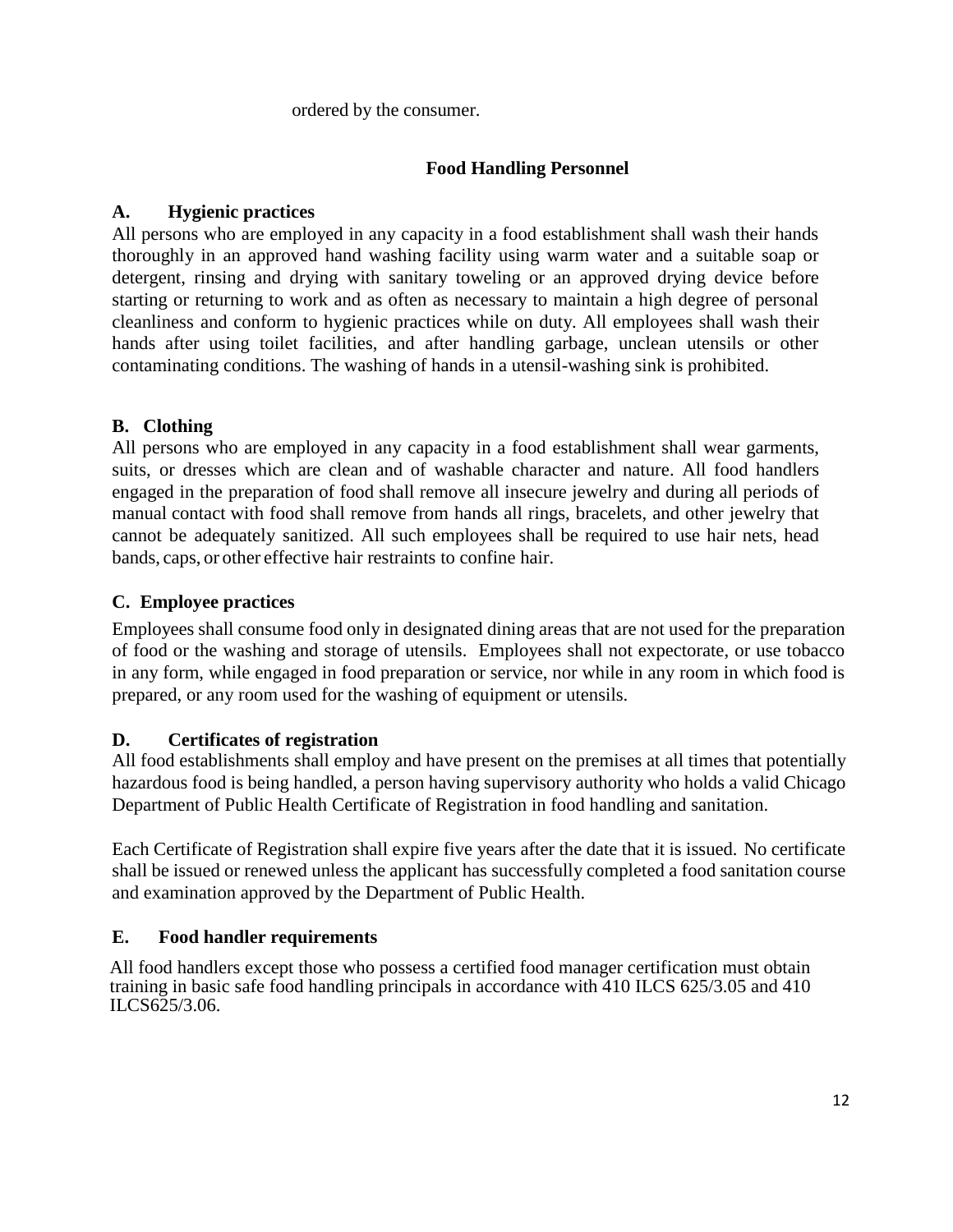# **Food Equipment**

## **A. Construction and installation of equipment and utensils**

All equipment and utensils shall be so designed and out of such material and workmanship as to be smooth, easily cleanable, and durable, and shall be in good repair; and the food-contact surfaces of such equipment and utensils shall, in addition, be easily accessible for cleaning, non-toxic, corrosion resistant, and relatively non-absorbent: Provided that, when approved by the Department of Public Health, exceptions may be made to the above material requirements for equipment, such as cutting boards, blocks, and baker's tables.

All equipment and utensils shall be so durable under normal conditions and operation as to be resistant to denting, buckling, pitting, chipping, grazing, and excessive wear; and shall be capable of withstanding repeated scrubbing, scouring, and the corrosive action of normal cleaning and sanitizing agents and food with which they come in contact.

Food contact surfaces of equipment and utensils shall be smooth, free of breaks, open seams, cracks, chips, pits, and similar imperfections, shall be in good repair, and shall be easily cleanable. This requirement permits only sanitary type threads in food contact areas. The joint between the moving and stationary surfaces of food equipment shall be close fitting, and only sanitary type lubricants may be used. Tanks, kettles, large containers and other equipment, used for the storage and preparation of liquid or semi-liquid food, shall be self-draining. Sanitary piping shall be provided for the conveying of beverages and beverage ingredients. No new mechanical foodcontact equipment may be installed unless the equipment or complete drawings thereof shall have been submitted to the Department of Health prior to installation and approved. Equipment in use at the time of adoption of these regulations, which does not meet fully the above requirements, may be continued in use if it is in good repair, capable or being maintained in a sanitary condition, and the food-contact surfaces are non-toxic.

Single-service articles shall be made from non-toxic materials. Single-service cups, plates, straws, spoons, forks, and utensils shall be purchased in sanitary cartons and stored therein in a clean, dry place until used, and after removal from the cartons these articles shall be handled in such a manner as to prevent contamination.

No food establishment shall serve, or allow or permit to be served to any person, drinking straws which are not completely enclosed in a wrapper or which are not available to the consumer from an approved dispenser device. Single-service containers, cups, spoons, forks, or plates shall not be used a second time. All such single-service drinking straws and containers shall be discarded immediately after use.

No food equipment or utensils used in the cutting, preparing, processing or slicing of raw fish, raw meat or raw poultry shall be used in the cutting, preparing, processing or slicing of ready to eat foods without first properly washing, rinsing, and sanitizing the food equipment or utensil.

Treatment equipment employed for the conditioning and treatment of water shall be the type approved by the Department of Public Health and shall comply with all the requirements of the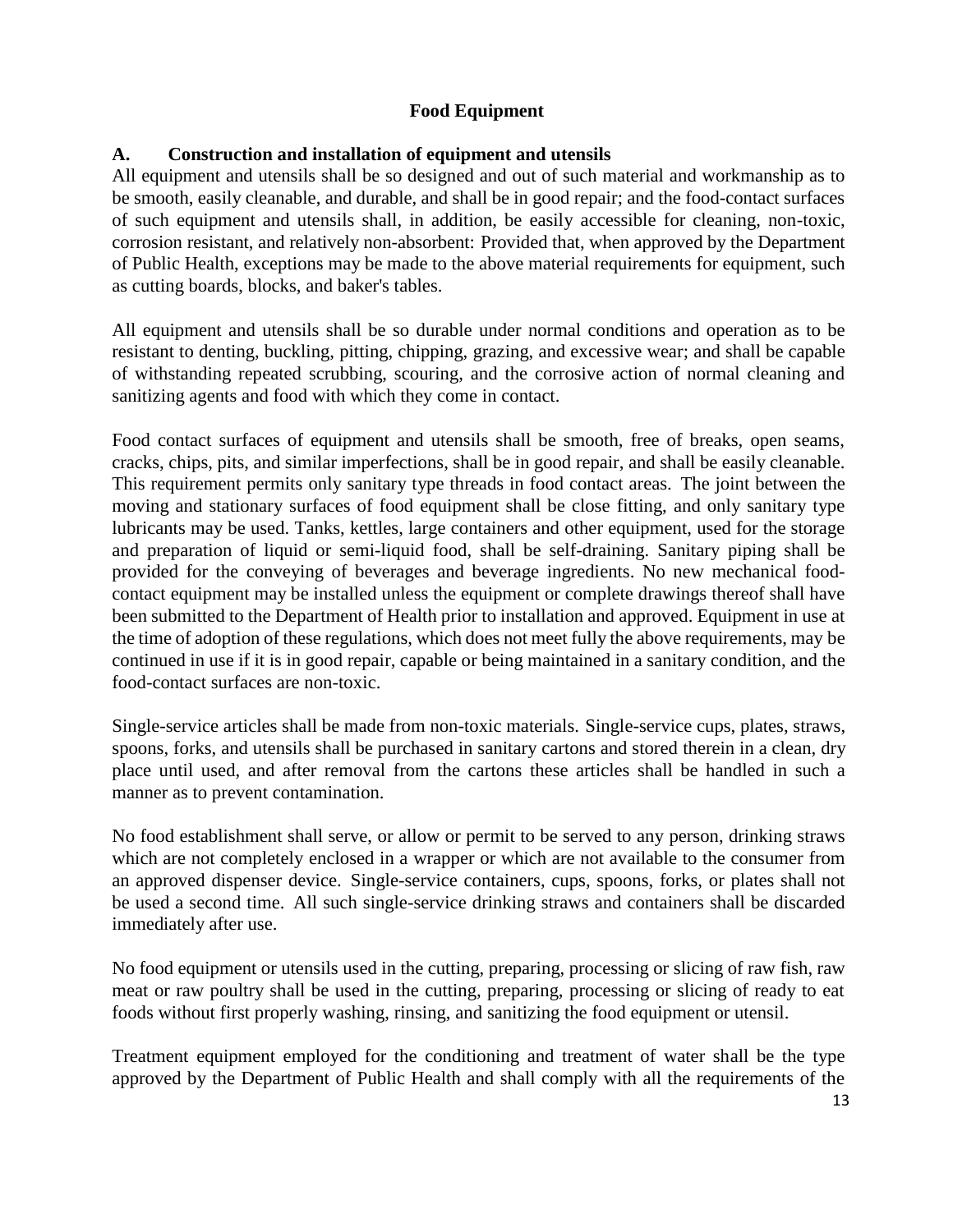Plumbing Section of the Municipal Code of Chicago. Filters and necessary appurtenances shall not be operated beyond their rated capacity. All types of equipment shall be maintained in a clean and sanitary condition at all times. If a chemical is used for bacterial treatment, records shall be kept of the operation of the chlorinator or other device, including the results of residual tests taken periodically. Records of the operation of water-treatment equipment, and interruption of the supply or modifications of the method of purification shall be kept.

In all existing bottled-water plants, the machinery and equipment shall be laid out and located to effect such a separation of the washing, filling, compounding or mixing of beverage and shipping operations, as will insure complete elimination of contamination. Every layout for machinery and equipment in each plant shall be subject to the approval of the Department of Public Health and shall conform to all requirements of these regulations. All bottled water plants shall be equipped with approved mechanical bottle-washing apparatus which complies with all the requirements of the Plumbing Section of the Municipal Code of Chicago. All machine washing procedures must comply with methods as set forth in the following provisions.

# **B. Cleaning and sanitizing of equipment and utensils**

In cases of bottles washed in a soaker-type washing device, the soaker solution shall contain not less than 3% alkali, of which not less than 60% shall be caustic soda (NaOH). The operation of the device shall be such that bottles in the process of washing remain in the soaker solution for a period of not less than five (5) minutes. During the washing operation, the temperature provided, however, that where bottle-washing devices are geared to allow the bottles to remain in the soaker solution for less than five (5) minutes, or where the temperature of the soaker solution is thermostatically controlled at a point above 130ºF., the time, temperature and caustic content shown in the following table shall be used to insure proper washing and bactericidal treatment:

|                     |                |                | <b>Temperature</b><br>of solution |                 |                 |                |
|---------------------|----------------|----------------|-----------------------------------|-----------------|-----------------|----------------|
| <b>Holding time</b> | $110^{\circ}F$ | $120^{\circ}F$ | $130^{\circ}F$                    | $140^{\circ}$ F | $150^{\circ}$ F | $160^{\circ}F$ |
| minute              | 1.8            | 7.9            | 5.3                               | 3.5             | 2.4             | 1.6            |
| 3 minutes           | 6.4            | 4.3            | 2.9                               |                 |                 | 0.9            |
| 5 minutes           | 4.8            | 3.2            | 2.16                              |                 |                 | 0.6            |

**Required Concentration (%) of NaOH by Solution Temperature and Holding Time**

All bottle-washing devices shall be equipped with an accurate indicating thermometer which shall show the temperature of the soaker solution, and which shall be so placed as to be in plain sight of the operator. After water or beverage bottles have been washed by any process provided in these regulations, they shall be subjected to an effective rinsing with potable water completely removing all remaining washing solutions.

Nothing in this section shall prohibit the use of any other method approved by the Department of Health for washing and bacterial treatment of bottles.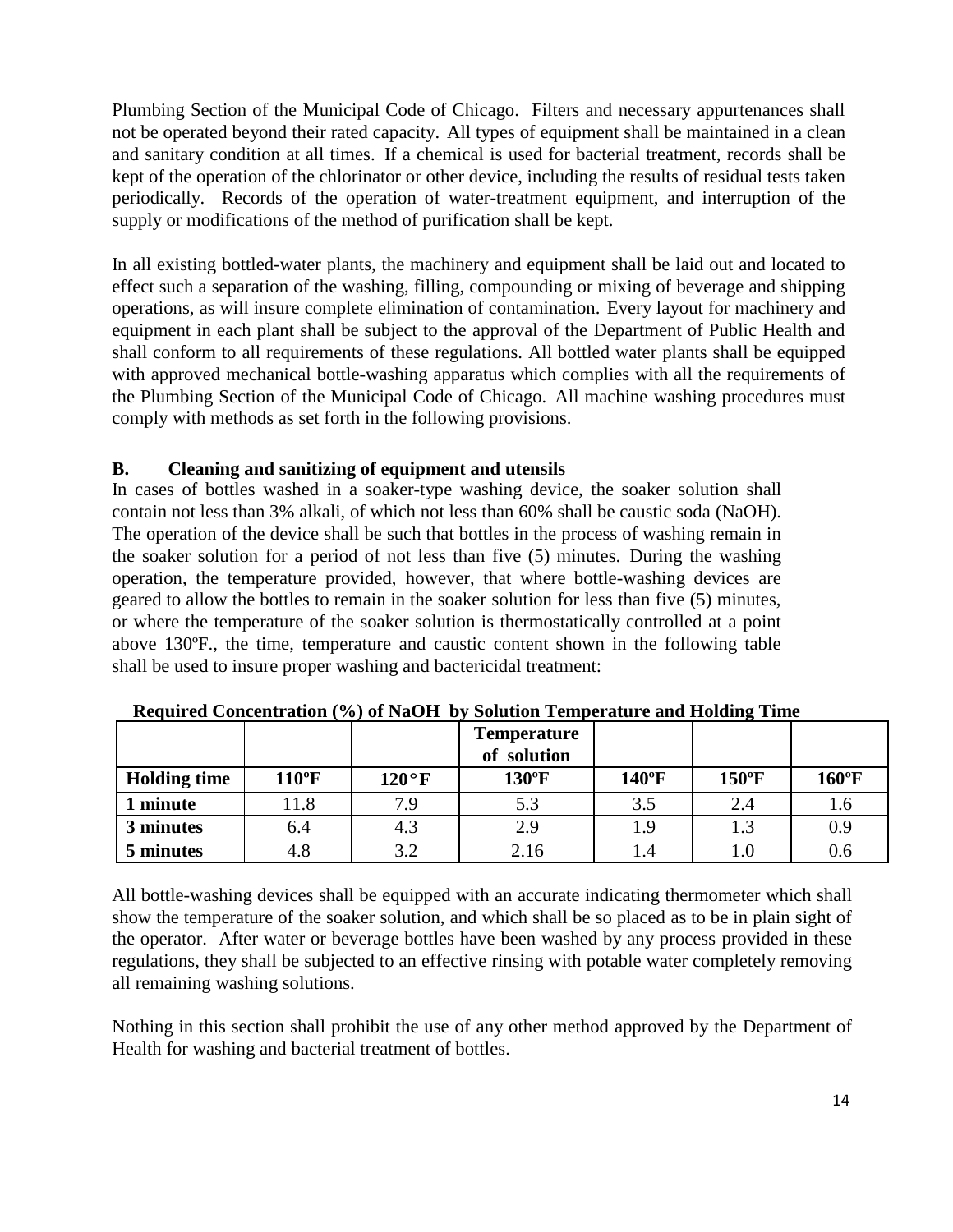Single service containers shall be made from non-toxic materials, shall comply with the United States Federal Drug Administration standards of acceptability for food purposes, and shall be airblown or rinsed with potable water prior to filling.

All pre-mix beverage containers shall be properly subjected to washing and sanitizing procedure that meets with the approval of the Department of Health.

All utensils shall be thoroughly cleaned and sanitized after each usage. All food-contact surfaces of equipment and all food-storage utensils shall be thoroughly cleaned and sanitized daily. Cooking surfaces of equipment shall be cleaned at least once a day. All utensils and food-contact surfaces of equipment used in the preparation, service, display, or storage of potentially hazardous food shall be thoroughly cleaned and sanitized after each use. Non-food contact surfaces of equipment shall be cleaned at such intervals as to keep them in a clean and sanitary condition.

Where potentially hazardous foods are processed in non-refrigerated areas, all food-contact equipment used shall be cleaned and sanitized at a maximum of a four (4) hour time lapse. All surfaces of equipment and utensils with which food or drink comes in contact shall be easily accessible for cleaning.

All piping used for the conveyance of food shall be so constructed as to be easily dismounted for cleaning, and all surfaces of equipment used for the preparation or storage of food and drink shall be accessible to sight or touch for the purpose of manual cleaning, except that this shall not apply in the instance of use of an approved system of cleaning in place procedure.

Cleaning in place procedures for cleaning and sanitizing of equipment may be utilized provided such procedures can demonstrate that results of bacteriological swabs or rinses are in compliance with the standards as hereinafter indicated. All equipment shall be so installed and maintained as to facilitate the cleaning thereof, and of all adjacent areas. Table mounted equipment that is placed on tables or counter, unless portable, shall be sealed to the table or mounted on legs at least four (4) inches high and shall be installed to facilitate the cleaning of the equipment and adjacent areas. Floor mounted equipment shall either be permanently attached to the floor, with joints properly sealed, or mounted on legs six (6) inches high or portable.

#### **C. Cleaning and Sanitizing Facilities**

All food establishments shall provide sinks and drain-boards of sufficient size to permit the complete immersion of the largest utensils and each compartment of the sink shall be supplied with hot and cold running water. All said sinks shall have drain boards, suitably reinforced and of such thickness and design so as to resist denting, buckling, and sloped so as to be self-draining. The sinks shall be properly trapped and comply with all of the requirements of the municipal code.

# **Manual Cleaning and Sanitizing Of Multi-Use and Drinking Utensils**

#### **A. General**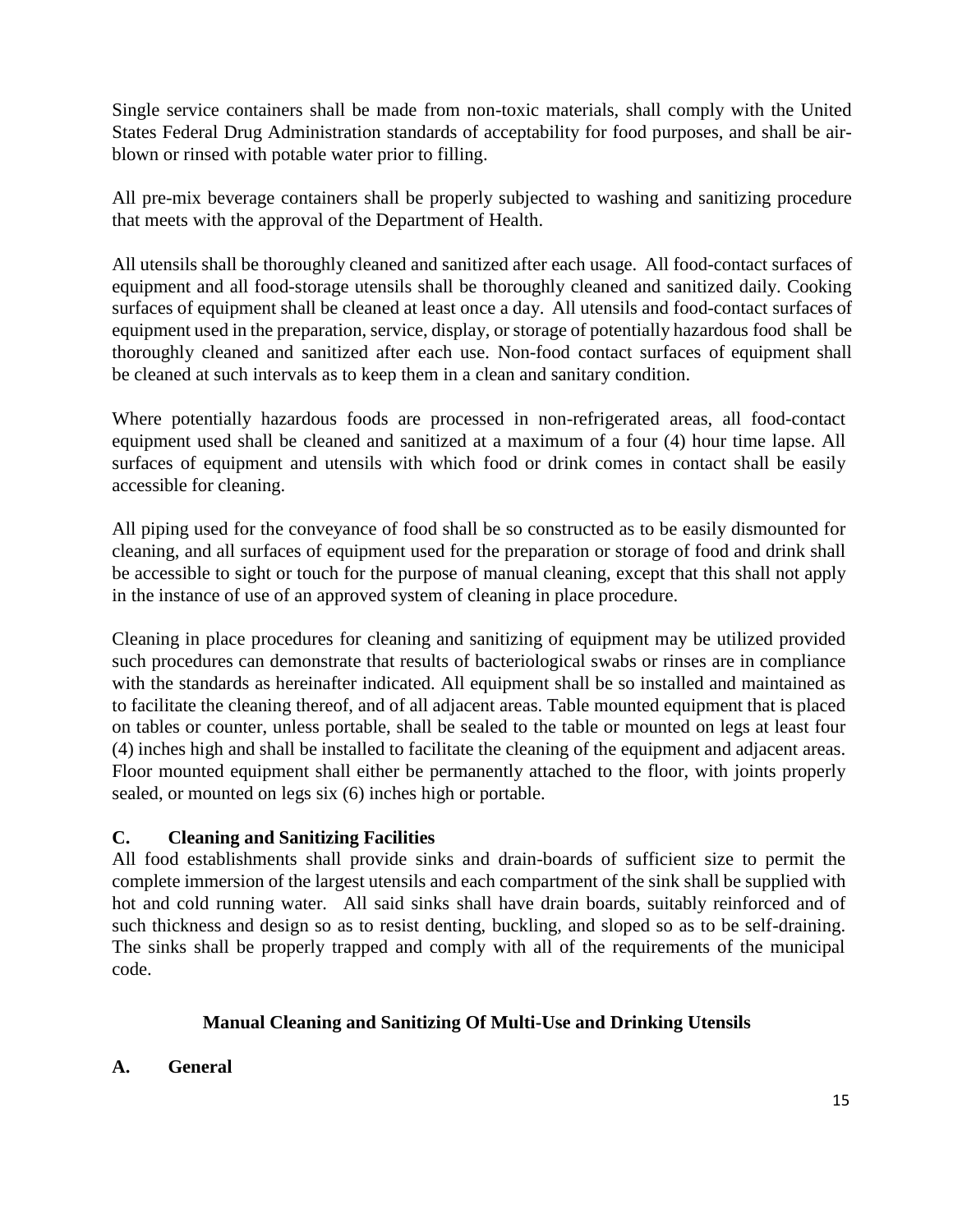All multi-use eating and drinking utensils used in a food establishment shall be washed and sanitized prior to consumer usage.

# **B. Manual dish washing**

All food establishments that use multiuse food equipment, dishes, and utensils shall provide a minimum of a commercial dish washer metal three (3) compartment sink, drainboard, a grease interceptor and running hot and cold water under city pressure. Sinks shall be of sufficient size to permit complete immersion of the utensils to be washed and sanitized therein.

Sinks shall be cleaned prior to use. Dishes and other utensils shall be pre-rinsed or scraped to remove gross food particles or other soil before washing.

Handwashing of all tableware and drinking utensils shall be accomplished by the use of warm water at a temperature of from 110°F. to 120°F. containing an adequate amount of detergent effective to remove grease or solids. The water shall be changed at sufficiently frequent intervals to keep it reasonably clean. After cleaning, all such utensils shall be effectively rinsed and then subjected to one or more of the following or other equivalent approved bactericidal processes.

# **C. Chemical Sanitizing**

A chemical sanitizer used in a sanitizing solution for a manual or mechanical operation at exposure times of at least 10 seconds for a chlorine solution, at least 30 seconds for other chemical sanitizer solutions or an exposure time used in relationship with a combination of temperature, concentration, and  $_{p}H$  shall be used in accordance with the EPA approved manufacturer's label use instructions, and shall be used as follows:

**1.** A chlorine solution shall have a minimum temperature based on the concentration and  $_{n}$ H of the solution as listed in the following chart:

| <b>Minimum</b>         | Minimum Temperature ${}^{\circ}C$ ( ${}^{\circ}F$ ), | Minimum Temperature °C |
|------------------------|------------------------------------------------------|------------------------|
| Concentration $(mg/L)$ | pH 10 or less                                        | (°F),                  |
|                        |                                                      | pH 8 or less           |
| 25                     | 49 (120)                                             | 49 (120)               |
| 50                     | 38 (100)                                             |                        |
| 100                    |                                                      |                        |

- **2.** An iodine solution shall have a:
	- (a) Minimum temperature of 24**º**C (75**º**F),
	- (b)  $A H$  of 5.0 or less, unless the manufacturer's use directions included in the labeling specify a higher <sub>n</sub>H limit of effectiveness, and
	- (c) Concentration between 12.5 mg/L and 25 mg/L;
- **3.** A quaternary ammonium compound solution shall:
	- (a) Have a minimum temperature of 24**º**C (75BF),
	- (b) Have a concentration as specified in 21 CFR and as indicated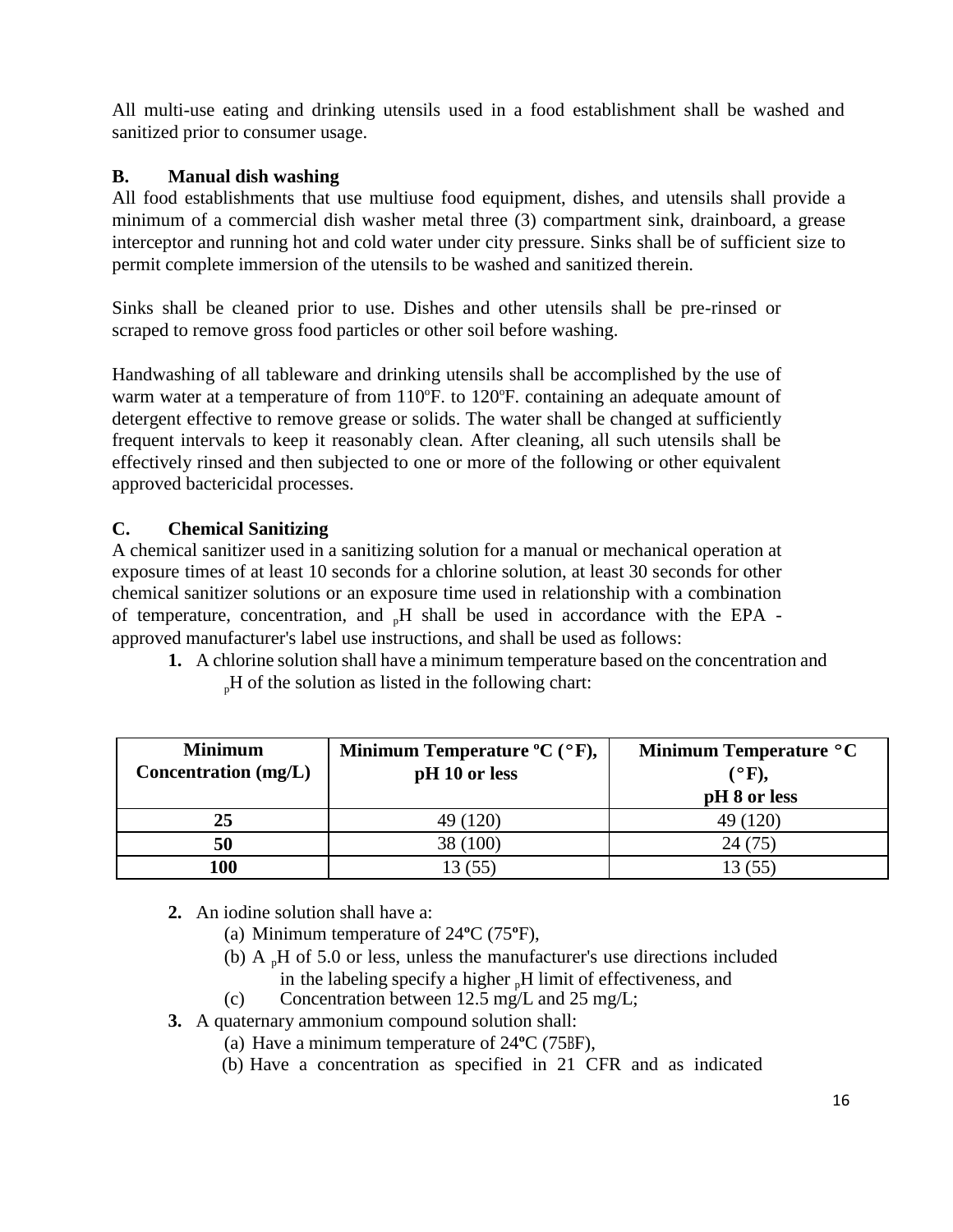by the manufacturer's use directions included in the labeling, and

- (c) Be used only in water with 500 mg/L hardness or less;
- **4.** Other solutions of the chemicals specified in (1) (3) of this section may be used if demonstrated to the regulatory authority to achieve sanitization approved by the regulatory; or
- **5.** Other chemical sanitizers may be used if they are applied in accordance with the manufacturer's use directions included in the labeling.
- **6.** When chemicals are used for sanitizing, they shall not have concentrations higher than the maximum permitted under 21 CFR 178.1010, and a test kit or other device that accurately measures the parts per million concentration of the solution shall be provided and used.

#### **D. Hot water sanitizing**

Immersion for at least one-half  $(\frac{1}{2})$  minute in clean, hot water at a temperature of at least 180°F. Prior to use of hot water as a bactericidal treatment, the following equipment shall be provided. A mechanically controlled heating device shall be installed at the particular sanitizing compartment of the sink so as to maintain minimum water temperature of  $180^\circ$ F. at all times.

An indicating thermometer, accurate to  $+/- 2$ °F. shall be conveniently provided and used to check the temperature of the bactericidal water to insure compliance with these regulations. A three (3) compartment deep sink of at least galvanized metal or better shall be provided and fitted with drainboard made of galvanized metal or better. After washing in the first sink, dishes, glasses, etc., shall be placed in metal baskets and rinsed in the second sink. After rinsing in the second sink the baskets shall be immersed in hot water in the third sink used for the bactericidal treatment for at least one-half minute. The baskets may be lined with wood strips of approved material or plastic strips to prevent marking of all chinaware. Upon removal of the basket from the third sink, dishes or other utensils shall remain in the basket on an attached drainboard until dry. Glasses, cups and other equipment shall be placed in baskets in venting position so that the air will not be trapped.

All food establishments currently using an approved two (2) compartment sink for washing and sanitizing multi-use eating and drinking utensils, shall be permitted to continue such use until such time as the sink is in need of repair and replacement. All said replacements shall be by installation of an approved three (3) compartment sink.

#### **Mechanical Dishwashing and Sanitizing Procedures**

#### **A. General**

All dishwashing machines must be of a type which complies with all the requirements of the Plumbing Section of the Municipal Code of Chicago and Rules and Regulations of the Board of Health and be geared to such capacity that will provide effective washing and sanitization of multiuse eating and drinking utensils and will provide an adequate supply of such utensils at all normal meal times.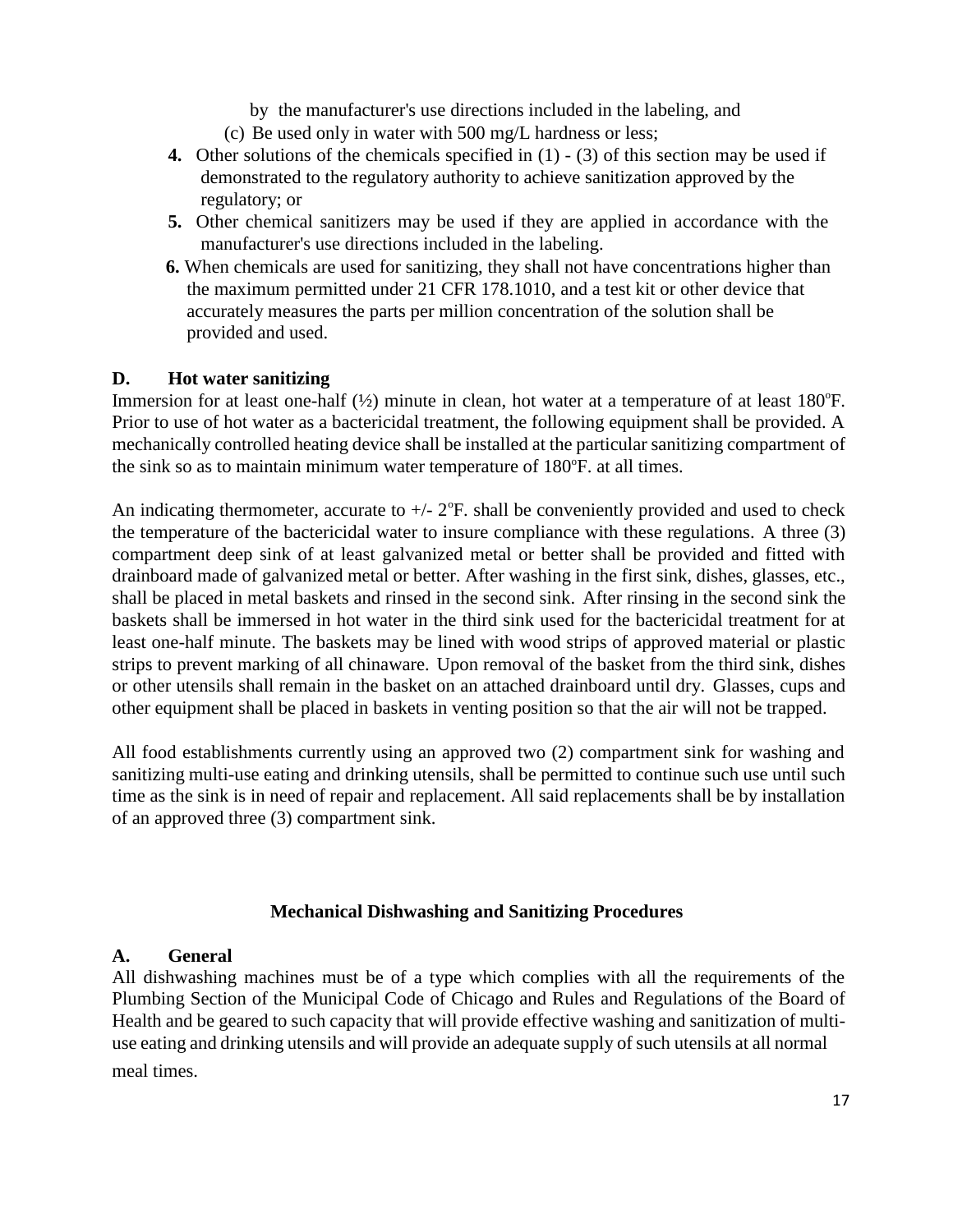Dishes and other eating and drinking utensils to be washed in a dishwashing machine shall be properly scraped and prerinsed and shall be stacked in racks or trays so as to avoid overcrowding, and so as to permit the wash and rinse waters to reach all surfaces of each utensil.

Machine washing, multi-use eating and drinking utensils shall be washed in water containing a suitable detergent at a temperature from  $120^{\circ}$ F. to  $140^{\circ}$ F. or other method approved by the Department of Health.

The water in the wash tank shall be changed during operation as often as necessary to keep it reasonable clean. An effective concentration of detergent in the wash water shall be maintained at all times.

Bactericidal treatment shall consist of exposure of all surfaces of dishes and utensils being washed to a rinse of clean water at a temperature of not less than 180°F. or other method approved by the Department of Health.

#### **B. Hot water booster heater**

Where an installation does not provide water at a temperature of 180°F. in the rinse compartment of a dishwashing machine, a thermostatically controlled booster heater shall be specifically provided to insure rinsing at the required temperature.

#### **C. Dishwashing machine requirements**

All dishwashing machines shall maintain a flow pressure not less than 15 or more than 25 pounds per square inch on the fresh water line at the machine and not less than 10 pounds per square inch at the rinse nozzles. A suitable gauge cock shall be provided immediately upstream from the final rinse sprays to permit checking the flow of the final rinse water. An easily readable thermometer accurate to  $+/- 2$ °F. shall be provided on both the wash and rinse water lines of the dishwashing machine which will indicate the temperature of the water solution therein.

Dishwashing machines shall be thoroughly cleaned at least once each day. The pumps and the wash and rinse sprays or jets shall be so designed that a forceful stream of water will reach all surfaces of the utensils when they are properly racked. These parts shall be readily accessible for inspection and cleaning.

All dishwashing machines and other plumbing equipment, including sinks, shall drain to a sewer in such a way as to prevent back siphonage. All liquid waste resulting from cleaning and rinsing of utensils shall be disposed of by way of a plumbing connection to the city sewers. Other contemplated methods of sanitizing which may require dry heat or steam must be approved by the Department of Public Health prior to use.

#### **D. Bacteriological standards**

When multi-use eating and drinking utensils have been washed and subjected to bactericidal treatment by any of the above methods, they shall not show an average plate count in excess of 100 colonies per eight (8) square inches of swab surface or not more than 12 ½ colonies per square inch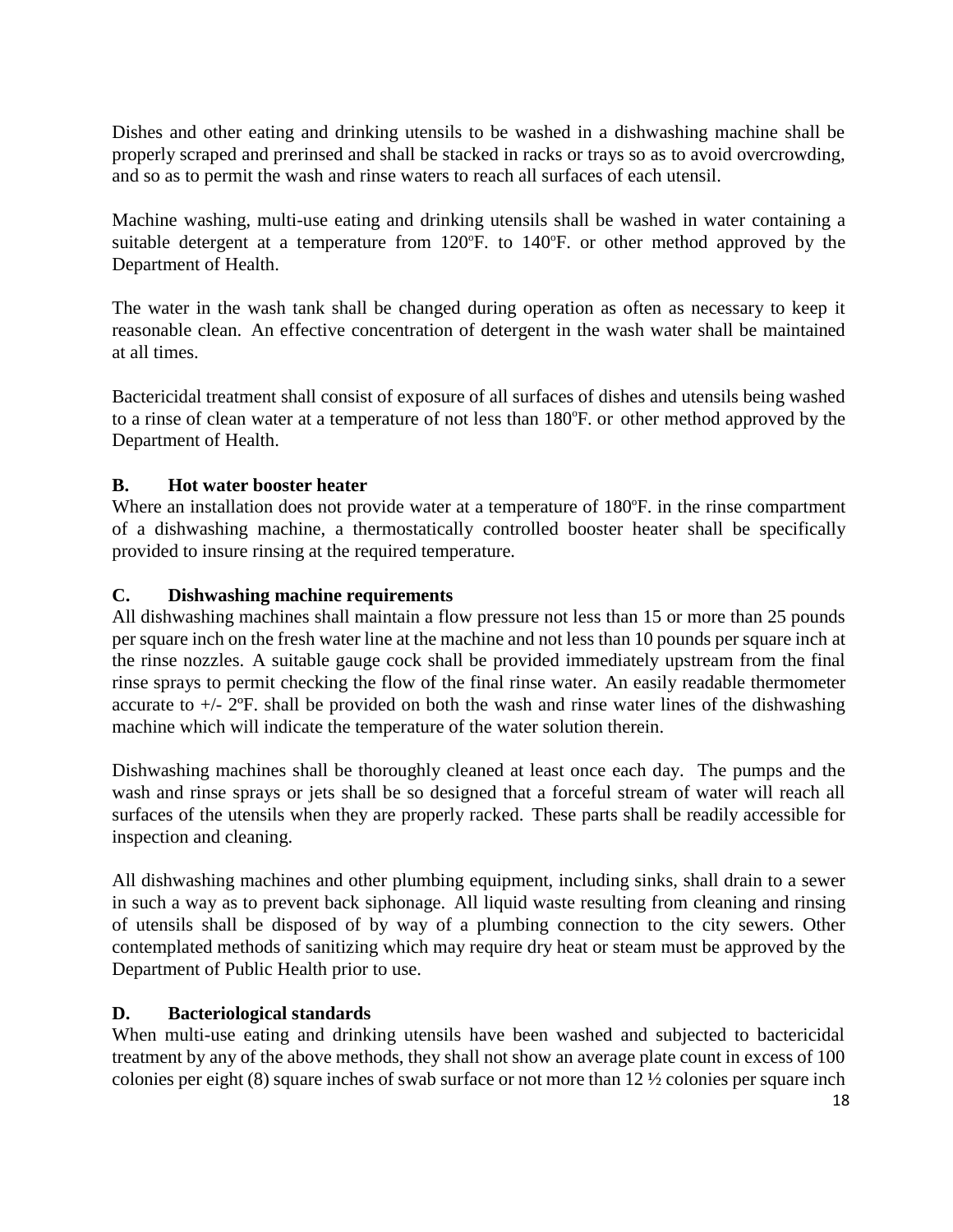per utensil when swab tested by the latest standard method for bacteriological examination of food utensils of the American Public Health Association.

## **E. Eating and drinking utensil handling and storage**

After bactericidal treatment, utensils and containers shall be stored at a sufficient height above the floor in a clean, dry place protected from flies, splash, dust, overhead leakage and condensation, and other contamination. Containers and utensils shall be inverted, covered, otherwise protected from contamination until used for serving.

Drain racks, trays, and shelves shall be made of noncorrodible material and shall be kept clean. In

handling containers and utensils the surfaces thereof which come in contact with food or drink shall not be touched by the hands, except during the process of washing.

Tables for clean and dirty dishes and food shall be so arranged that the dirty dishes will be as far removed from the food and clean dishes as may be possible.

All single-service articles and utensils shall be purchased in sanitary cartons and stored therein in a clean, dry place until used, and after removal from the cartons these articles shall be handled in such a manner as to prevent contamination.

# **Water Supply**

All food establishments shall be provided with an adequate supply of hot and cold water under pressure properly connected to the city water supply and same shall be easily accessible in all rooms in which food is prepared or utensils are washed. The water supply shall be ample in quantity for all cleaning purposes. Where steam, used in a food establishment, may come in contact with food or food contact surfaces, such steam shall be free of harmful materials or additives. All water connected equipment shall be provided with an air gap or other approved device to protect against the possibility of back flow or back siphonage into the city water supply. The use of a water hose shall be prohibited in the absence of an air gap or an approved back siphonage prevention device on the water line.

#### **Plumbing, Toilet Facilities and Lavatory Facilities**

#### **A. Plumbing and liquid waste**

In food establishments, there shall be adequate plumbing facilities that comply with all the requirements of the Plumbing Section of the Municipal Code of Chicago. All plumbing fixtures, such as toilets, sinks, wash basins, etc., must be adequately trapped, vented, and revented and properly connected to the sewer in compliance with the Plumbing Section of the Municipal Code of Chicago. All sinks in which food, utensils, and equipment are washed must be connected to a catch-basin or be equipped with an approved grease interceptor.

Dishwashers and bain maries, steam tables, coffee urns, and water coolers may discharge into the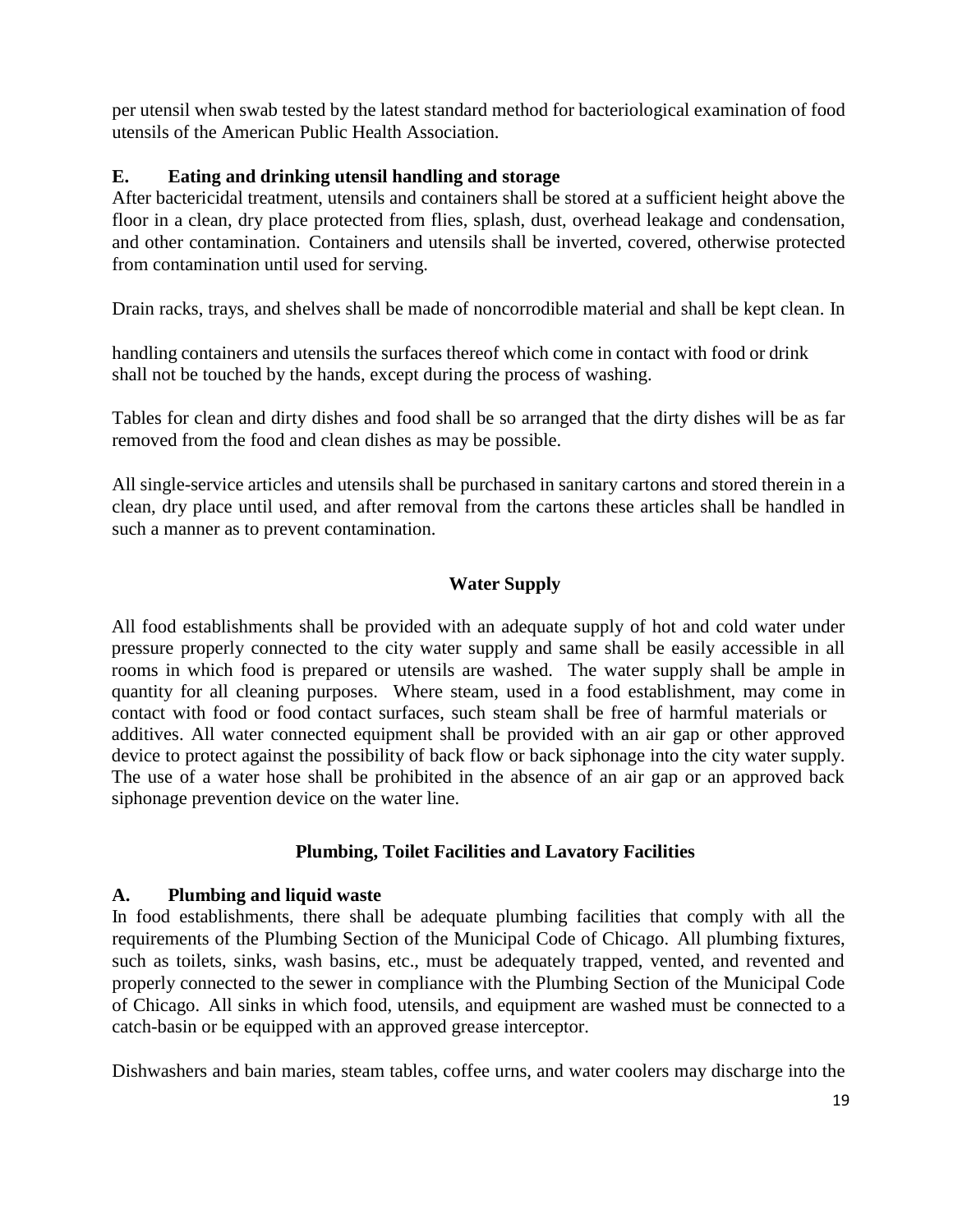floor gutter or over a floor drain. Liquid waste from refrigerators and other food equipment shall be properly trapped and drained by broken connections to sewer; provided, however, that where sewer connections are not available, an adequate water-tight drip pan may be used, or the drainage shall be disposed of in a manner approved by the Department of Health.

# **B. Toilet facilities**

Adequate and convenient toilet facilities shall be provided and shall be accessible at all times for employees in all food establishments. Where both sexes are employed, in case there are more than two employees of a sex, separate water closet accommodations, identified, shall be provided for each sex. Toilet rooms located in or adjacent to food preparation areas shall be completely enclosed and shall have tight-fitting doors with self- closing devices. Toilet rooms and shall be vented to the outside air or mechanically ventilated. Toilet rooms shall be so lighted as to yield at least 20 foot-candles of light by standard illuminometer test at a height of 30 inches above the floor. All toilet rooms and toilet facilities shall be kept clean, in good repair and free from odors. Toilet tissue shall be supplied at all times. Toilet rooms shall be provided with easily cleanable covered waste receptacles.

Signs shall be placed in all rooms, including those containing a urinal(s) or water closet, directing employees to wash their hands before returning to work.

Signs shall be posted in each toilet room, kitchen, or employees' locker room reading as follows: "No person who is affected with any disease in a communicable form, or is a carrier of such disease, or who has a gastrointestinal disturbance, sore throat or a discharging or infected wound,

sore or lesion, shall handle food, drink, utensils, or equipment." Such signs shall be of a permanent nature. Toilet rooms shall not be used for the storage of equipment, food, single-service articles or utensils.

# **C. Lavatory facilities**

Adequate and convenient handwashing facilities shall be provided for all employees in food establishments. Such facilities shall be located within, or immediately adjacent to, all toilet rooms, dish washing areas, and all food preparation areas.

All food establishments shall have exposed handwashing facilities, with ample supply of hot and cold or tempered running water, soap, and approved sanitary towels or other approved handdrying devices so located as to be in the food preparation areas and dishwashing areas. The washing of hands in a utensil washing sink is prohibited.

In all food establishments such facilities shall be kept clean and in good repair and shall include an adequate supply of hot and cold or tempered water, soap, approved sanitary towels or other approved hand drying devices. The use of a common towel is prohibited.

When toilet and lavatory facilities are provided for the patrons of food establishments, such facilities shall meet all the requirements of the above sections of this regulation.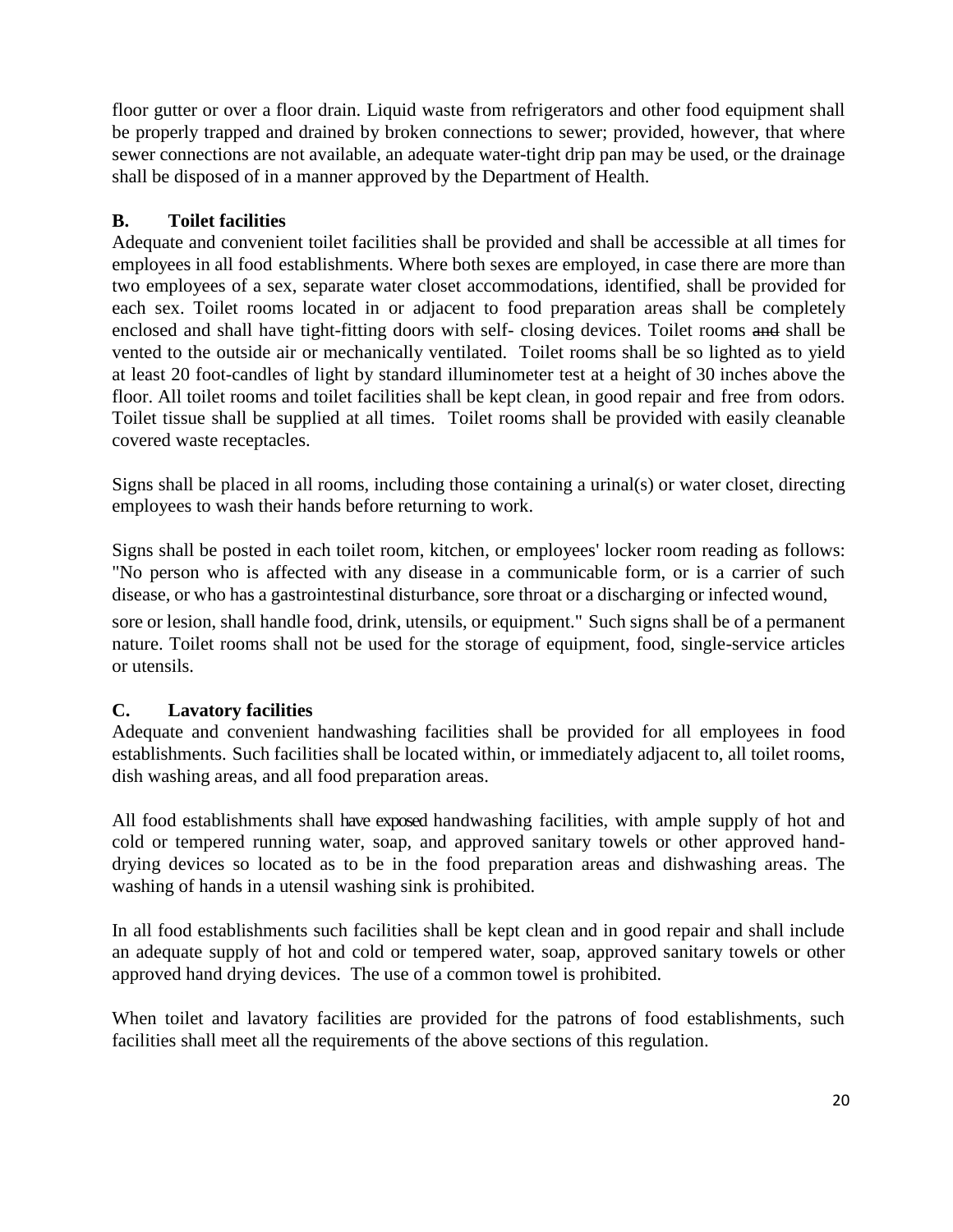#### **Garbage and Rubbish**

All garbage and rubbish containing food wastes shall, prior to disposal, be stored in metal containers with tight-fitting lids and shall be kept covered except when opened for the disposal or removal or garbage; provided that such containers need not be covered when stored in a special vermin-proofed room, enclosure, or food waste refrigerator.

All other rubbish shall be stored in containers, or rooms, or in areas in an approved manner. The rooms, enclosures, areas and containers used shall be adequate for the storage of all garbage and refuse accumulating on the premises. Establishments using garbage can cleaners shall provide adequate cleaning facilities for such containers and each garbage container, room or area shall be thoroughly cleaned after the emptying or removal of the garbage and rubbish.

All garbage and rubbish shall be removed and disposed of daily by or at such other frequencies as may be necessary to prevent a nuisance. Removal of garbage and rubbish shall be conducted by a commercial garbage removal service for all food establishments that have a retail food and/or liquor license. The area outside of the establishment used for the storage of garbage shall be clean at all times and shall not constitute a nuisance.

Food waste grinders or garbage disposals if used shall be installed in compliance with the Plumbing Section of the Municipal Code of Chicago. Garbage compactors shall be treated as garbage containers and shall be installed only in a manner and area that meet with the approval of the Department of Health and shall be thoroughly cleaned after emptying or removal of refuse. The area in which the compactor is located shall be designated as a garbage area and shall be kept clean, free of flies, rodents, roaches and other vermin and shall not constitute a nuisance.

#### **Insect and Vermin Control**

#### **A. Control measures**

All necessary control measures shall be used to effectively minimize and eliminate the presence or rodents, flies, roaches and other vermin on the premises.

When flies are prevalent, all openings to the outer air outside shall be effectively screened with 16-mesh wire or plastic cloth. All doors shall be self-closing and screen doors to the other air shall open outward. In cases of other unprotected openings, properly operating and approved air curtains or fans or sufficient power, or other approved means to prevent the entrance of flies shall be used.

Windows, doors, skylights, transoms and other openings shall be screened. Screens shall be tight fitting and free from holes. All food establishments shall be effectively rat-proofed to prevent the entrance of rodents.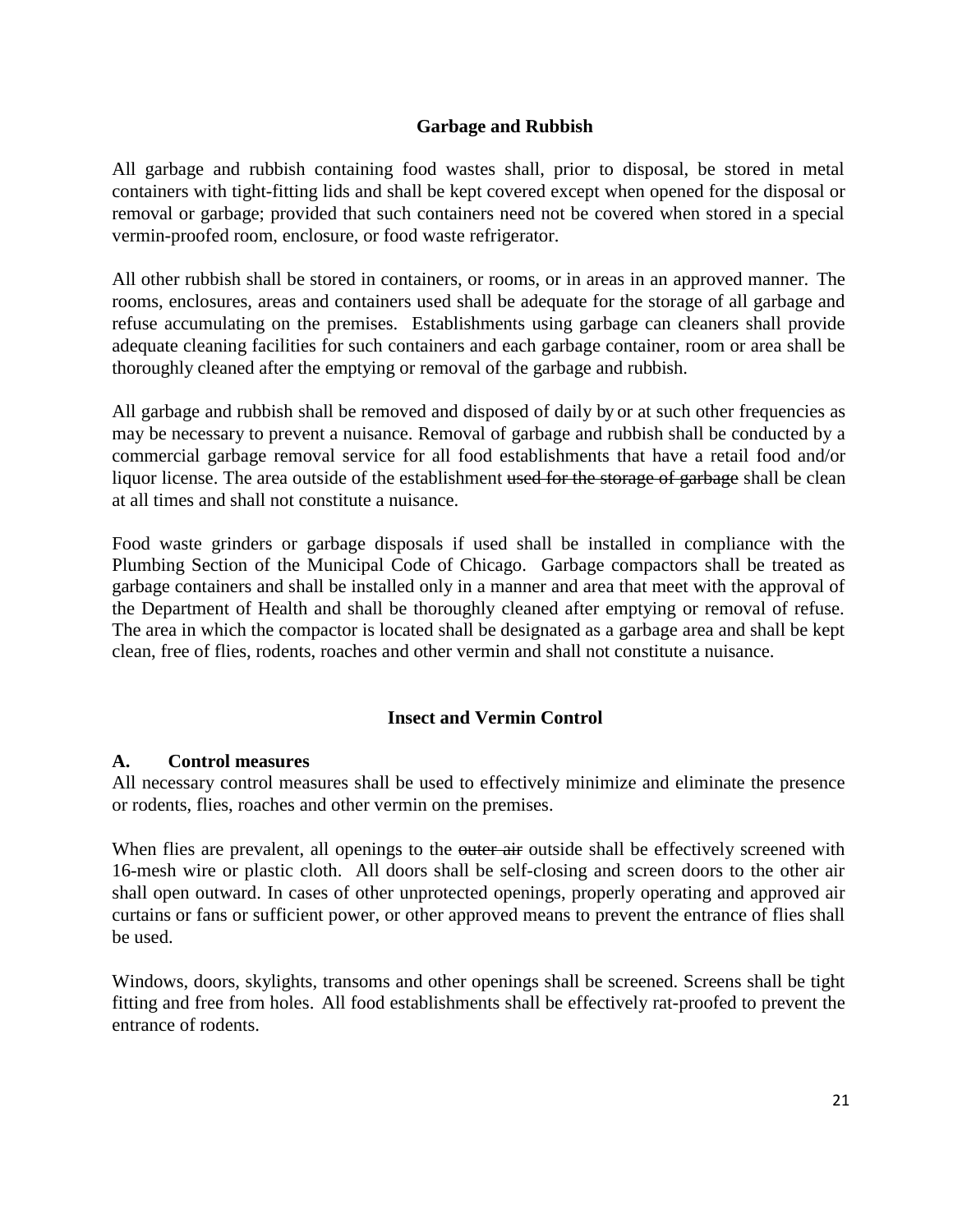#### **B. Storage of poisonous compounds**

All poisonous compounds used in the control or extermination of rodents or insects shall be so colored as to be easily identified. The containers of such insecticides and rodenticides shall be distinctly labeled and stored in cabinets separate and apart from foods, food additives or ingredients.

#### **C. Pest Control Information Log Book**

Every food establishment required to be licensed under chapter 4-8 of the Municipal Code of Chicago shall maintain a log book on its premises containing the following pest control information:

- (1) A record of any and all visits to the food establishment by any pest control company describing all pest control-related activities conducted, including inspections and applications of pesticides and or other methods to control pests;
	- (a) All food establishments shall contract with a licensed exterminator who shall provide insect and vermin services at the establishment at least twice a year.
- (2) The log book record shall include a copy of the service ticket that sets forth the pest control company's Illinois Department of Health license number, and all information required by Section 830.820 of the Illinois Administrative Code:
	- (a) Written verification (i.e. signature and certification number) of the certified technician responsible for using pesticides, or overseeing the use of pesticides by non-certified personnel;
	- (b) Date of application;
	- (c) Specify the pest that is being targeted;
	- (d) Pesticide use recorded in the following manner:
		- (i) Brand or common name
		- (ii) USEPA Registration Number
		- (iii) Percent active ingredient in the finished product
		- (iv) An estimate of the amount of finished product used
- (3) A record of all locations of all applications of pesticides, trap and monitoring stations placed or monitored during the inspection; and
- (4) A record of any recommended corrective action needed to eliminate the condition, such as housekeeping deficiencies, pest harbourages, or structural deficiencies.

All information in the log books shall be kept for a period of twelve months.

#### **Construction and Maintenance of Building Facilities**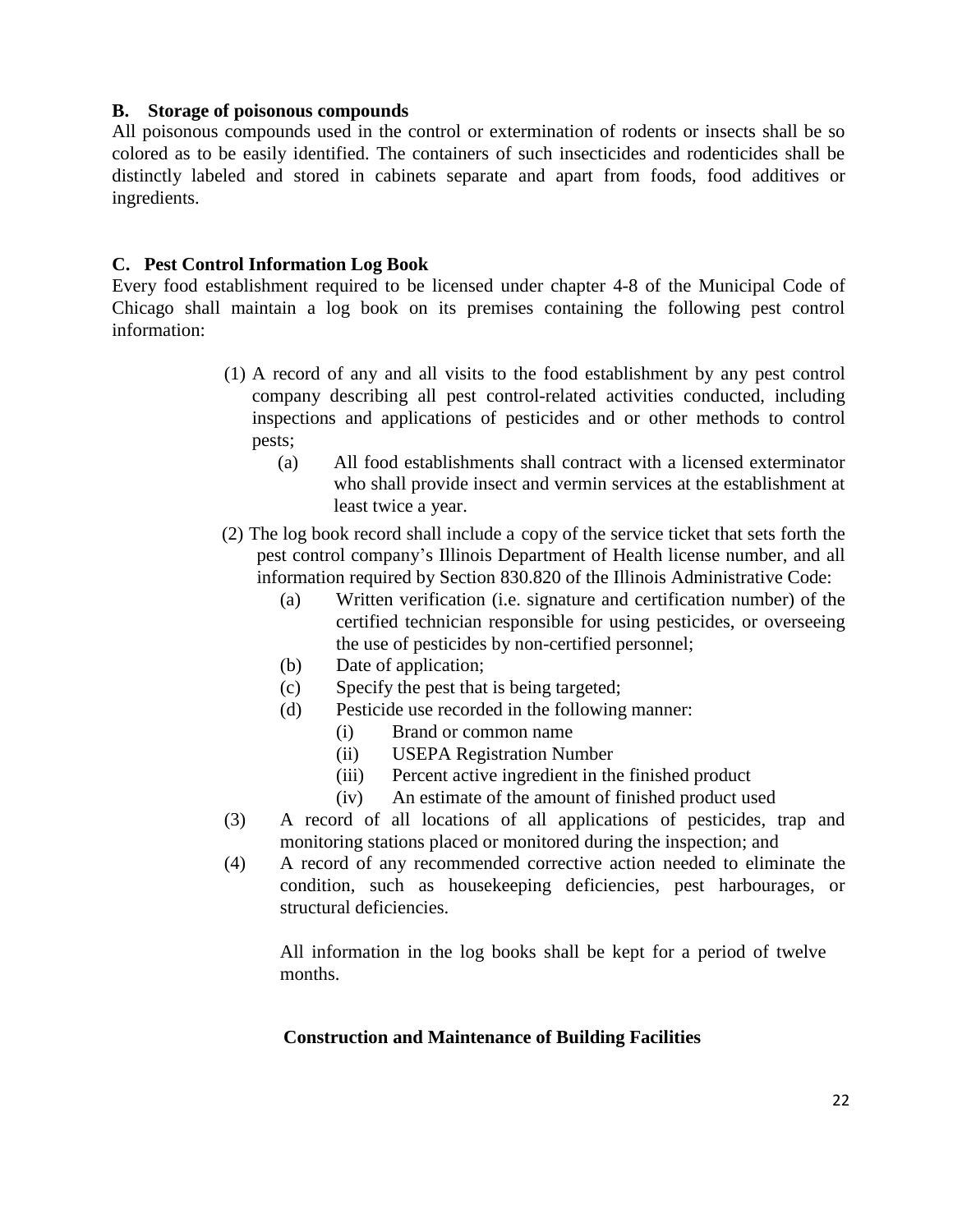# **A. Floors**

The floors of locker rooms, toilet rooms and rooms in which food or drink is stored or prepared, or in which utensils are washed, shall be smooth and have such construction as to be easily cleaned, and shall be kept clean and in good repair. If floor drains are used, the floor shall be graded to the drain, and such drain shall provided with proper traps so constructed as to minimize clogging. All floors shall be kept free and clean from litter. Dustless methods of floor cleaning shall be used, or dust-arresting sweeping compounds and push-brooms shall be employed. All, except emergency floor cleaning, shall be done during those periods when the least amount of food and drink is exposed. Such places shall not be so dusted or swept that dust will settle on food that is exposed. Dry sweeping in such places is prohibited. The use of carpeting shall be exclusively limited to dining area and shall be kept clean.

# **B. Walls and ceilings**

Walls and ceilings of all rooms in which food or drink is stored, sold, prepared, cooked, or in which utensils and equipment are washed shall be clean, non-absorbent, smooth, washable and shall be painted or finished in light color. The walls and ceilings shall be in good repair and easily cleaned. Walls and ceilings in all dining areas, locker rooms and toilet rooms shall be kept clean and in good repair. **NOTE:** In all establishments hereinafter constructed or in which extensive remodeling of the food preparation areas is done, the floor and wall junction shall be provided with a four (4) inch cove.

# **C. Lighting**

All rooms in which food or drink is prepared, or in which utensils are washed, shall be well lighted so that a minimum of 50 foot-candles of light is available on all working surfaces of such rooms. A minimum of 20 foot-candles of light shall be provided at a distance of 30 inches from the floor of all rooms used for the storage of food. A minimum of 20 foot-candles of light shall be provided in locker rooms, dressing rooms and toilet rooms. Shielding to protect against broken glass falling into food shall be provided for all artificial lighting preparation, service, and display facilities, and facilities where utensils and equipment are cleaned and stored. During all clean-up operations, adequate light shall be provided in the dining room or other areas being cleaned.

# **D. Ventilation**

The kitchen in all food establishments shall have adequate ventilation, and the air flow shall always be from the dining room through the kitchen. The flow air discharged from kitchen fans shall always be through a duct to a point above the roof line. Ranges and fryers shall be hooded so that the cooking odors may be effectually carried off by a stack, an exhaust fan, or skylight immediately above. Hoods shall be so designed to prevent grease and condensate from dripping into food or on food preparation areas. Filters, if used, shall be readily removable for cleaning.

Dressing rooms shall be provided with ventilation to the outside air or shall be mechanically ventilated. All ventilation systems shall comply with applicable requirements of the ventilation and fire prevention codes of the City of Chicago, and shall be so vented to the outside air in such a manner as not to create a nuisance.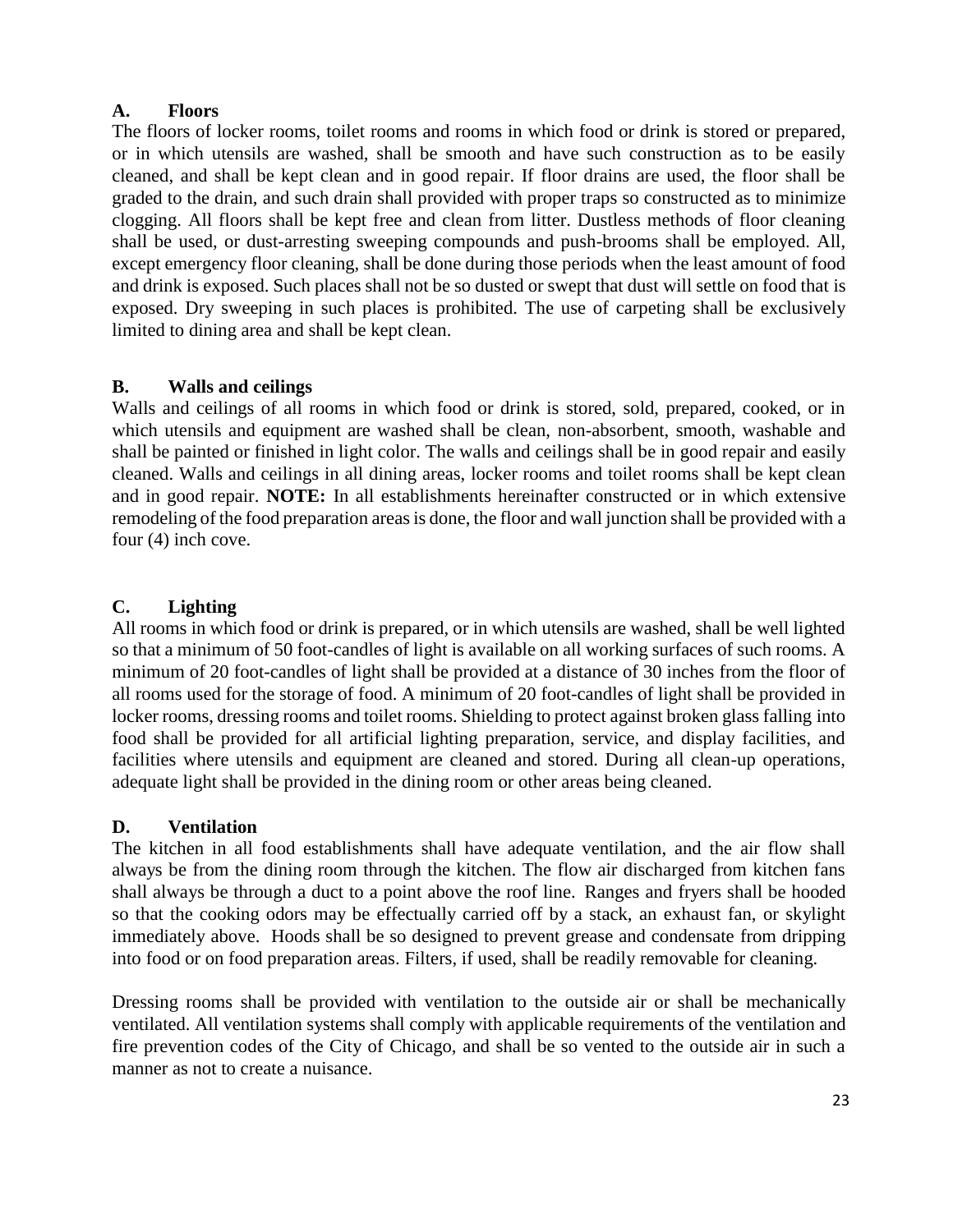#### **Miscellaneous Areas and Rules**

#### **A. Dressing rooms and lockers**

Adequate facilities shall be provided for the orderly storage of employees' clothing and personal belongings. Where employees routinely change clothes within the establishment, a dressing room shall be provided for this purpose. Such area shall be located outside of the food preparation, storage, and the utensil washing and storage areas, provided that, when approved by the Department of Health, such an area may be located in a storage room where only completely packaged food is stored. Soiled linens, coats and aprons shall be kept in washable containers provided for that purpose and stored so as not to create a nuisance.

#### **B. Miscellaneous housekeeping rules**

Cleaning operations shall be conducted in such a manner as to minimize contamination of food and food-contact surfaces. The traffic of unnecessary persons through the food preparation and the utensil washing areas is prohibited.

No live birds or animals shall be allowed in any area used for the conduct of the food establishment operations. This exclusion shall not apply to guide dogs accompanied by a blind person in a dining area.

All parts of the food establishments and all parts of the property used in connection with the operation of the establishment shall be kept neat, clean and free of litter, rubbish and offensive odors. Walking and driving surfaces of all exterior areas of food service establishments shall be surfaced with concrete or asphalt to minimize dust and to facilitate maintenance. These surfaces shall be drained and kept clean. Yards, basements, or other areas directly connected with, or in close proximity to, the establishment shall be kept clean.

None of the operations connected with a food establishment shall be conducted in any room used as living or sleeping quarters.

Mops, brooms, brushes, pails and other cleaning equipment shall be properly stored separately away from food, utensils, equipment or clean linens.

All liquid waste water resulting from cleaning and maintenance of floors, walls, ceilings, windows and other structural facilities shall be properly disposed of into plumbing facilities which are not used for the washing of food, hands or the washing and sanitizing of utensils. In all new food establishments hereinafter constructed, a separate utility sink shall be provided for the cleaning of maintenance equipment and for the proper disposal of liquid waste resulting from "cleaning up" operations.

#### **C. Storage of and use of poisonous and toxic substances**

Only such poisonous and toxic materials as are required to maintain sanitary conditions and for sanitization purposed may be used in food establishments. Poisonous and toxic materials shall be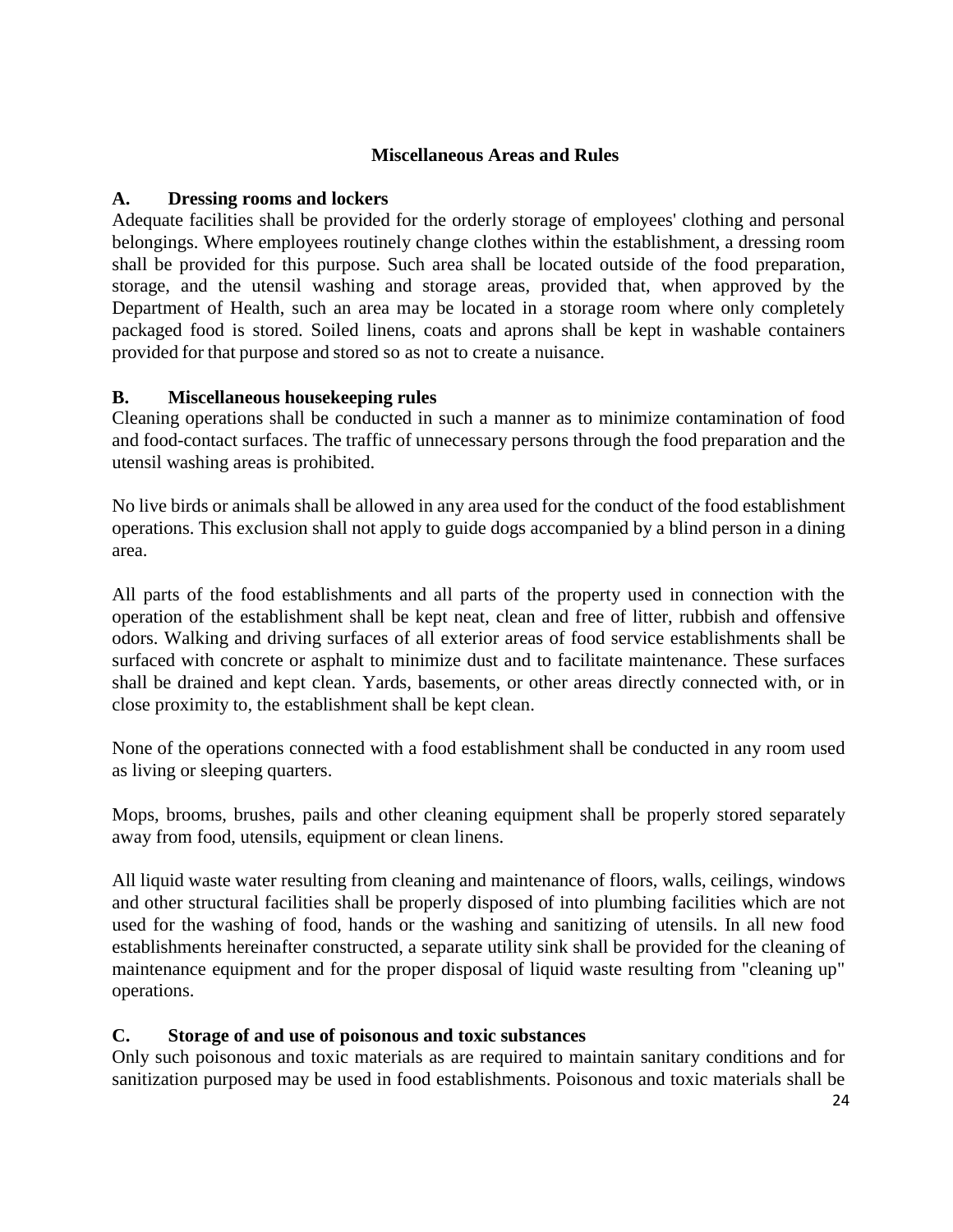identified and shall be used only in such a manner and under such conditions as will not contaminate food or constitute a hazard to employees and customers. These materials shall be stored in rooms or cabinets other than those used for the storage of foods or utensils.

## **Manufacture and Sale of Frozen Ice Cream, Frozen Ice Milk or Frozen Desserts in Food Establishments**

## **A. General**

No food establishment shall install or maintain any ice cream freezer, ice milk freezer or frozen dessert freezer unless all following provisions have been met.

# **B. Plans**

Plans for the installation of each ice cream, ice milk, or frozen dessert freezer shall be submitted to the Department of Health for approval prior to the operation of the unit.

# **C. Unit inspection**

The freezer unit shall have been inspected and approved for use by the Department of Health prior to its installation.

# **D. Spigot protection**

Soft serve, self-service freezer spigots shall be protected by an approved protective enclosure.

# **E. Approved product**

Completely pasteurized ice cream mix, ice milk mix and other frozen dessert mix shall be obtained from a source approved by the Department of Public Health. Containers shall be sealed and correctly tagged with name of pasteurizing source showing permit or authorization number of data of pasteurization, provided that frozen ice or frozen ice drink shall be made with potable water and concentrates from approved sources.

All mixes shall be refrigerated immediately when received. Such mixes shall be stored in refrigerators having a temperature of not over 40°F.

All ice cream mix, ice milk mix and frozen desserts shall be frozen not later than nine days from the date of pasteurization as shown by the date on the tags or labels in accordance with the provisions of Chapter 7-40 of the Municipal Code of Chicago. This requirement shall not apply to Frozen Cultured Products.

All ice milk mix or frozen dessert mix, once removed from the original dairy filled container, shall not be returned to the said original container.

All mixes once placed into the freezing unit and subsequently removed for the purpose of washing and sanitizing of the unit, shall not be re-frozen. Ice cream, ice milk or other frozen desserts stored, sold or offered for sale, or kept with the intention of selling shall not contain an excessive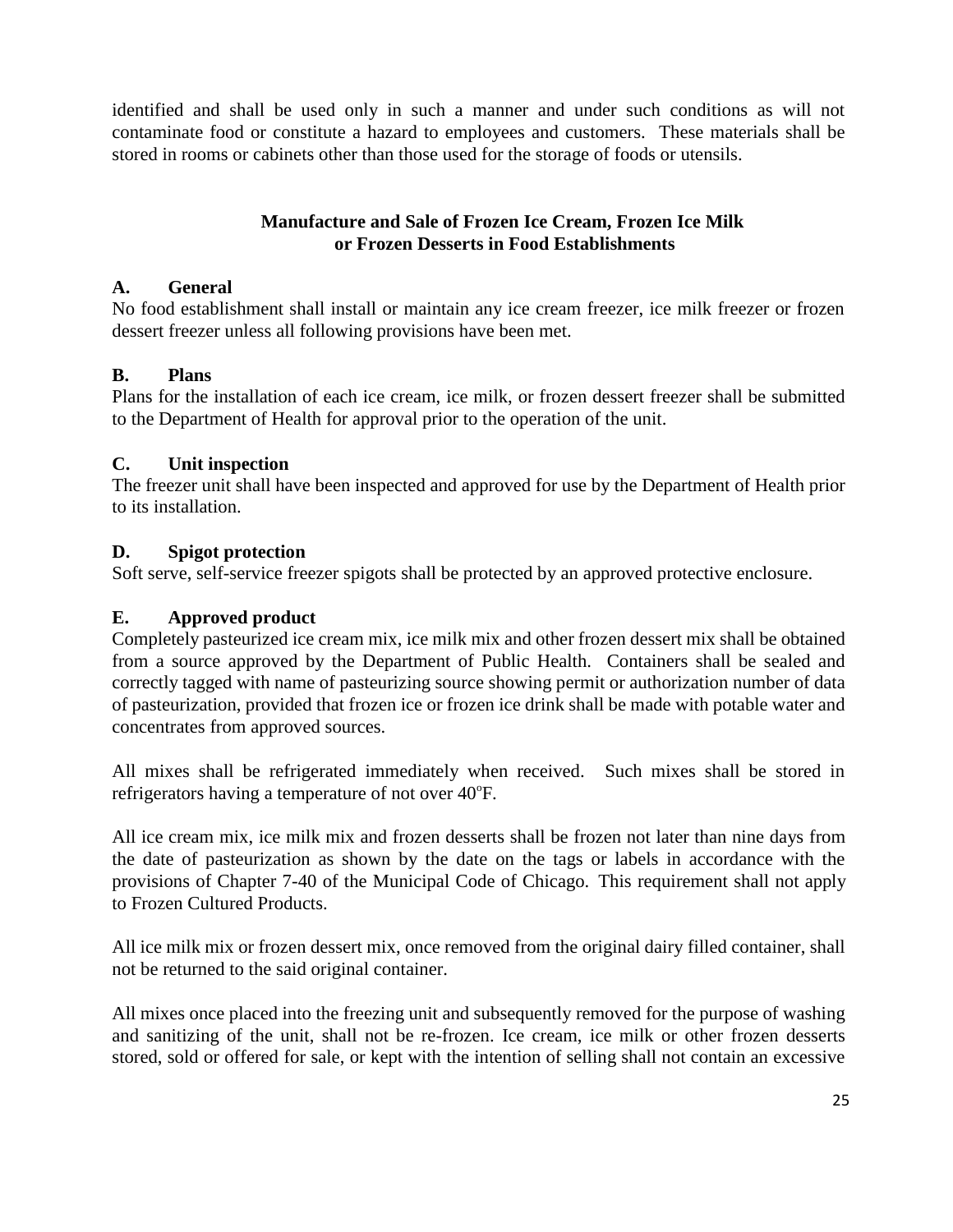number of bacteria.

# **F. Approved sanitizing requirement**

Prior to the approval of the use of an approved ice cream, ice milk or other frozen dessert freezer, provision must be made in the food establishment for washing and sanitizing such a unit and its removable parts to be accomplished as prescribed in the following section.

A three (3) compartment metal sink of sufficient size to permit the complete immersion of all of the component parts of the freezer must be provided with sufficient hot and cold water under city pressure. Hot and cold water under city pressure shall be provided at the freezer unit for the purpose of washing and sanitizing of all non-removable food contact surfaces of the freezer unit and sanitizing of re-assembled freezer parts. Hot water is defined as being at least 180°F where used as sanitizing agent.

All food establishments currently using an approved two (2) compartment sink for washing and sanitizing multi-use eating and drinking utensils, shall be permitted to continue such use until such time as the sink is in need of repair and replacement. All said replacements shall be by installation of an approved three (3) compartment sink.

Provided further, that where there is a three (3) compartment sink for the use of washing and sanitizing of freezer parts, an approved chemical sanitizer may be used instead of 180°F water. The sink must be washed and sanitized prior to use.

Provided further, that bactericidal treatment of the non-removable food-contact surfaces, and the assembled washed and sanitized freezer parts, may be accomplished by the use of an approved chemical sanitizing solutions instead of 180°F water.

Wherein a food establishment has an approved dishwashing machine method of washing and sanitizing procedure of multi-use eating and drinking utensils, such a procedure may be used to wash and sanitize the component part of the freezer unit.

After re-assembly of the freezer, the unit must be properly sanitized by the use of 180°F hot water or an approved chemical sanitizer.

All equipment, containers, and utensils shall be thoroughly cleaned and sanitized with 180°F water or approved chemical sanitizer after each day's freezing operation. The freezer shall also be sanitized just prior to starting the freezer operation. Chlorine solutions containing at least one hundred parts per million available chlorine shall be used for supplementary sanitization.

No cloths of any kind shall be used to wipe off the equipment or containers after sanitation. The outside of the freezer and top of the cabinet shall be kept clean at all times.

# **IV. Food Personnel**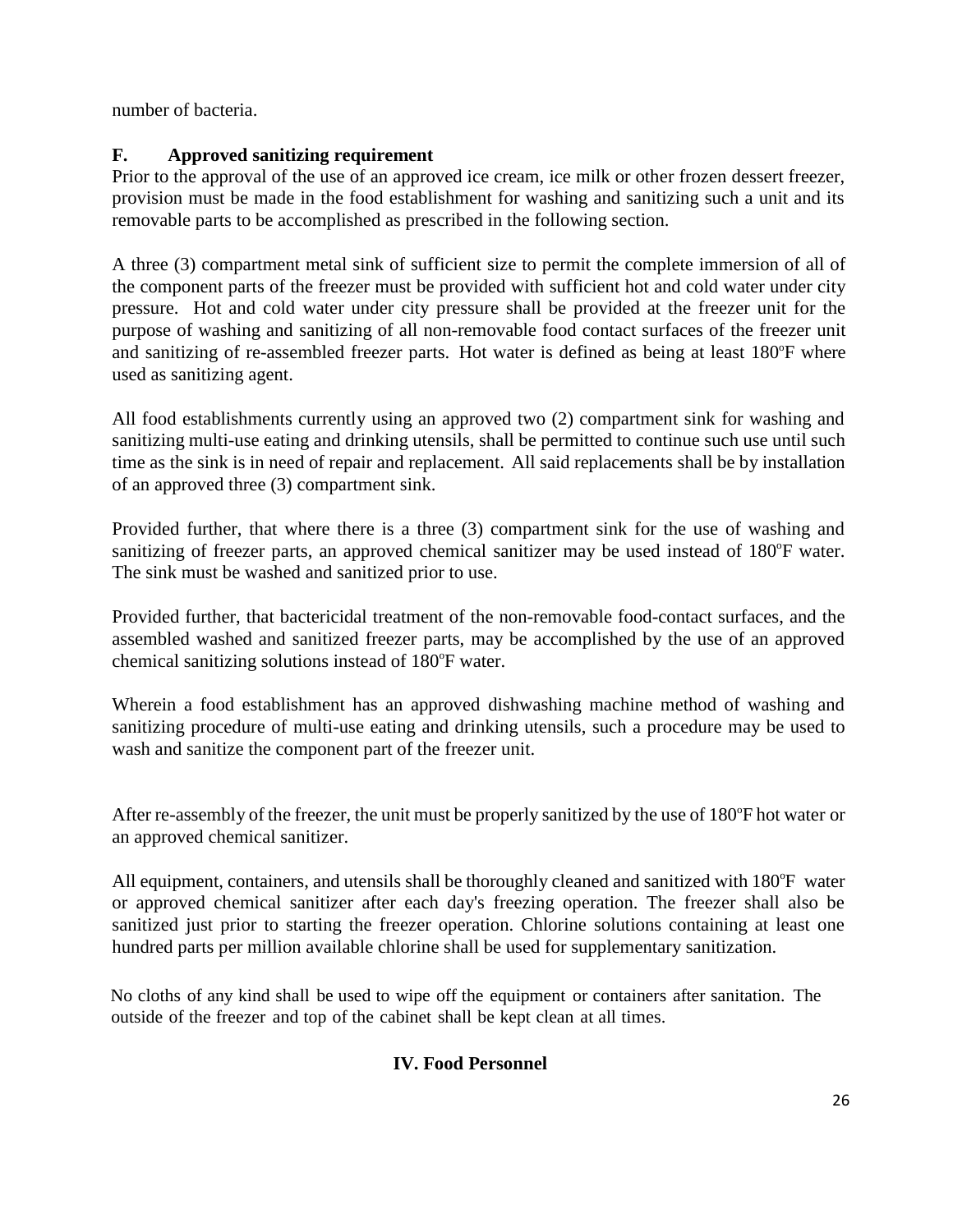- **A.** All persons who are employed in any capacity on a mobile food dispensing vehicle or in a food commissary shall wash their hands thoroughly an in approved handwashing facility using warm water and a suitable soap or detergent, rinsing and drying with sanitary toweling or an approved drying device before starting work, as often as necessary, to maintain a high degree of personal cleanliness and to conform to hygienic practices while on duty.
- **B.** All employees shall wash their hands after using toilet facilities, after handling garbage, unclean utensils and/or other contaminating conditions. The washing of hands in a utensil washing sink is prohibited.
- **C.** All persons who are employed in any capacity on a food dispensing vehicle shall wear garments, suits, or dresses which are clean and of a washable character and nature.
- **D.** All such employees entering food processing areas or who sell food on mobile food dispensing vehicles shall be required to use hair nets, head bands, caps, or other effective hair restraints to confine short or long hair.
- **E.** Employees of food commissaries shall consume food only in designated dining areas that are not used for the preparation of food or the washing and storage of utensils.
- **F.** Employees shall not expectorate, or use tobacco in any form, while engaged in food preparation or sales, not in any room in which food is prepared, or room used for the washing of equipment or utensils.

## **Chicago Board of Health Rules and Regulations Pertaining to the Operations of Automatic Food Vending Machines**

#### **I. General**

All commissaries engaged in the preparation and packaging of foods for sale to the consumer through automatic food vending machines shall comply with all the provisions of the Municipal Code of Chicago, Chapter 7-38, and the Rules and Regulations of the Board of Health pertaining to food establishments.

#### **II. Vending Machines Sales of Foods**

- **A.** Potentially hazardous food offered for sale through vending machines shall be dispensed to the consumer in the immediate original container or wrapper into which it was placed at the commissary or at the manufacturer's plant.
- **B.** All potentially hazardous bulk food products shall be dispensed into single-service containers from bulk containers which were filled at the commissary or at the manufacturer's or processor's plant.
- **C.** In those vending machines which dispense potentially hazardous food from bulk, supplies of such food shall be transferred only to bulk vending machine containers and appurtenances which have been cleaned and sanitized.
- **D.** All bulk container washing, sanitizing and filling shall take place only within the food service area of the commissary, manufacturer, or processor's plant.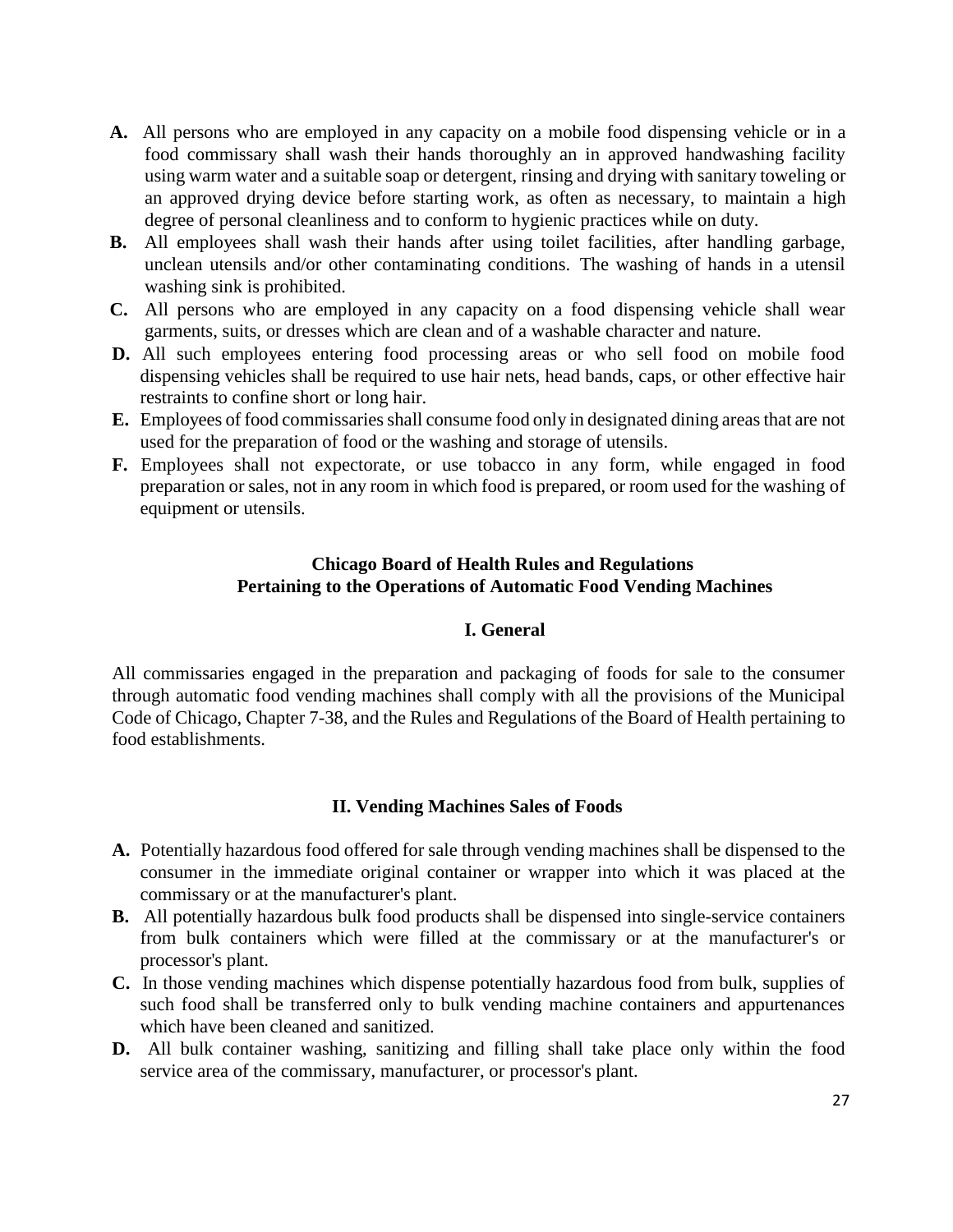**E.** Temperatures of potentially hazardous food products within the vending machine shall be maintained at a temperature of 40°F or below, or 140°F or above, whichever is applicable: Provided, that exceptions may be made for (a) the actual time required to load or otherwise service the machine and for a maximum recovery period of 30 minutes, following completion of loading or servicing operation; and (b) in the case of hot food vending machines, a maximum of 60 minutes to heat food through the 40°F to 140°F temperature zone. In hot food vending machines which are not equipped with refrigerated storage, there shall be no time delay to preclude heat from being applied to potentially hazardous food immediately after it is loaded or placed in the machine. Potentially hazardous food once heated to, or held at, a temperature of 140°F or above, shall be maintained at such temperature until served or discarded.

#### **III. Food Vending Precautionary Measures**

- **A.** Machine Controls Vending machines dispensing potentially hazardous food shall be provided with adequate refrigerating or heating units, or both, and thermostatic controls which insure the maintenance of applicable temperatures at all times. Such vending machines shall also have controls which prevent the machine from vending potentially hazardous food until serviced by the operator in the event of power failure or other condition which results in non-compliance with temperature requirements in the food storage compartment. Such servicing shall include removal and discarding of all potentially hazardous foods subjected to improper temperatures due to power failure. Hot food vending machines designed to heat food through the  $40^{\circ}$ F. to  $140^{\circ}$ F temperature range shall also be equipped with automatic controls which render the machine incapable of vending potentially hazardous food until serviced by the operator in the event that heating through this temperature range is not accomplished in 60 minutes or less.
- **B.** Thermometers Vending machines dispensing potentially hazardous food shall be provided with one or more thermometers with an accuracy of  $+/- 2$ °F which indicates the air temperatures of the warmest part of the refrigerated food storage compartment, or the coldest part of the heated storage compartment, whichever is applicable.

#### **IV. Food Vending Machine Location**

- **A.** The floor area where the vending machines are located shall be reasonably smooth of cleanable construction, and be capable of withstanding repeated washing and scrubbing. This space and the immediate surroundings of each vending machine shall be maintained in a clean condition.
- **B.** Adequate handwashing facilities, including hot and cold or tempered running water, soap and individual towels, shall be convenient to the machine location and shall be available for use by employees servicing or loading bulk food machine.
- **C.** In all vending machines in which the condenser unit is an integral part of the machine, such unit when located below the food and container storage space shall be separated from such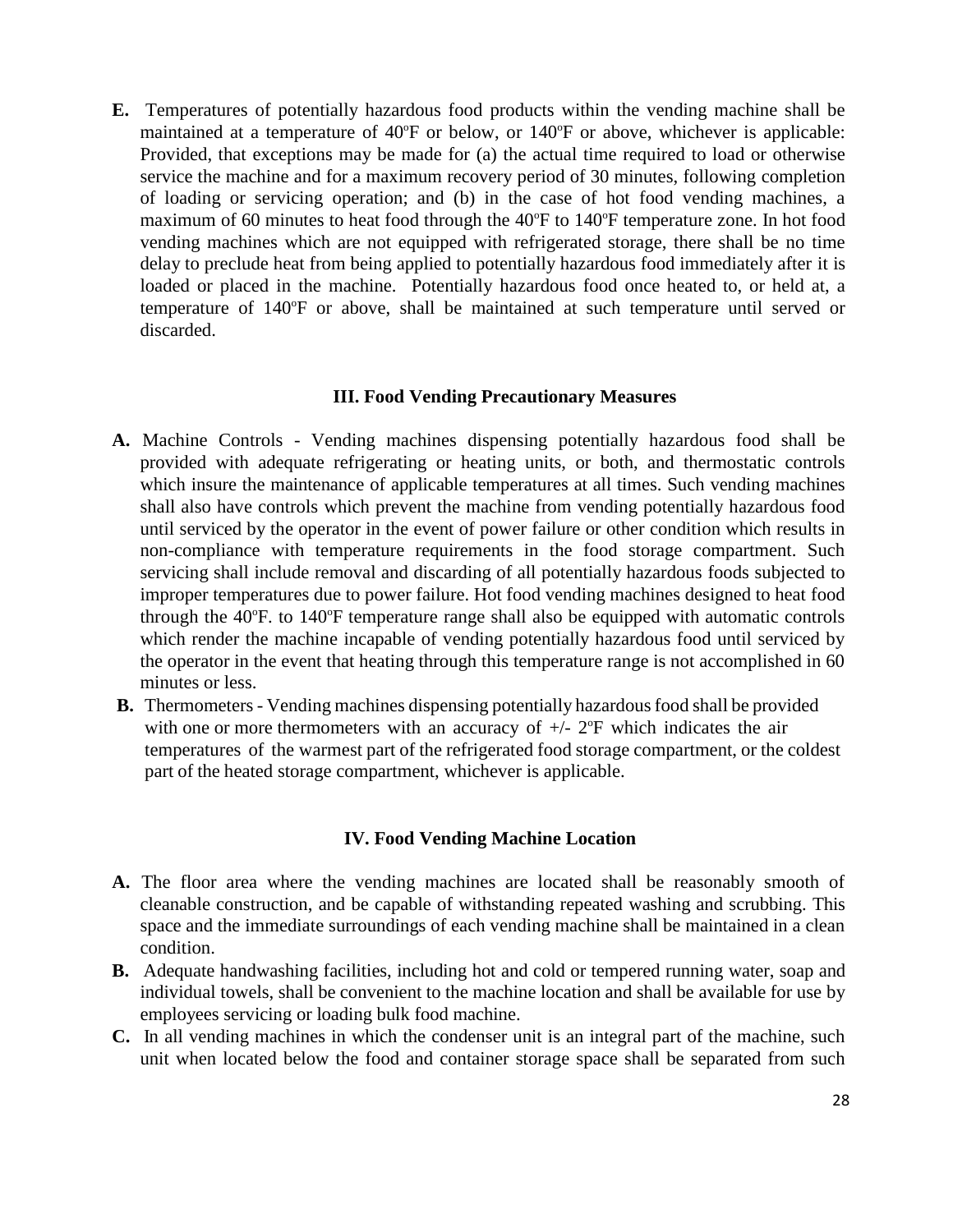space by a dustproof barrier, and when located above, shall be sealed from such space.

- **D.** Unless the vending machine is sealed to the floor or counter so as to prevent see page underneath, or can be manually moved with ease, one or more of the following provisions shall be utilized to facilitate cleaning operation: (i) the machine shall be designed and installed with legs or side panels which provide and unobstructed clearance of six (6) inches between machine base and floor; provided, that counter-type machines may use 4-inch legs' or (ii) the machine shall be mounted on caster or roller; or (iii) the machine shall be mounted on the gliders which permit it to be easily moved. Judgment on the method used shall be based upon the ability of the operator to maintain the floor around and under the machine in a sanitary condition.
- **E.** All service connections through an exterior wall of the machine, including water, gas, electrical, and refrigeration connections shall be grommeted or closed to prevent the entrance of insects and rodents. All service connections to machines vending potentially hazardous food or food in bulk shall be such as to discourage their unauthorized or unintentional disconnection.
- **F.** The non-food-contact surfaces of the interior of vending machines shall be so designed and constructed as to permit easy cleaning, and to facilitate maintenance operations. Inaccessible surfaces or areas shall be minimized.
- **G.** All non-food-contact surfaces of vending machines shall be smooth, in good repair, and free of breaks, corrosion, open seams, cracks, and chipped places. The design of such surfaces shall be such as to preclude routine contact between food and V-type threaded surfaces. All joints and welds in food-contact surfaces shall be smooth; and all internal angles and corners of such surfaces shall be rounded to facilitate cleaning.
- **H.** All food-contact surfaces of vending machines, including containers, pipes, valves, and fittings shall be constructed of non-toxic, corrosion-resistant, and relatively nonabsorbent materials, and shall be kept clean. In all vending machines in which carbon dioxide is used to propel water, food, or other ingredients, all food-contact surfaces in the system shall be of such material as to preclude the production of toxic substances which might result from interaction between the carbon dioxide and food-contact surfaces. All food contact surfaces, unless of approved design and construction for in-place cleaning, shall be accessible for manual cleaning and inspection: (i) without being disassembled; (ii) by the use of only simple tools such as a screw-driver or an open-end wrench.
- **I.** In machines of such design that food-contact surfaces are not readily removable, in-place cleaning of such surfaces may be permitted: Provided, that (i) they are so arranged that cleaning and sanitizing solutions can be circulated throughout the fixed system: (ii) such solutions will contact all food-contact surfaces: (iii) the system is self-draining or otherwise completely evacuated; and (iv) the procedure utilized can demonstrate that results of bacteriological tests are in compliance with the standards as indicated in the food establishments Rules and Regulations of the Board of Health.
- **J.** The openings into all non-pressurized containers used for the storage of vendable food, including water, shall be provided with covers which prevent contamination from reaching the interior of the containers. Such covers shall be designed to provide a flange which overlaps the opening, and shall be sloped to provide drainage from the cover wherever the collection of condensation, moisture, or splash occurs. Concave covers or cover areas are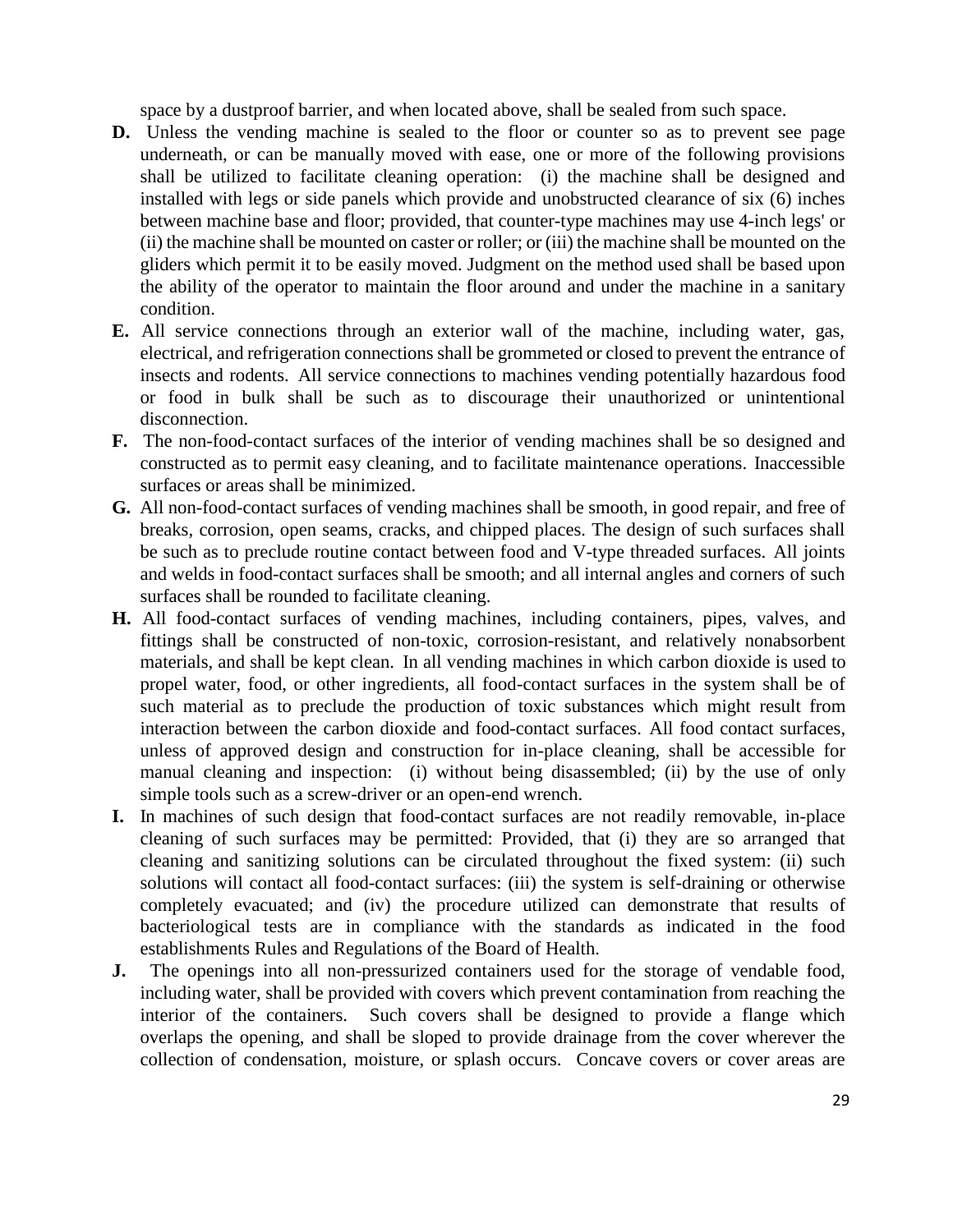prohibited. Any port opening through the cover shall be flanged upward at least threesixteenths of an inch, and shall be provided with an overlapping cover flanged downward. Condensation, drip, or dust deflecting aprons shall be provided on all piping, thermometers, equipment, rotary shafts, and other functional parts extending into the food container, unless a water-tight joint is provided. Such aprons shall be considered as satisfactory covers for those openings which are in continuous use. Gaskets, if used, shall be of material which is nontoxic, relatively stable, and relatively non-absorbent, and shall have a smooth surface. All gasket retaining grooves shall be easily cleanable.

- **K.** The delivery tube or chute and orifice of all bulk food and bulk beverage vending machines shall be protected from normal manual contact, dust, insects, rodents and other contamination. The design shall be such as to divert condensation or other moisture from the normal filling position of the container receiving the food or beverage. The bending stage of such machines shall be provided with a tight-fitting, self-closing door or cover which is kept shut, except when food is being removed.
- **L.** The food storage compartment within vending machines dispensing packaged liquid food shall be so constructed as to be self-draining, or shall be provided with a drain outlet which permits complete draining of the compartment. All such drain outlets shall be drained by indirect or broken connection to sewer; provided, however, that where sewer connections are not available, clean, adequate watertight drip pan may be used, or the drainage shall be disposed of in a manner approved by the Department of Public Health.
- **M.** Opening devices which come into contact with the food or the food-contact surface of the containers shall be constructed of smooth, nontoxic, corrosion-resistant, and relatively nonabsorbent materials. Unless the opening device is a single-service type, it shall be readily removable for cleaning, and shall be kept clean. Parts of multi-use opening devices which come into contact with the food or food-contact surfaces of containers shall be reasonably protected from manual contact, dust, insects, rodents, and other contamination; and such parts shall be readily removable for cleaning.

#### **Chicago Board of Health Rules and Regulations Pertaining to Sanitation Practices Involving The Operation of Coffee Carts**

#### **Coffee Cart Requirements**

Every coffee cart used by a food dispenser in conducting business shall comply with the following requirements:

- **A.** The coffee cart vehicle shall be enclosed with bottom, top and sides.
- **B.** The interior floor, walls and ceiling of each vehicle shall be of smooth, not readily corrodible, impervious material capable of withstanding repeated washing and scrubbing and shall be finished in a light color. Each vehicle shall be well-painted, in good repair, in good sanitary condition, and shall not be used for any other purpose except as provided in this section.
- **C.** The food service sections of the vehicle shall be insect and rodent proof.
- **D.** The name, address and coffee cart license number shall appear on both sides of the vehicle in letters at least three inches in height, in contrasting color.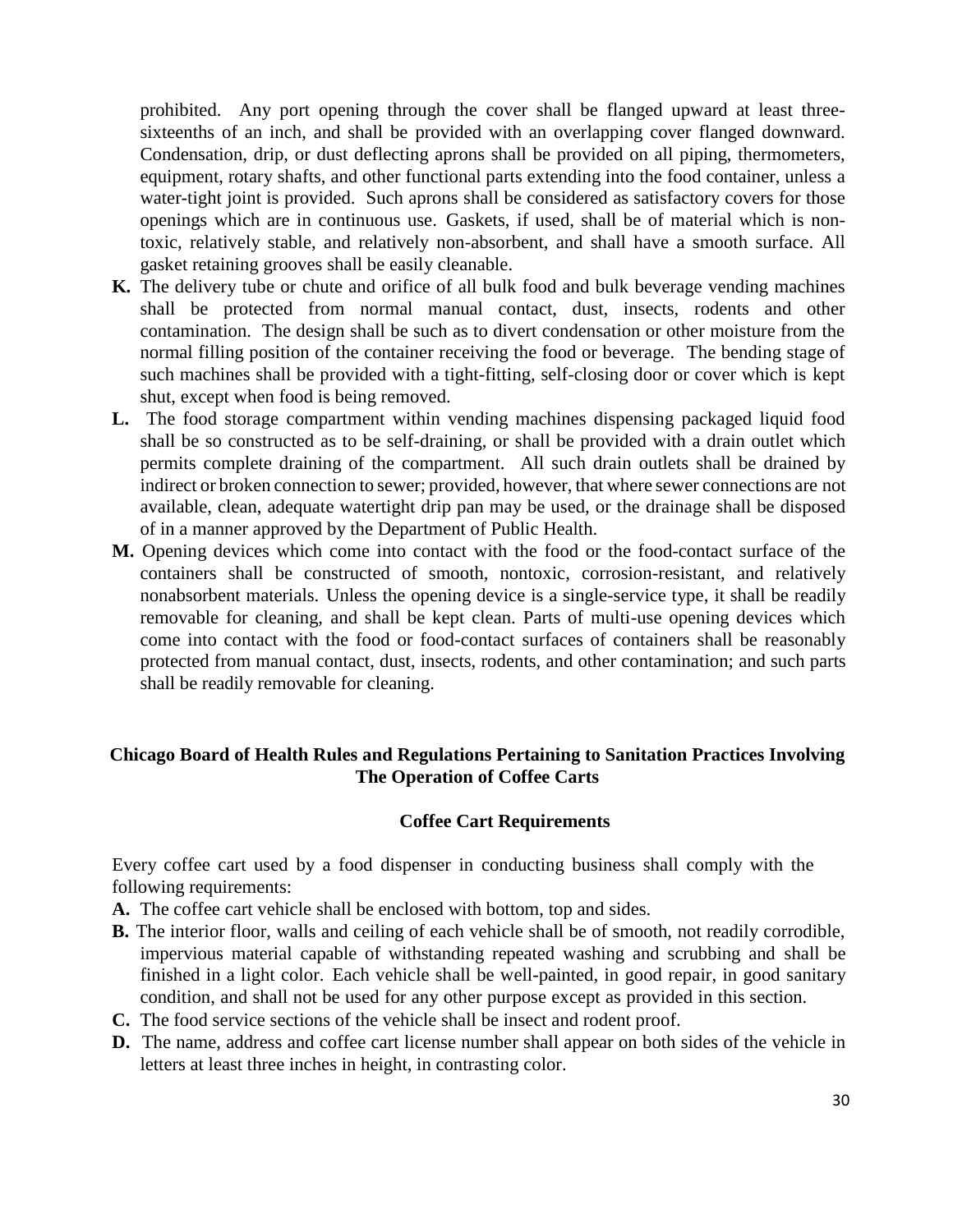- **E.** All food service equipment utilized in the cart operation shall be of easily cleanable construction and shall be maintained in good repair and shall be clean.
- **F.** Applicants for a license, under this section, who are located outside of the jurisdiction of the Department of Public Health, may obtain a license from the City of Chicago provided that the vehicle does comply with the above-mentioned requirements and the applicant does dispense foods which are prepared and wrapped in a commissary which does conduct its operations under the supervision of state or local health authority, provided further that the ordinance regulating same is substantially equivalent to this section. The applicant shall, in addition to the application, provide reports including inspection reports and laboratory results from the state or local health authority in the jurisdiction where the food source or commissary is located, indicating compliance with such provisions.

#### **I. Preparation and Service of Food and Drink**

#### **General Rules**

- **A.** All applicable sections of the rules and regulations of chapter 7-38, 7-40, of the municipal code shall be in force at all times. No food service as defined in the chapter on "coffee carts" shall be permitted al-fresco.
- **B.** No food other than individual portions that are totally enclosed in a wrapper or container and which have been manufactured, prepared or wrapped in a food establishment licensed by the city or a food establishment which is operating under the state of local health authority, and provided the ordinance regulating same is substantially equal to this chapter, shall be sold or served from or by a coffee cart vendor. **Exceptions:** Coffee or sugar which is served only in a covered closed pouring-spout type container, or in any other manner approved by the Department of Public Health, which is effective in preventing intentional or unintentional contamination by the public.
- **C.** Milk and Milk Products All milk and milk products shall be served only in the individual containers in which the product was filled in a Grade A milk plant holding a Chicago Board of Health permit, or authorized number.
- **D.** Information Required on Wrapper All individually wrapped portions of perishable food products, including bakery goods, muffins and other similar portions shall be plainly marked by the manufacturer on the wrapper or container in such a manner as to plainly identify the day and the month of which such individual portion was prepared and wrapped in an establishment approved by the Department of Health as herein before provided. The name and address of the establishment processing or manufacturing and wrapping portions of perishable food products shall appear on each individual portion.
- **E.** No person shall keep or offer for sale individual portions of perishable food products which have been re-wrapped or repackaged or portion of which the identifying date on the wrapper has been altered, disfigured or changed in any manner.
- **F.** Single-Service Food Utensils Only single-service food utensils shall be used. All singleservice food utensils such as cups, straws, knives, forks, spoons and stirrers shall be individually wrapped, kept in a clean place, properly handled and shall be used only once. All cups and containers for bulk drinks shall be stored in closed cartons and served from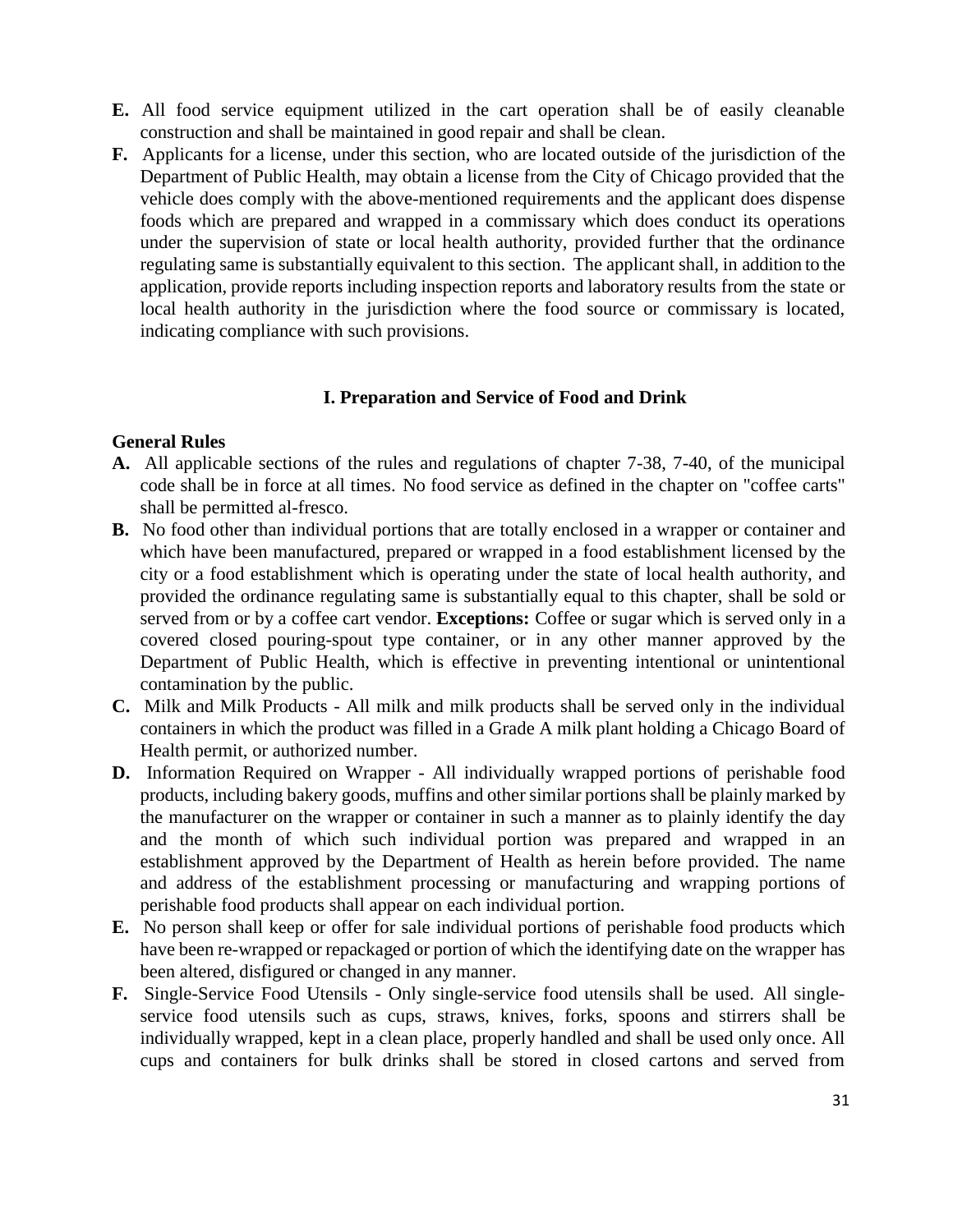dispensers which protect their rims from contamination by customers, dust, dirt or flies.

- **G.** Storage Provisions All perishable food products shall be stored as provided in this chapter or as provided by rules and regulations established by the Board of Health until served to the customer.
- **H.** Refuse Receptacles The operator shall maintain a suitable, tight, non-absorbent washable receptacle for refuse. He shall be responsible for sanitation of the environs of the place of operation. Said refuse receptacle shall be adjacent to, but not an integral part of, the cart food holding or preparation area and shall be kept covered.

# **II. Sinks, Water Storage Tanks and Other Plumbing Requirements**

All coffee cart dispenser vehicles shall be equipped with a hand washing sink and an adequate supply of running hot water. The hot water storage tank shall be self-draining and cleaned and flushed not less than twice in each six-month period. Liquid waste from the hand washing sink shall be piped in fixed piping to a waste water retention storage container or tank of adequate size (not less than 15% larger than the supply tank) and not located in food storage or food serving sections of the vehicle. The connection between piping from sink and waste water container shall be tight-fitting and comply with the plumbing provisions of this code. The waste water tank or container shall be emptied daily or more often if necessary, and only into a sanitary drainage facility in a manner and place approved by the Department of Public Health.

#### **Smoking and Curing**

#### **A. Introduction**

Meat and poultry are cured by the addition of salt alone or in combination with one or more ingredients such as sodium nitrite, sugar, curing accelerators, and spices. These are used for partial preservation, flavoring, color enhancement, tenderizing and improving yield of meat. The process may include dry curing, immersion curing, direct addition, or injection of the curing ingredients.

The preparation of curing mixtures must be carefully controlled:

- **1.** The maximum residual sodium nitrite in the finished product is limited to 200 PPM by the USDA Food Safety and Inspection Service (FSIS).
- **2.** A sodium nitrite concentration of 120 PPM usually sufficient for most purposes. Specific requirement for added nitrite may be found in USDA regulations, 9 CFR 318 and 381.
- **3.** Curing methods shall achieve uniform distribution of the curing mixture in the meat or poultry product.

#### **B. Incorporation of cure ingredients**

Regardless of preparation method, cure ingredients must be distributed throughout the product. Cure ingredients may be introduced into sausage products during mincing or comminution. Proper and thorough mixing is necessary whether the cure is added to the formulation in dry or solution form. Muscle cuts may be cured by immersion into a curing (pickle) solution. These methods are slow to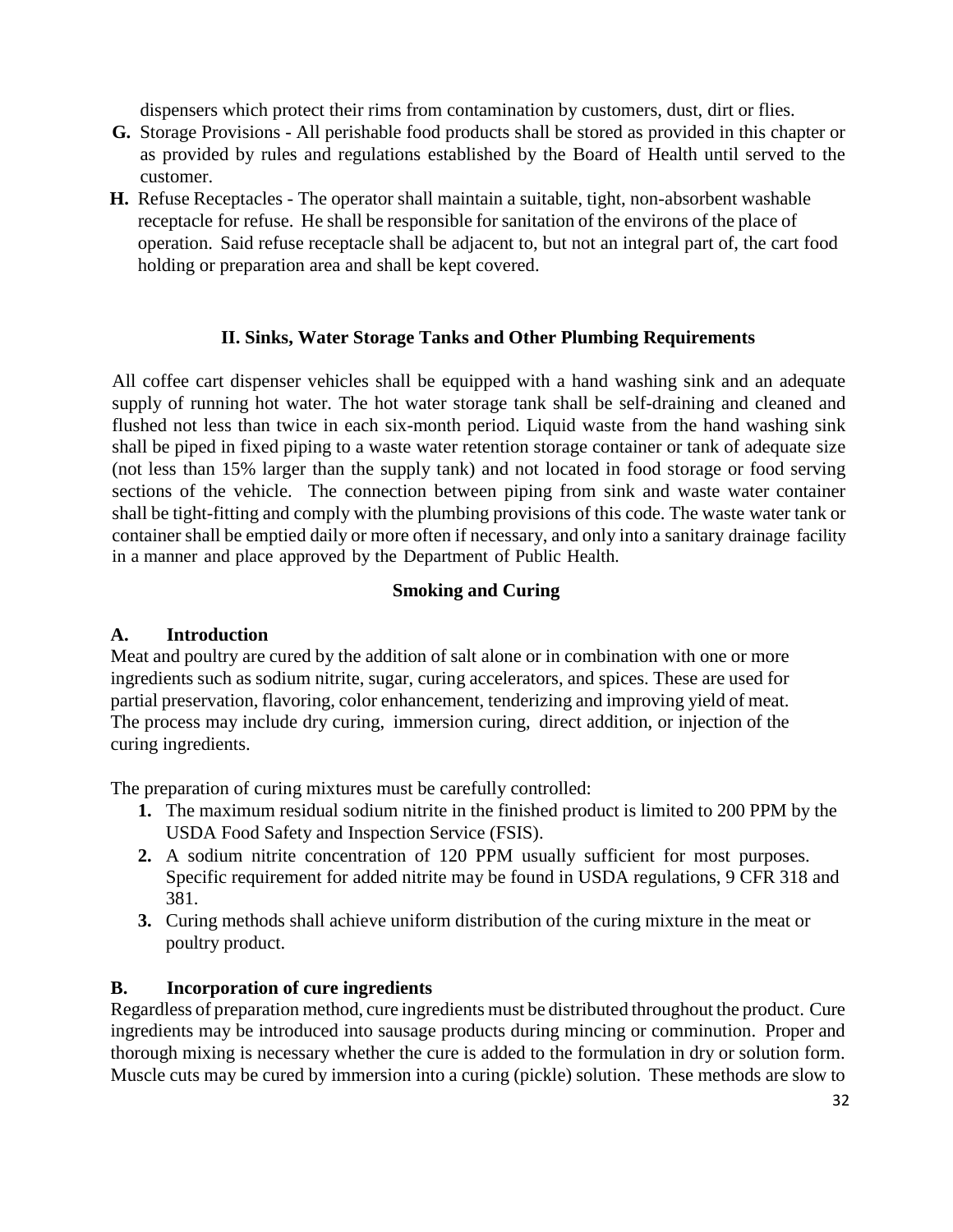diffuse curing agents through the product. Products must be properly refrigerated during immersion curing.

Several methods may be used to shorten curing times. These include hot immersion curing greater that  $49^{\circ}C$  ( $>120^{\circ}F$ ), injection by arterial pumping (e.g., hams), and stitch pumping by a series of hollow needles. If the injection method is used, injection needles must be frequently monitored during this operation.

Tumbling or massaging may also be used as an aid to hasten curing. Proper sanitation must be observed to prevent contamination during this operation.

The dry curing method, a similar process, may also be used. In this case, curing ingredients are rubbed over cuts and surfaces of meat held under refrigeration. Precautions must include wearing sanitary gloves when meat is handled. Product temperature is critical.

# **C. Smoking**

Smoking is the process of exposing meat products to wood smoke. Depending on the method, some products may be cooked and smoked simultaneously, smoked and dried without cooking, or cooked without smoking.

Smoke may be produced by burning wood chips or using an approved liquid smoke preparation. Liquid smoke preparations may also be substituted for smoke by addition directly onto the product during formulation in lieu of using a smokehouse or another type of smoking vessel. As with curing operations, a standard operating procedure must be established to prevent contamination during the smoking process.

# **D. Fermentation and dehydration**

Meat may be fermented or dehydrated for preservation. The purpose of fermentation is to reduce the pH to below 4.6 and inhibit bacteria harmful to health as well as bacteria which can cause spoilage. Meat products may also be cured and then dehydrated to prevent germination and growth of bacterial spores. Many fermented and dehydrated meats are made without a cooking step. Sanitary practices in the production of these products are extremely important because *Staphylococcus aureus* can be introduced. Processed pork products require treatment to destroy *Trichinella spirilla***.** At retail, products which contain raw pork and which are not subsequently cooked must be produced from trichina-free pork or treated to destroy trichina.

Some fermented and dry cured products are processed without cooking. The labeling for these products should include instructions to the consumer to cook thoroughly before consumption.

# **E. Curing of meat and poultry**

- **1.** No food service establishment shall cure meat and/or poultry on the premises of the food service establishment without prior written approval from the Chicago Department of Public Health, Food Protection Division. The application shall be product specific.
- **2.** A list of products approved for curing by the Department shall be prominently posted in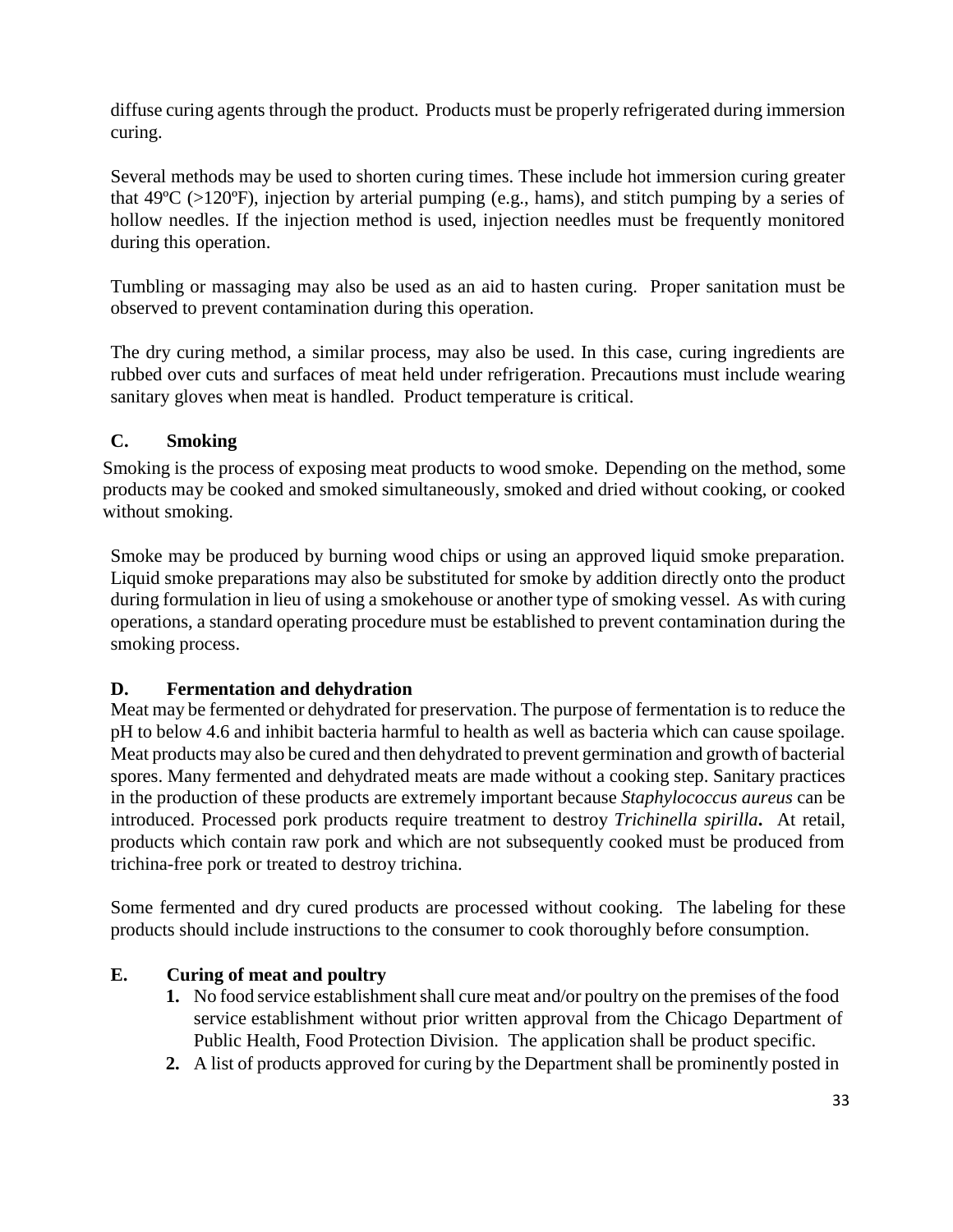the processing area of the establishment.

- **3.** Employees assigned to cure meat or poultry must complete a training course developed by the food service establishment or private consultants and demonstrate familiarity with the potential hazards associated with the curing of foods. Training must also include full understanding of HACCP.
- **4.** Designate a "Responsible Person in Charge" who will determine the action to be taken if there is a deviation from the process that has been approved by the Chicago Department of Public Health, Food Protection Division.
- **5.** An approved HACCP plan is required for all curing operations. The following criteria must be met to cure meat and poultry products in an establishment.
	- **a.** The following Critical Control Points must be addressed:
		- **i.** Purchase of prepared cure mix.
		- ii. If cure mixes are blended on the premises, mixing must be carefully controlled by using calibrated weighing devices.
		- **iii.** Cure ingredients must be stored in a dry location. Cure must be discarded if the package is wet or appears to have been wetted.
	- **b.** Raw Material Handling
		- **i.** Thawing must be monitored and controlled to ensure thoroughness and to prevent temperature abuse. Improperlythawedmeat could cause insufficient cure penetration. Temperature abuse can cause spoilage or growth of pathogens.
		- **ii.** Meat must be fresh. Curing may not be used to salvage meat that has excessive bacterial growth or spoilage.
	- **c.** Formulating, Preparation and Curing
		- **i.** A formulation and preparation procedure must be documented.
		- **ii.** All equipment and utensils must be cleaned and sanitized.
		- **iii.** Pieces of meat or poultry must be prepared to uniform sizes to ensure uniform cure penetration. This is extremely critical for dry and immersion curing.
		- **iv.** Calibrated and certified scales with decals affixed indicating that the scales have been calibrated and certified.
		- **v.** A schedule or recipe must be established for determining the exact amount of curing formulation to be used, using only pre-measured and weighed packets, for a specified weight of meat or meat mixture.
		- **vi.** Methods and procedures must be strictly controlled to ensure uniform cure.
		- **vii.** All surfaces of meat must be rotated and rubbed at intervals of sufficient frequency to ensure cure penetration when a dry curing method is used.
		- **viii.** Immersion curing requires periodic mixing of the batch to facilitate uniform curing.
		- **ix.** The application of salt during dry curing of muscle cuts requires that the temperature of the product be strictly controlled between 35ºF and 45ºF. The lower temperature is set for the purpose of ensuring cure penetration and the upper temperature is set to limit microbial growth.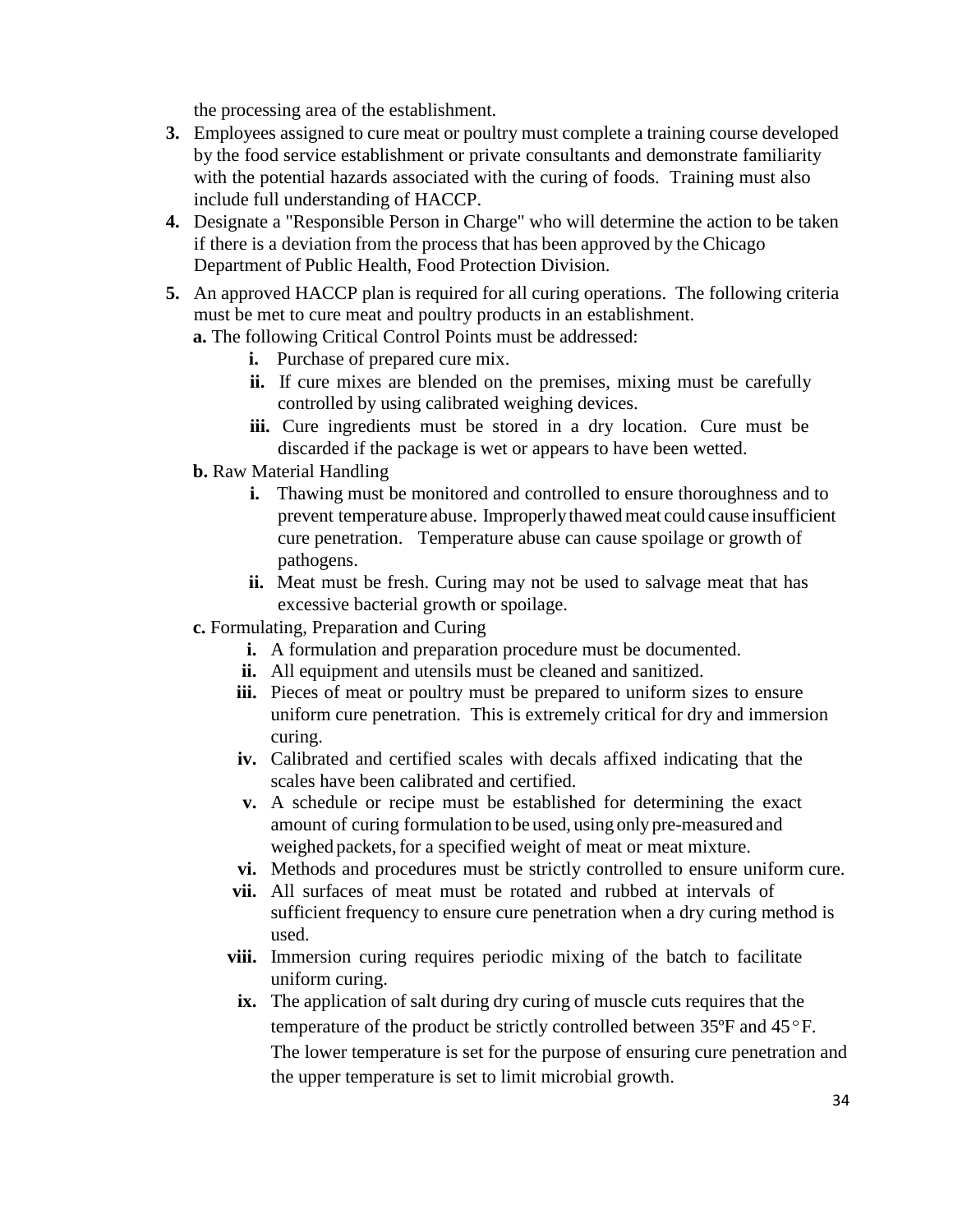- **x.** Curing solutions must be discarded daily unless they remain with the same batch of product during its entire curing process.
- **xi.** Injection needles must be inspected for plugging when stitch pumping or artery pumping of muscle cuts is performed
- **xii.** Sanitary casings must be provided for sausage, chub or loaf forming.
- **xiii.** Casings may not be stripped for reuse in forming additional chubs or sausages from batch to batch.
- **d.** Cooking and Smoking
	- **i.** Cooking and smoking shall be done according to the rules and regulations pertaining to the cooking of potentially hazardous foods, smoked meat, poultry of other food products.
- **e.** Cooling

Cooling must be done according to the rules and regulations. Written cooling procedures must be established.

- **i.** Chill water containing at least 50 PPM chlorine must be used in water sprays or immersion chilling which comes in direct contact with products in casings or products cooked in an impervious package.
- **ii.** Chill water temperature must be monitored and controlled.
- **iii.** Chill water may not be reused until properly chlorinated. Reclaimed chill water must be discarded daily.
- **iv.** Product must be placed in a manner that allows chilled water or air to uniformly contact the product for assurance of uniform cooling.
- **v.** Internal temperatures must be monitored during cooling by using calibrated temperature measuring devices.
- **vi.** Adequate cooling medium circulation must be maintained and monitored.
- **vii.** Temperatures of the cooling medium must be monitored and recorded in accordance with a written procedure.
- **viii.** Handling of product must be minimized during cooling, peeling of
- **ix.** Casing, and packaging. Sanitary single service gloves must be used in these procedures.
- **f. Fermentation** and Drying
	- **i.** Temperature and time must be controlled and logs must be maintained that record the monitoring of this process.
	- **ii.** Humidity must be controlled by use of a humidistat. Monitoring of the process must be recorded in a written log.
	- **iii.** Product must be kept separated to allow adequate air circulation during the process.
	- **iv.** Use of an active pure culture must be ensured to affect a rapid pH drop of the product. Use of commercially produced culture is necessary and the culture must be used according to the manufacturer's instructions.
	- **v.** Determination of the pH of fermented sausages at the end of the fermentation cycle must be recorded.
	- **vi.** Handling of products must be minimized and only done with sanitary gloves or sanitized utensils.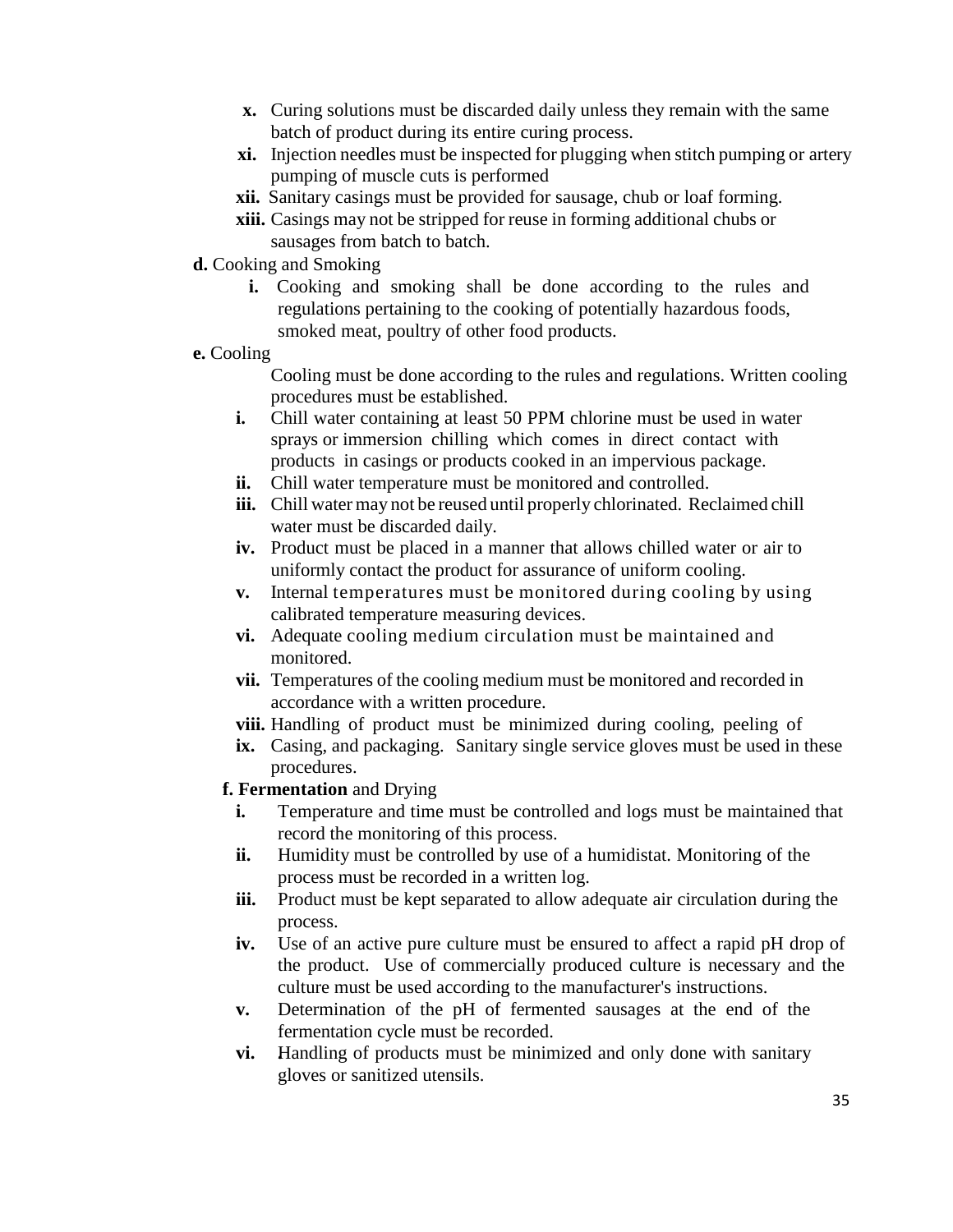- **vii.** Dry (unfermented) products may not be hot smoked until the curing and drying procedures are completed.
- **viii.** Semi-dry fermented sausage must be heated after fermentation to a time/temperature sufficient to control growth of pathogenic and spoilage organisms of concern.

# **F. Dedicated area/Restricted access**

- **1.** All aspects of curing operations must be conducted in an area specifically designated for this purpose. There must be an effective separation to prevent cross contamination between raw and cooked foods or cured and uncured foods.
- **2.** Access to processing equipment shall be restricted to responsible trained personnel who are familiar with the potential hazards inherent in curing foods.
- **3.** Any records required in this section must be retained by the food service establishment for at least 6 months.

# **Refrigerated Foods in Reduced Oxygen Packaging Modified Atmosphere/Controlled Atmosphere Packaging**

# **I. Introduction**

The practice of packaging food in a reduced or modified oxygen atmosphere at the retail level requires strict adherence to elements of a Hazard Analysis Critical Control Point (HACCP) plan previously approved by the City of Chicago Department of Public Health Food Protection Division. This plan must be compatible with existing industry and regulatory capabilities yet be able to ensure safe food products for the consumer.

Extending the shelf life of perishable product provides retailers with a way to cut costs, increase efficiency, overcome labor shortages and provide a more attractive commodity to the consumer. On the other hand, retailers must also acknowledge that products which they package in reduced oxygen may pose a serious public health threat, particularly when the food does not usually exhibit the traditional symptoms of spoilage relied upon by consumers. Anaerobic pathogens may proliferate even when indicator or spoilage aerobic organisms are inhibited by the lack of oxygen within such packaging.

Control parameters for any type of modified atmosphere packaging at the retail level must overcome the essential differences between the traditional processing plant and the traditional retail food establishment. The retail food industry has little experience with low acid food processing or flexible packaging systems. The misleading simplicity of the vacuum packaging operation overshadowsthe potentially deadly consequences of even a single mistake in the process of modified atmosphere food packaging.

The retail food establishment is frequently staffed with relatively unskilled personnel and experiences a high turnover rate. Estimates range from 50-100% annual turnover for managers and 300-400% turnover for employees. These two problems coupled with a lack of dedicated equipment and incomplete procedures to prevent cross-contamination in the retail establishment, lead to the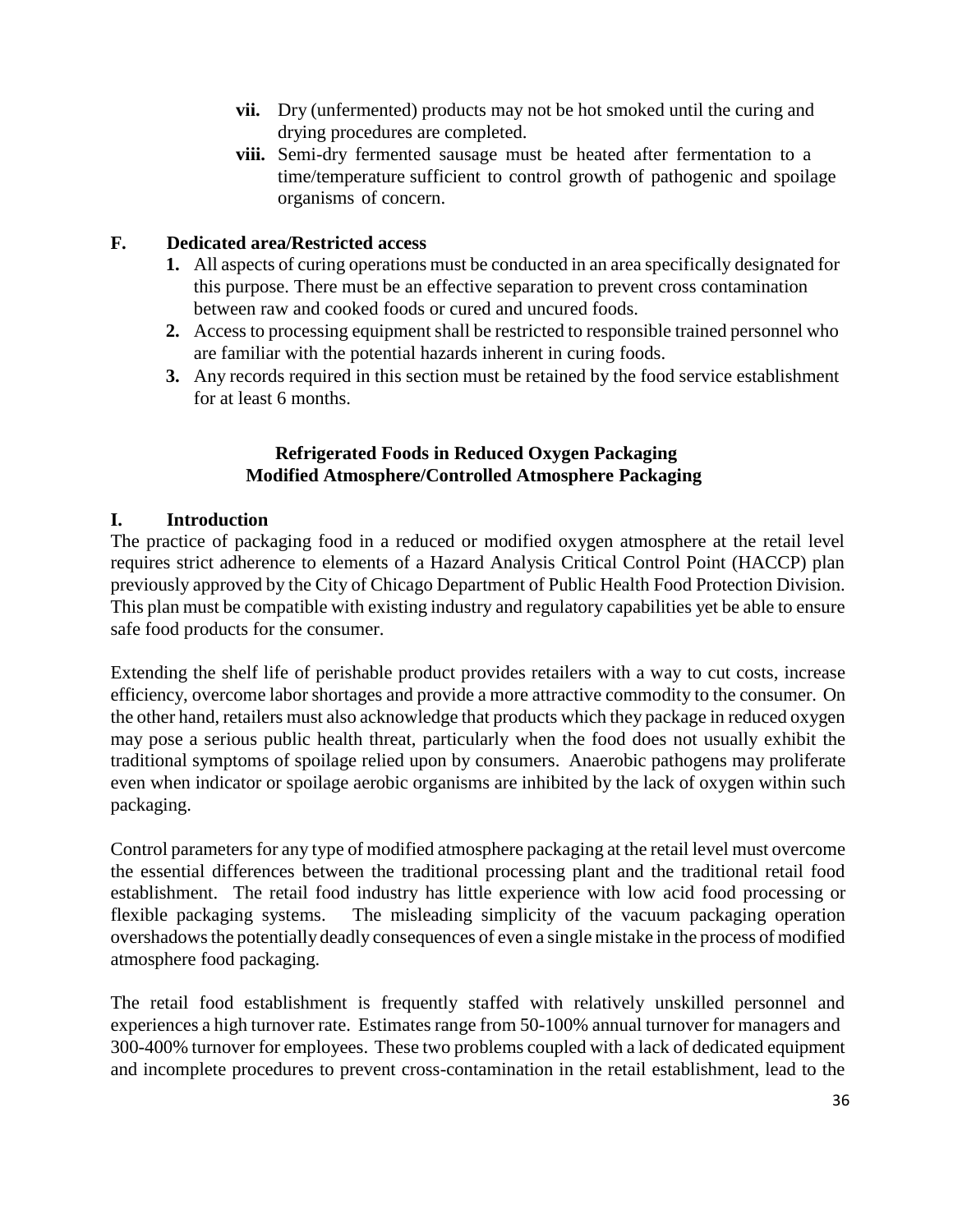tremendous potential for deviation and failure. A much more stringent oversight system must be incorporated into such retail operations like delicatessens, meat departments and food service establishments that intend to use reduced or modified oxygen packaging.

An individualized HACCP program and multiple barrier requirements are paramount in assuring the safety required to produce products utilizing technology at the retail level. A facility that complies with these stringent requirements demonstrates that the entire modified atmosphere food process and the associated dangers have been considered. The HACCP program is actually a comprehensive quality control plan. It forces the operators to consider the entire operation and the necessary safety controls before beginning the process.

New considerations for retail reduced oxygen packaging not usually a part of the retail food program

are included here. Submission of a comprehensive HACCP program, detailed in the accompanying rules, must be made by the retail facility. Prior written approval of the process or procedure for that specific facility must be provided by the Chicago Health Department Food Protection Division. Multiple safety barriers including refrigeration need to be in place because of the high probability that product abuse will occur between processing and consumption. Specific labeling statements, including "Keep Refrigerated" or "Keep Frozen" and a restricted "Use By" date, alert consumers to these safety precautions. A dedicated reduced oxygen packaging work area with restricted access helps retailers control cross-contamination. And most importantly, employee training that not only demonstrates operational requirements but addresses the specific hazards and concerns of reduced or modified oxygen packaging of refrigerated foods must be a part of the store operation. While reduced or modified packaging at the retail level presents certain dangers, adherence to these rules will significantly reduce the risks for specific classes of foods.

# **II. Prior written approval required**

**A.** Each retail food establishment location shall obtain written permission from the Chicago Health

Department Food Protection Division before packaging foods in a reduced or modified oxygen atmosphere. Reduced or modified oxygen packaging shall consist of cook-chill processing, vacuum packaging,modified atmosphere packaging (MAP) or controlled atmosphere packaging (CAP). The request from the retail establishment and approval from the regulator shall be product specific and shall be issued according to the conditions listed in this article. Directions to complete the application are included in this manual.

**B.** The application must include a complete list of foods which will be packaged in a reduced or modified oxygen atmosphere.

# **III. Inspections and inspection reports and penalties for non-compliance**

Reduced oxygen packaging food products in retail food establishments shall comply with the requirements of this part.

**A.** Foods not properly packaged or packaged in a reduced oxygen atmosphere without prior approval from the Health Department are subject to embargo and or destruction.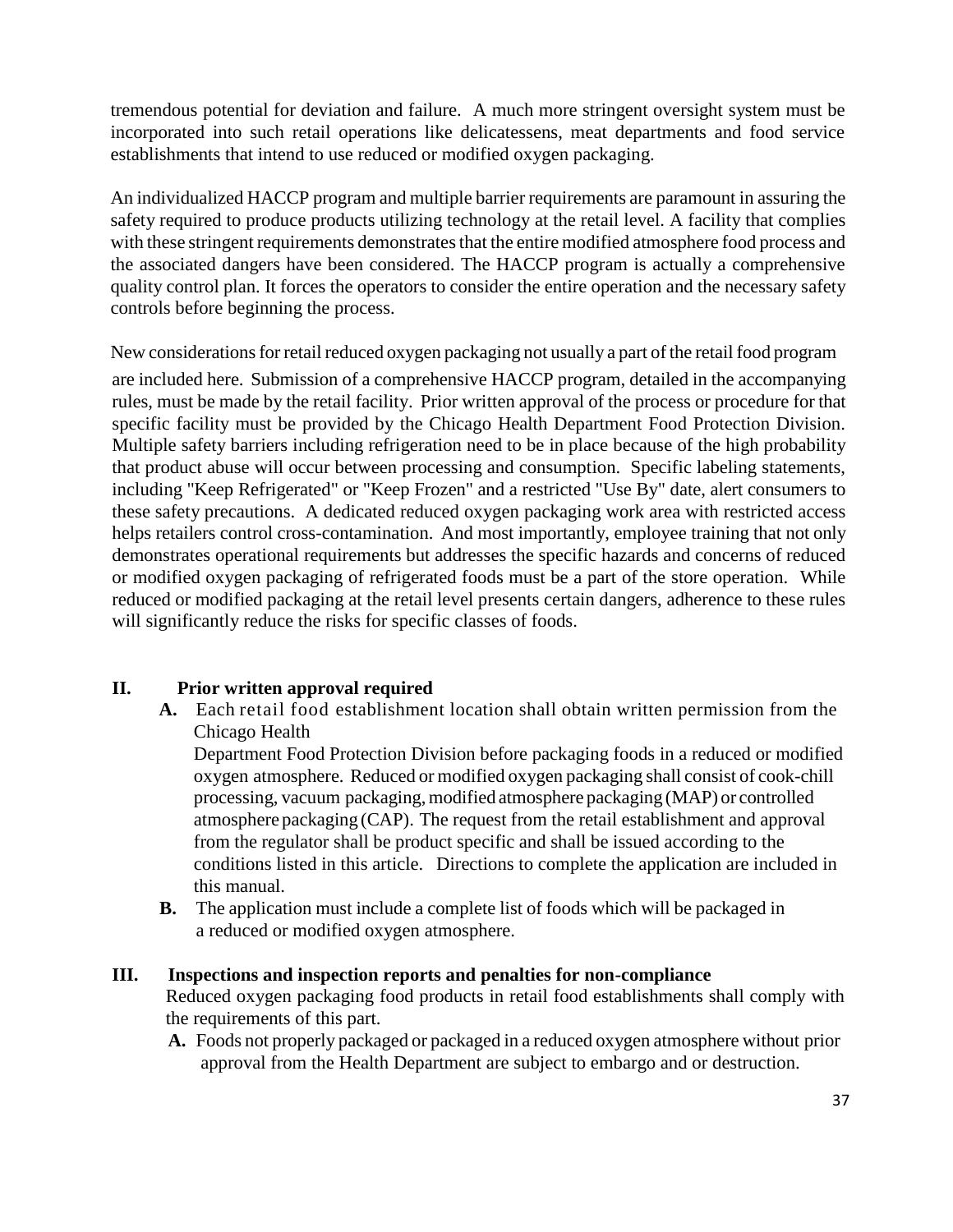**B.** Permission to operate may be suspended for refusal by the retail food establishment to allow the regulatory agency access to all records and manuals pertaining to the processing and packaging operation.

#### **IV. Acceptable products**

**A.** Foods from the Acceptable Products List below may be packaged under reduced oxygen conditions if a letter of guarantee from the product manufacturer verifying the safety barrier is available at the retail food store or food service establishment.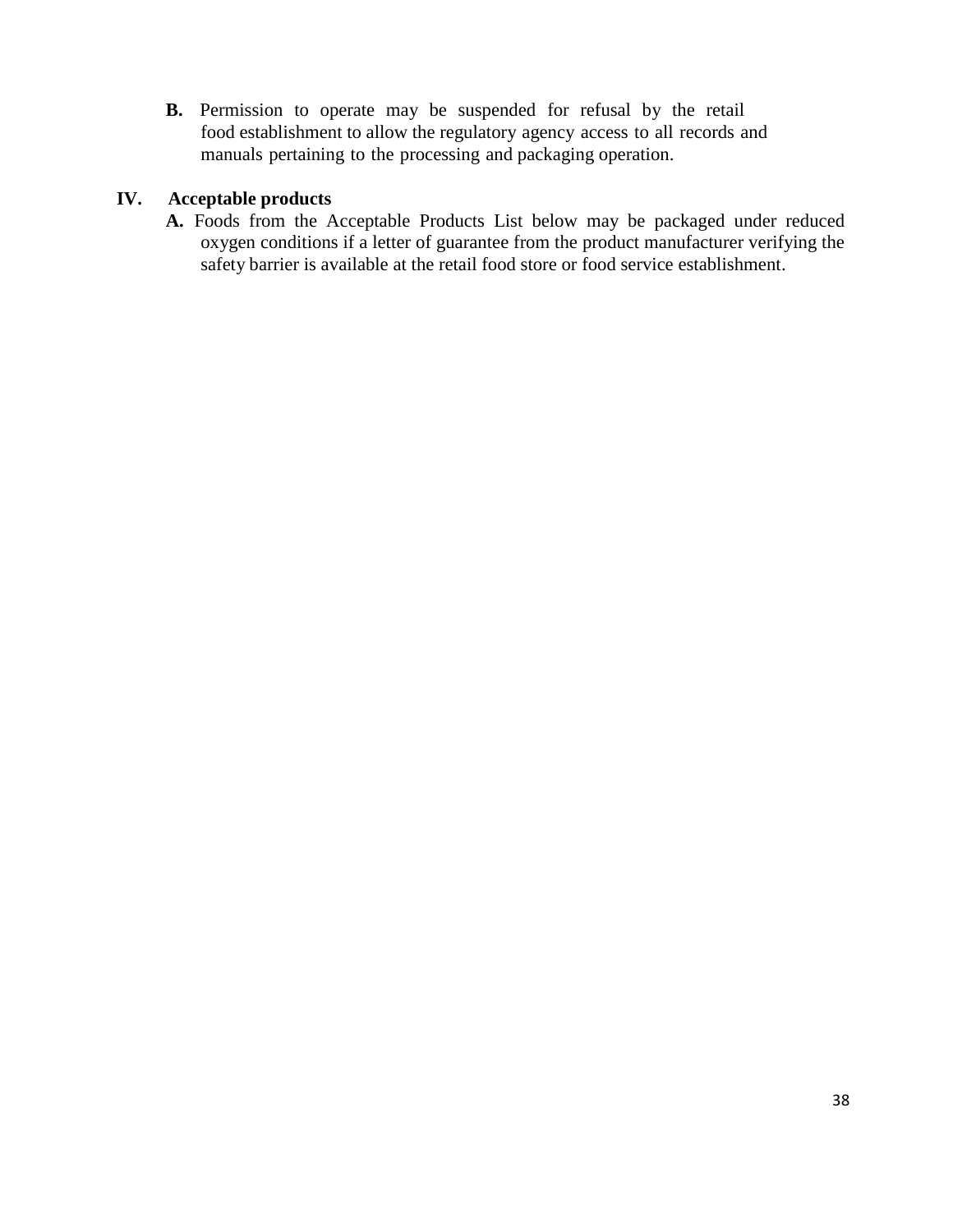| <b>Cured Meats</b><br>Alessandri Salami<br>Bacon<br><b>Bacon Country Style</b><br><b>Basterna</b><br><b>Beef Bacon</b><br><b>Beef Dried</b><br><b>Beef Jerkey</b><br><b>Beerwurst</b><br><b>Berliner</b><br><b>Berliner Blood Sausage</b><br><b>Biere Schinken</b><br><b>Blood Sausage</b><br><b>Bohemian Peesky</b><br>Bologna<br><b>Bologna</b> Loaf<br>Braunschweiger<br><b>Bratwurst</b><br>Calabrese<br>Canadian Style Bacon<br>Capacola<br>Cervelat<br>Cheesefurter<br>Chopped Ham<br>Chorizos<br>Chourico<br><b>Cocktail Frankfurters</b><br>Cooked Ham<br>Cooked Salami<br>Coppa<br>Corned Beef<br>Cotto Salami<br><b>Cottage Butt</b><br><b>Cured Beef Tongue</b><br>Daisy<br>Devilled Ham<br>Dixie Bacon Squares<br>Faggots<br><b>Fleisch Kaese</b> | <b>Ham Patties</b><br>Ham Sausage<br><b>Ham Dogs</b><br><b>Italian Style Sausage</b><br>Kielbasa<br>Knackwurst<br>Knockwurst<br>Knockblauch<br>Kobasica<br>Koro<br><b>Krakow</b><br>Linquica<br><b>Liver Sausage</b><br>Liverwurst<br>Longaniza (Cured)<br><b>Luncheon Meat</b><br>Minced Ham Loaf<br><b>Minced Luncheon Sausage</b><br>Mortadella<br>New England Sausage<br>Pancetta<br>Pastrami<br>Pigs Feet (Cured)<br>Pizza Sausage<br>Polish Sausage<br>Pork Roll<br>Poultry - Certain Traditionally<br>Cured Beef Products made<br>with Poultry Meat<br>i.e. Turkey Ham, Chicken<br>Bologna, etc. Poultry<br><b>Sausage Pressed Ham Ring</b><br>Bologna Salami-Cooked<br>Salami-Beef Salami-Cotto<br>Salami-Poultry | <b>Meats-Cured or otherwise</b><br>controlled by $a_w$ , or by<br>drying<br><b>Aries Sausage</b><br>Apennino Sausage<br><b>Beef Dried</b><br><b>Basterna</b><br>Beef Jerky<br><b>Blockwurst</b><br>Cervelat<br>Chorizos<br>Coppa<br>Dry Sausage<br>Dried Beef<br>Dry Salami<br>Genoa Salami<br>Goteburg<br>Italian Style Salami<br>Kippered Beef<br><b>Land Jaeger Cervelat</b><br>Lebanon Bologna<br><b>Lyons Sausage</b><br><b>Metz Sausage</b><br><b>Milan Sausage</b><br>Mortadella<br>Parma Ham<br>Pepperoni<br>Salami<br>Sarno Soppresata<br><b>Summer Sausage</b><br>Thuringer<br><b>Cheeses-Fermented Foods</b><br><b>Brick</b><br>Cheddar<br>Colby<br>Edam<br>Gouda |
|---------------------------------------------------------------------------------------------------------------------------------------------------------------------------------------------------------------------------------------------------------------------------------------------------------------------------------------------------------------------------------------------------------------------------------------------------------------------------------------------------------------------------------------------------------------------------------------------------------------------------------------------------------------------------------------------------------------------------------------------------------------|---------------------------------------------------------------------------------------------------------------------------------------------------------------------------------------------------------------------------------------------------------------------------------------------------------------------------------------------------------------------------------------------------------------------------------------------------------------------------------------------------------------------------------------------------------------------------------------------------------------------------------------------------------------------------------------------------------------------------|------------------------------------------------------------------------------------------------------------------------------------------------------------------------------------------------------------------------------------------------------------------------------------------------------------------------------------------------------------------------------------------------------------------------------------------------------------------------------------------------------------------------------------------------------------------------------------------------------------------------------------------------------------------------------|
| Frankfurters                                                                                                                                                                                                                                                                                                                                                                                                                                                                                                                                                                                                                                                                                                                                                  |                                                                                                                                                                                                                                                                                                                                                                                                                                                                                                                                                                                                                                                                                                                           |                                                                                                                                                                                                                                                                                                                                                                                                                                                                                                                                                                                                                                                                              |

 $\mathbf{r}$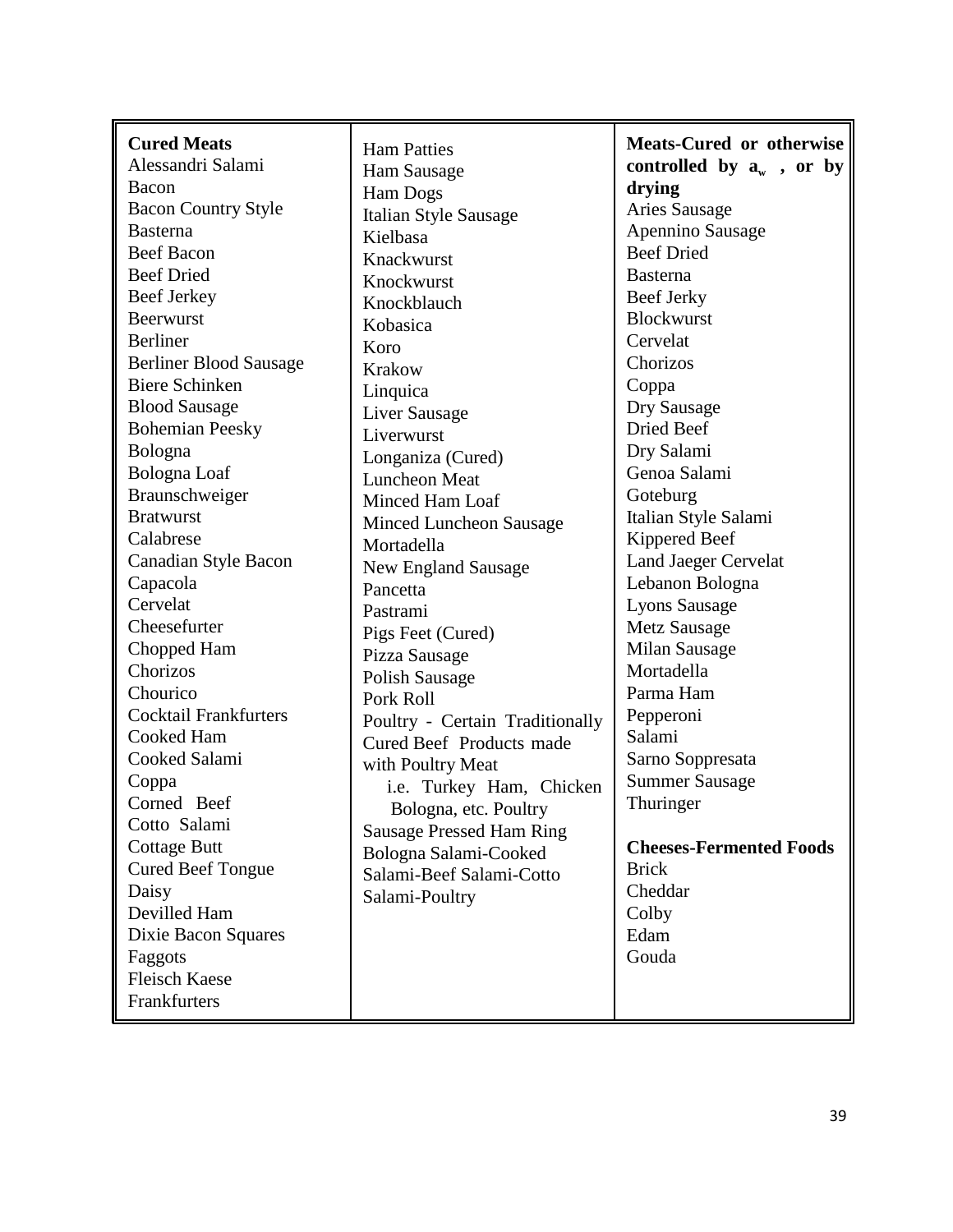## **B. Lists of acceptable products**

- **1.** A list of products approved by the Food Protection Division for reduced or modified oxygen packaging shall be posted in the processing area along with a warning against packaging unapproved foods.
- **2.** .For those approved products which have been inspected by the Illinois of U.S. Department of Agriculture there must be on file a letter of guarantee stating the ingredients of the product and what secondary barriers against bacterial growth are included along with the concentrations of these secondary barriers. Certain foods have intrinsic factors that prevent or reduce the rapid and progressive growth of infections or toxigenic microorganisms or the slow growth of Clostridium botulinum. These factors vary by product but can include water activity  $(a_w)$ , hydrogen ion concentration (pH), high levels of non-pathogenic competing organisms (fermented products), or cured meat or poultry products(Inspected by the Illinois or U.S. Department of Agriculture) with a nitrite level of at least 120 PPM and a minimum brine level of 3.5%. Foods with high levels of nonpathogenic competing organisms (harmless bacteria that prevent the out-growth of pathogens) such as raw meat, fermented natural hard and semi-soft cheeses containing live starter culture organisms or fermented sausages may be packaged under reduced or modified oxygen. Frozen foods which do not meet any other safety barriers may be packaged under reduced or modified oxygen provided they are maintained in a frozen state and are conspicuously labeled **"IMPORTANT" - Must be Kept Frozen."** If an establishment is able to supply adequate safety data about a specific food, approval may be granted to package that product under reduced or modified oxygen atmosphere at retail (Refer to sections of Safety Barriers And Safety Barrier Verification).
- **3.** In conclusion the establishment shall:
	- **a.** Post a list of foods approved by the Chicago Public Health Department for reduced oxygen packaging in the Packaging Area.
	- **b.** Include a warning statement that unapproved foods may not be packaged under reduced oxygen conditions and may be subject to embargo and/or destruction.

# **V. Employee training**

- **A.** Retail employees assigned to process foods in reduced or modified oxygen packages must be familiar with these rules and the potential hazards associated with reduced or modified oxygen packaged foods. A description of the training and course content provided to the retail employees must be available for review by the Food Protection Division.
	- **1.** Each person who processes and packages food under reduced or modified oxygen conditions must receive training before beginning operations.
	- **2.** Training may be made available through the equipment manufacturer or distributor or private consultants.
	- **3. T**raining must include full understanding and familiarity with the HACCP program approved by the regulatory authority for that facility. Recommended subject areas for this training include:
		- **i.** Prevention of cross-contamination
		- **ii.** Health and personal hygiene of food handlers
		- **iii.** Time-temperature control of foods
		- **iv.** Pathogens of interest
		- **v.** An individual HACCP program for that facility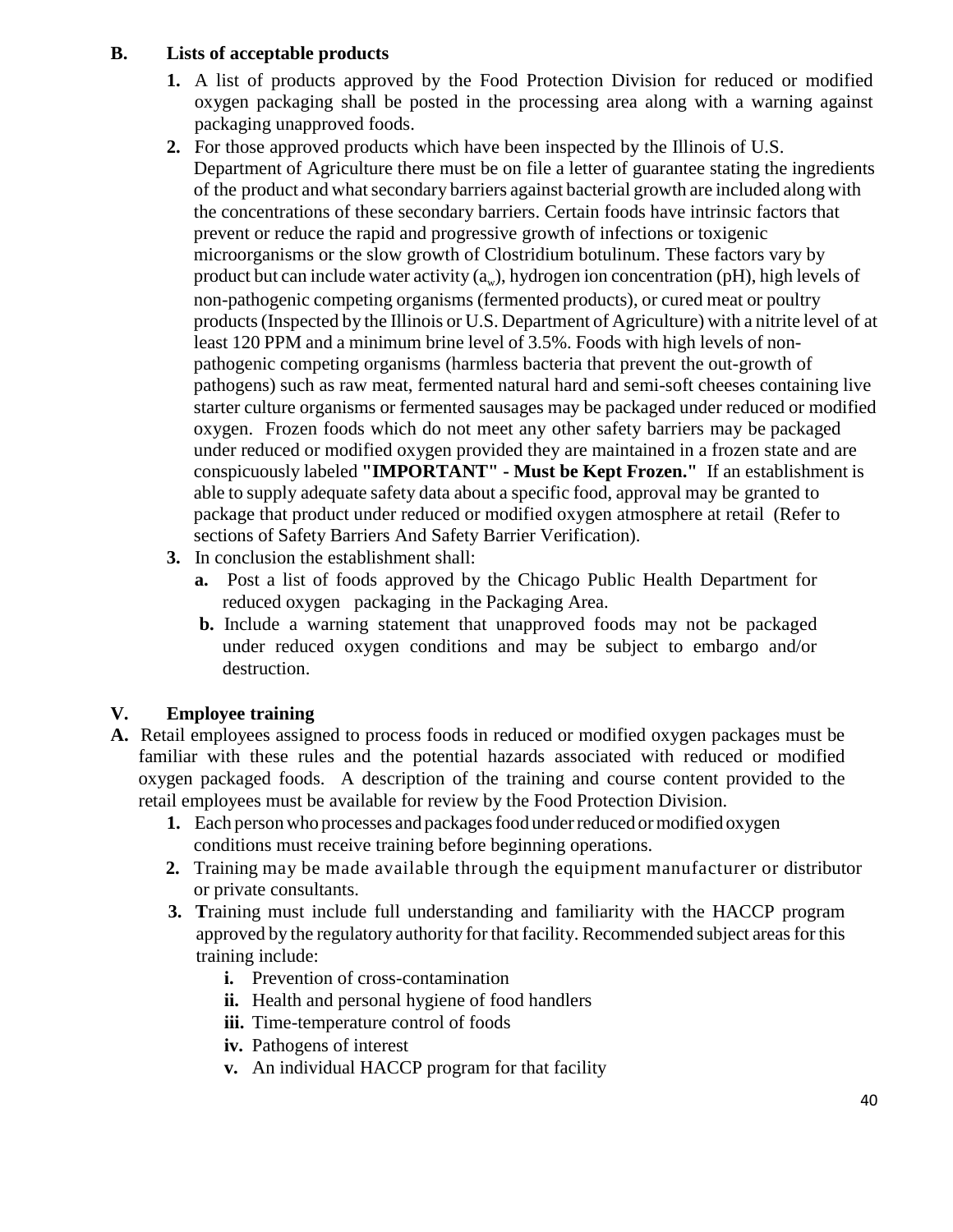- **4.** Include a list of trained employees and the content of the training in an approved HACCP program.
- **5.** Designate a "Responsible Person" who will determine the action to be taken if there is a deviation from the process that has been approved by the Food and Diary Protection Division.

# **VI. Refrigeration requirements**

- **A.** Allretail processed foods(packaged and yet-to-be packaged in reduced oxygen packages must be refrigerated at 38 degrees Fahrenheit or below or kept frozen at 0 degrees Fahrenheit or below.
- **B**. Verify and record holding temperatures of the refrigeration units daily.

# **VI1. Refrigeration statements**

**A.** All retail packaged foods in a reduced oxygen atmosphere shall bear a statement **"IMPORTANT - MUST BE KEPT REFRIGERATED" or "IMPORTANT - MUST BE KEPT FROZEN"** in addition to other required information. This statement must appear on the principal display panel in bold type on a contrasting background using this format.

| "IMPORTANT"                | "IMPORTANT"         |
|----------------------------|---------------------|
| <b>Must be Kept</b>        | <b>Must by Kept</b> |
| <b>Refrigerated</b>        | <b>FROZEN</b>       |
| яt                         |                     |
| 38 <sup>o</sup> F or below |                     |

These refrigeration statements were developed and recommended for refrigerated and frozen foods by the National Food Processors Association (NFPA).

- **B.** There are different storage temperature requirements for retorted pouches and reduced or modified oxygen package forrefrigerated foods. Retorted pouches have a heat and pressure treatment (under low acid canned food Good Manufacturing Practices) which makes the product commercially sterile and allows non-refrigerated temperature storage. Foodsin reduced ormodified oxygen packaging which do not receive a heat and pressure treatment allow survival of certain microorganisms, and must be controlled by refrigeration and a secondary barrier. The refrigeration statement will help to remind employees of this refrigeration requirement since both pouches look similar.
- **C.** Each refrigeration statement must be clear and easy to read and must be on the main label of the package (principal display panel) if more than one label is used.
- **D.** In addition to the refrigeration statement, each package must bear the following minimum labeling information in English:
	- **1.** The common and/or usual name of the product.
	- **2.** The name, address and zip code of the retail store or food service establishment packaging under reduced or modified oxygen conditions.
	- **3.** The net contents of the package.
	- **4.** A list of ingredients in descending order by weight.
	- **5.** Any artificial color, artificial flavor or preservative that is present.

#### **VIII. Labeling - "Use By" Dates**

A. Each package of refrigerated retail processed food in a reduced oxygen atmosphere shall bear a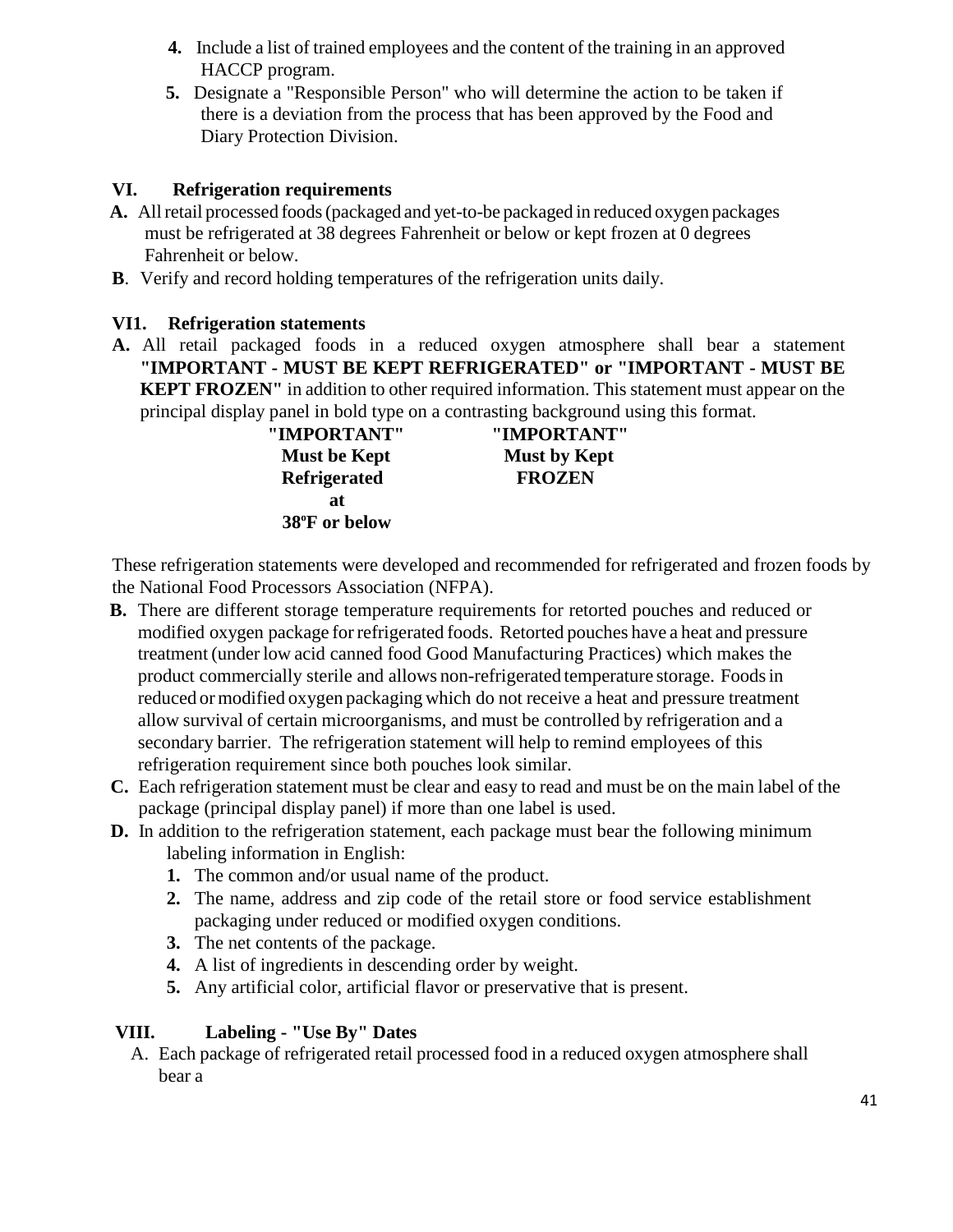- B. **"Use by" date**. This date cannot exceed **14 days from retail processing**.
- C. The date assigned by the retailer shall not go beyond the manufacturer's recommended "Pull Date" for the food.
- D. The "Use By" date must be listed on the principal display panel in bold type on a contrasting background.
- E. Each "Use By" date must be clear and easy to read on the principal display panel of the package.
- F. The **"Use By" date** cannot **exceed 14 days** from the retail reduced or modified oxygen packaging date even if the original "Use By" date of the processing plant was a long time period.
- G. In addition to the refrigeration statement, each package must bear the following minimum labeling information in English:
	- **1.** The common and/or usual name of the product.
	- **2.** The name, address and zip code of the retail store or food service establishment packaging under reduced or modified oxygen conditions.
	- **3.** The net contents of the package.
	- **4.** A list of ingredients in descending order by weight.
	- **5.** Any artificial color, artificial flavor or preservative that is present.

# **IX. Safety barriers**

#### **A.** Primary Barrier

Refrigeration at  $38^{\circ}$  F is required as the primary safety barrier.

**B.** Secondary Barriers

Only refrigerated foods that possess one or more of the following secondary safety barriers can be packaged in a reduced or modified oxygen atmosphere at retail:

- **1.** Foods with a water activity  $(a_w)$  below 0.93.
- **2.** Foods with an acidity (pH) of less than 4.6.
- **3.** Foods with high levels of non-pathogenic competing organisms that prohibit the growth of pathogenic bacteria.
- **4.** Meat or poultry products processed under U.S.D.A. or Illinois Department of Agriculture supervision with a nitrite level of at least 120 PPM and a minimum brine concentration of 3.5%.
- **5.** Frozen foods provided the product is maintained in a frozen state before, during and after packaging.

The concept of incorporating multiple barriers (refrigeration plus a secondary safety barrier) acts as a deterrent to the growth of infectious or toxigenic microorganisms or the slow growth of Clostridium botulinum during extended shelf life or during potential product abuse between processing and consumption. These safety barrier requirements must be verified in writing for all foods packaged in a reduced oxygen atmosphere in a retail food establishment. A written letter of guarantee with certification of the safety barriers may be provided by the product manufacturer if their plant is inspected under Illinois or U.S. Department of Agriculture inspection. Alternately, the safety barrier may be guaranteed by an independent laboratory using official methods of analysis.

Water Activity  $(a_w)$ , or the measure of the available moisture content in a food is an important factor in the growth of microorganisms. It can be written as a number less than 1.00 as an index of the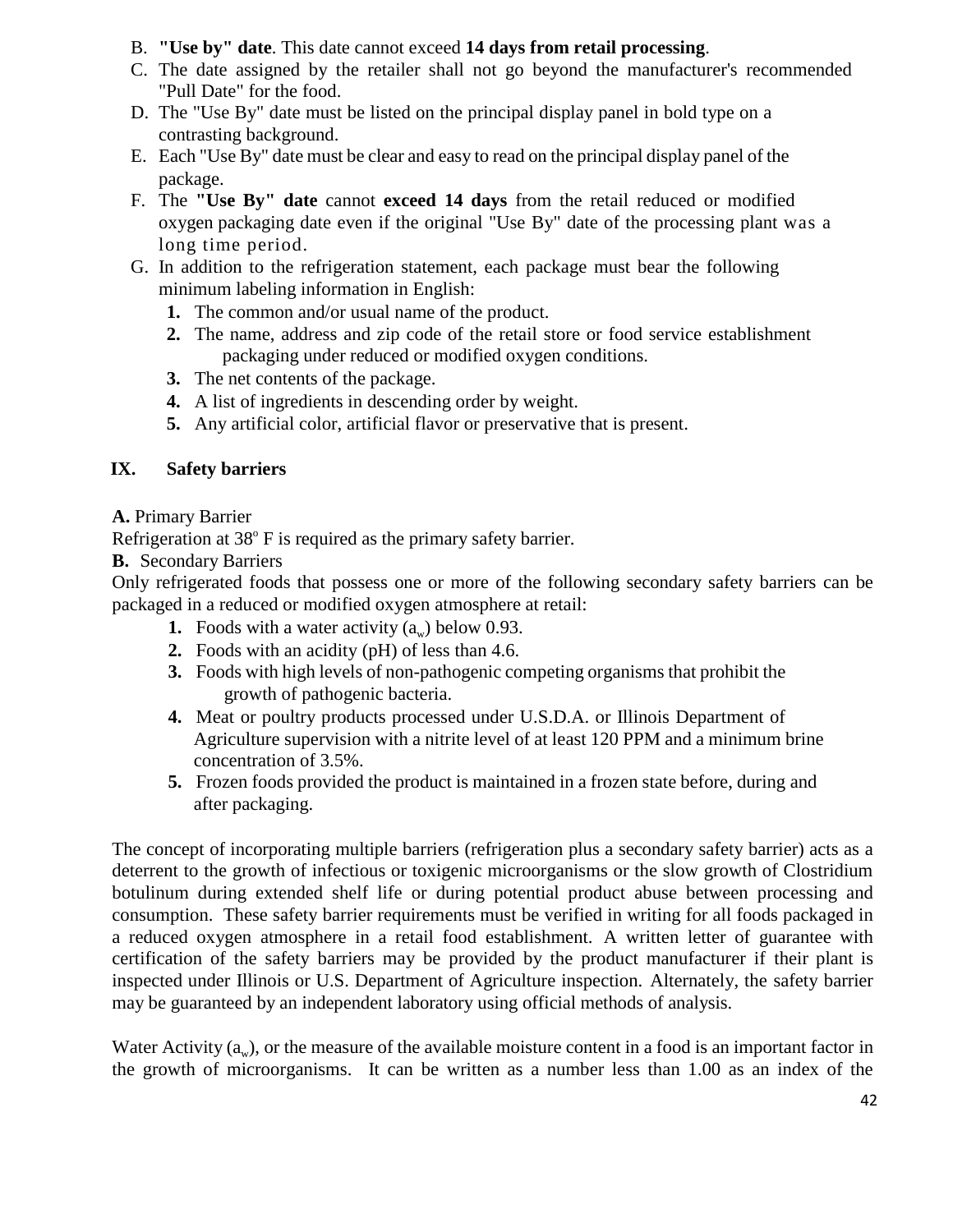available moisture in that food. Free water is available for microbial growth and spoilage, the action of enzymes and non-enzymatic browning. Water in the bound state, not used to calculate water activity, is not available to participate in these reactions because it is tied up by water soluble compounds such as sugar, salt, gums, etc. (osmotic binding). Each organism, has a minimum  $a_w$  value which it will not multiply. In the case of toxigenic organisms, there is a minimum  $a<sub>w</sub>$  below which the organism will not produce toxin.

Hydrogen ion concentration (pH) is a measure of the acidity or alkalinity of a food. (The pH value represents the reciprocal of the negative logarithm of the hydrogen ion concentration.) The pH scale ranges from 0-14 with a pH value of 7 being neutral. Acid foods have pH values below 7 and basic (alkaline) foods have pH values above 7.

Low pH can serve to safely extend shelf life of food in two ways: by directly inhibiting microbial growth and by reducing microbial resistance in foods that will subsequently be heat processed. A pH of 4.6 is the deciding factor in providing a safety barrier because this pH completely inhibits the growth of Clostridium botulinum.

Non-pathogenic competing organisms, particularly when present in high numbers, tend to over-grow pathogenic organisms and often lower the pH of the food as well. Fermented foods such as certain cheeses, raw sausages and pickled foods either depend on the use of "starter cultures" or natural flora that are present in the food. In foods such as active culture cheeses (see Acceptable products list), these microorganisms are still viable and will continue to grow under anaerobic conditions. It isthe natural competition of these organisms along with the continued lowering of pH that inhibits the growth and toxin production of pathogens such as Clostridium botulinum.

Curing food has different connotations in different foods. In cured meat and poultry, salt and nitrate or nitrite are always added to the product. In cured fish, salt is always added but nitrite rarely. In cheese, which always containssalt but infrequently contains nitrate, the term curing is applied to the production of desirable proteolytic and lipolytic changes. Curing salts (sodium chloride - table salt and sodium and potassium nitrate or nitrite) alter the basic color, flavor, texture and susceptibility to microbial growth in foods. Microbial growth, depending on the product, may be desirable, cause spoilage, or cause food poisoning.

At levels and under conditions commonly used to cure meat and poultry products, curing agents do not cause destruction of microorganisms. Instead, they retard or prevent growth of undesirable organisms and prevent the germination and outgrowth of spores that survive the cooking process given to some cured products.

Cured meat and poultry products(see Approved Products List) which have been processed under USDA or Illinois Department of Agriculture supervision, contain a nitrite level of at least 120 PPM and a minimum brine (salt) concentration of 3.5%.

Freezing foods inactivates and prevents the growth of all microorganisms but rarely does it destroy them. Most bacterial spores and some vegetative cells survive freezing virtually unchanged although it may result in some deaths or nonlethal injury. Injured bacteria which may be difficult to detect in a frozen product can later, after thawing, recover the ability to grow or to produce toxin at a normal rate.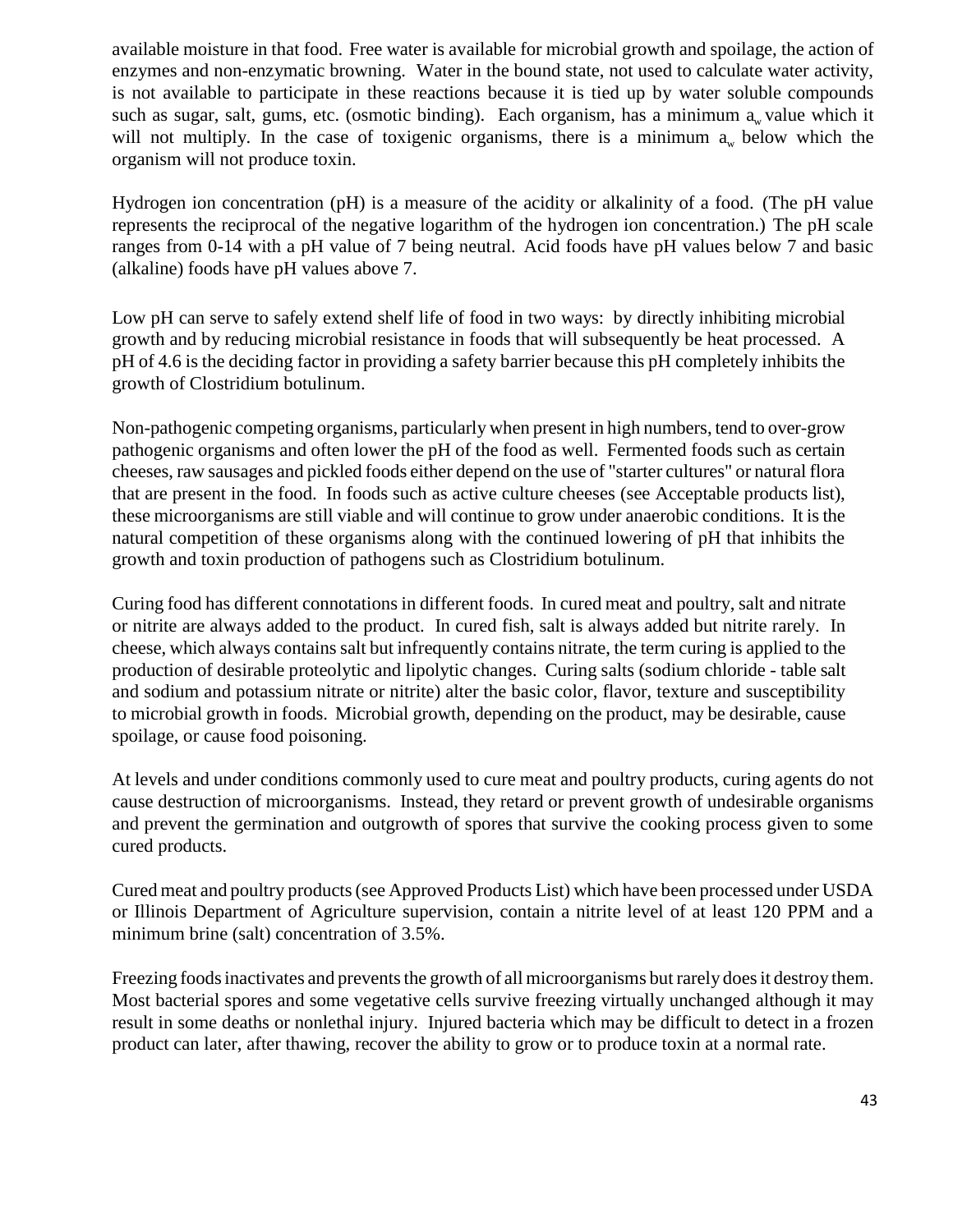Time-Temperature Integrators/Indicators (TTIs) are devices that show an irreversible chemical reaction that correlates with time and temperature. TTIs chosen for a particular temperature range can be useful to determine whether a product has thawed or reached a temperature above a certain predetermined maximum.

# **X. Fish and fishery products**

- **A.** Raw or processed fish and fishery products may not be processed at retail in a reduced or modified oxygen atmosphere unless held frozen before, during and after packaging.
- **B.** Any fish, fishery product or seafood must be kept frozen at all times if it is packaged under reduced or modified oxygen conditions in a retail food establishment. There must be an attached label which reads: "**IMPORTANT MUST BE KEPT FROZEN".**

# **XI. Safety barrier verification**

- **A.** The safety barrier requirement must be verified in writing for all foods processed in a reduced oxygen atmosphere at retail. This can be accomplished via written certification from the product manufacturer or through independent laboratory analysis of the incoming product using the official method of analysis.
- **B.** Any changes in product formulation or processing procedures that impacts on the safety barriers required recertification of the product.
- **C.** All barrier certifications must be updated every twelve months or immediately in the event of a change in product ingredients, process or barriers.
- **D.** A record of all safety barrier verifications must be maintained and available at the processing site for regulatory review to determine compliance with the criteria specified.
- **E.** Special packaging materials are required when any product is vacuum packaged. The oxygen transmission rate (OTR) of various plastic films is dependent on the type of plastic temperature and humidity. Plastic overwrap typically used in a retail food store to wrap fresh meat, has an OTR of about 1600  $cc/m^2$  while MAP/CAP pouches have an OTR of 10-20  $cc/M^2$  at room temperature. Multi-layered plastics are designed for the specific properties desired in the pouch or film (oxygen barrier, moisture barrier, sealability, toughness, rigidity, etc. In some cases, "smart" films are used which can be made selectively permeable to certain gases. Abused packaging under reduced oxygen conditions may result in increased  $0<sub>2</sub>$ , concentration and then spoilage. In the case of cookchill, a "leaker" would permit cooling water to enter the package and thus potentially contaminate the product. All basic packaging components such as polyolefins, polycarbonates, polyvinyl chloride, and nylons are considered indirect food additives under the federal Food, Drug and Cosmetic Act.
- **F.** Evaluation of the package and seal should be conducted on a routine basis. The following criteria may be used to help in the evaluation:

Each individual package or a certain percentage from each lot should be examined for integrity of package and seal.

Make a note if any indicators of a faulty seal such as wrinkles, and incomplete seal or "puffy" packages. If these indicators are found very frequently, retaining or maintenance or repair may be necessary.

The HACCP program should indicate when the integrity of the package (holes,

rips, tears) or the contents of the package (slime, mold discoloration,

bloating) will require repackaging or destruction of the product.

**G.** A lot identification system is necessary to enable an investigator to back-track to discover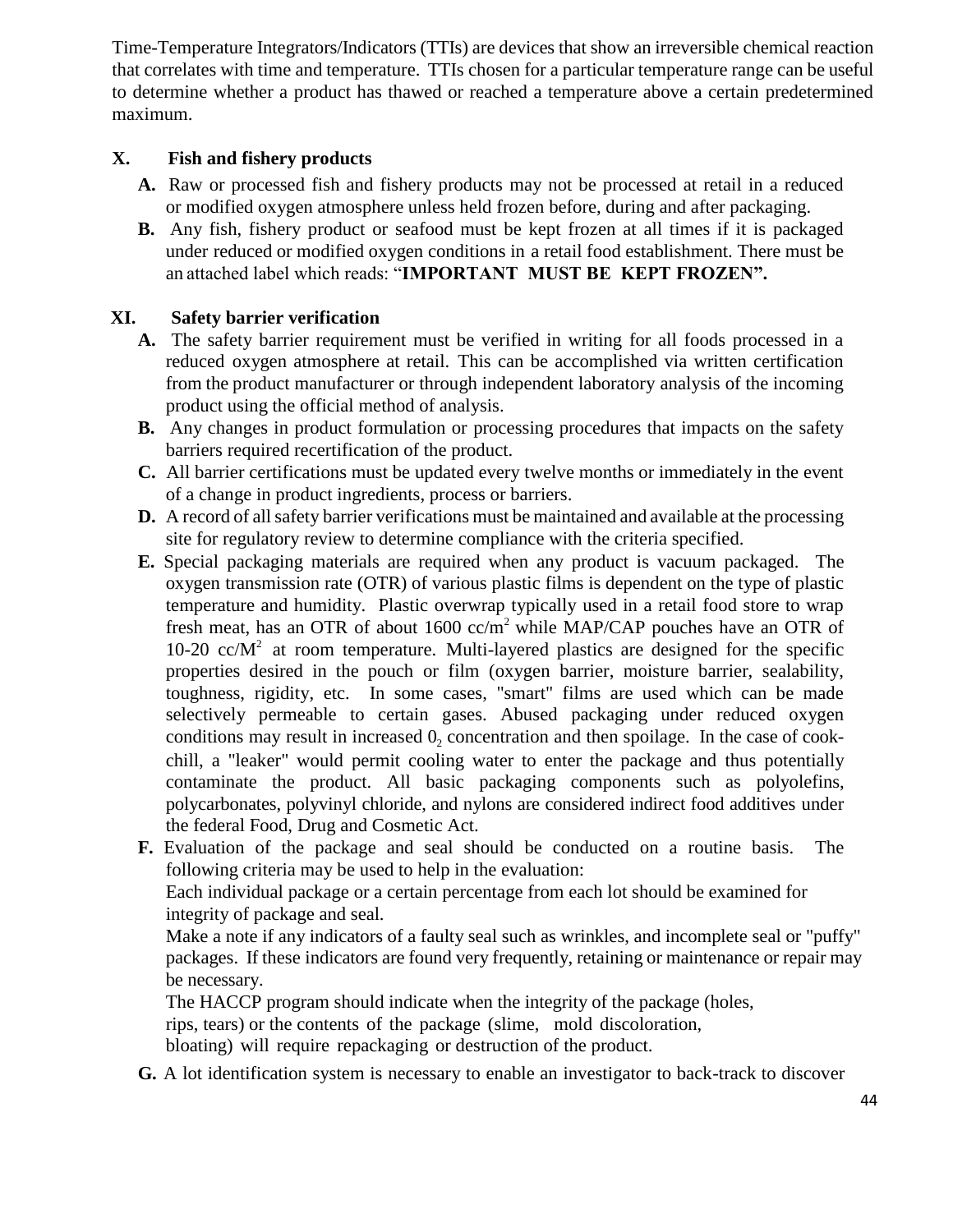information about the "batch" of product that was processed and packaged at the same time. The "USE BY" date may be used as a lot identification system. This lot information can best be maintained by using a log sheet. Recommended information on a log sheet includes the following:

- **1.** Lot identification number.
- **2.** Product
- **3.** Processing applied to product
- **4.** Amount of product packaged
- **5.** Date of processing and packaging
- **6.** Product temperature when packaged.
- **7.** Manufacturer's estimated shelf life (if applicable).
- **8.** Repackaged shelf life ("use by" date).
- **9.** Name of processor/packager

# **XII. Hazard Analysis Critical Control Point (HACCP) Program**

- **A.** All retail food establishments processing food in a reduced or modified oxygen atmosphere must develop a HACCP Program and maintain a copy of this program at the processing site for review by the Chicago Department of Public Health, Food Protection Division. The HACCP program will include:
	- **1.** A complete description of the processing, packaging and storage procedures. The program must also identify the critical control points in the procedure with a description of how these will be monitored and controlled, and provide barrier certification for all foods.
	- **2.** A list of all equipment and food-contact packaging supplies.
	- **3.** A description of the lot identification system.
	- **4.** A description of the employee training program.
	- **5.** If gases are used, they must be identified as being of food grade quality and must be listed by proportion of gas(es) used in the packaging.
	- **6.** A description of the procedure along with the frequency for cleaning and sanitizing the involved food-contact surfaces in the processing area.
	- **7.** A description of action to be taken if there is a deviation from the process approved by the Food and Dairy Protection Division.

#### **B. Monitoring the HAACP Program**.

HACCP is not an auditing program that replaces inspections with record checking. It is a highly specialized system for controlling food safety. HACCP provides a specific approach to the control of microbiological, chemical, and physical hazards in foods. The intent of this HAACP Program is to eliminate or control the contamination, survival or multiplication of pathogenic microorganisms in foods packed in a reduced or modified oxygen atmosphere. To do this: (i) Diagram the complete storage, processing and handling of each food product which will be packaged under a reduced or modified oxygen atmosphere. Similar types of foods such as luncheon meats or cheeses may be lumped together. (ii) Determine the methods to be used which will control or eliminate the risk associated with each critical control point identified in the process flow (Examples of process flow diagrams are provided in the appendix). (iii) Using a flowchart to follow potentially hazardous foods through your reduced oxygen process and indicate how and when you will monitor or compare your operation's performance against the standards that been set.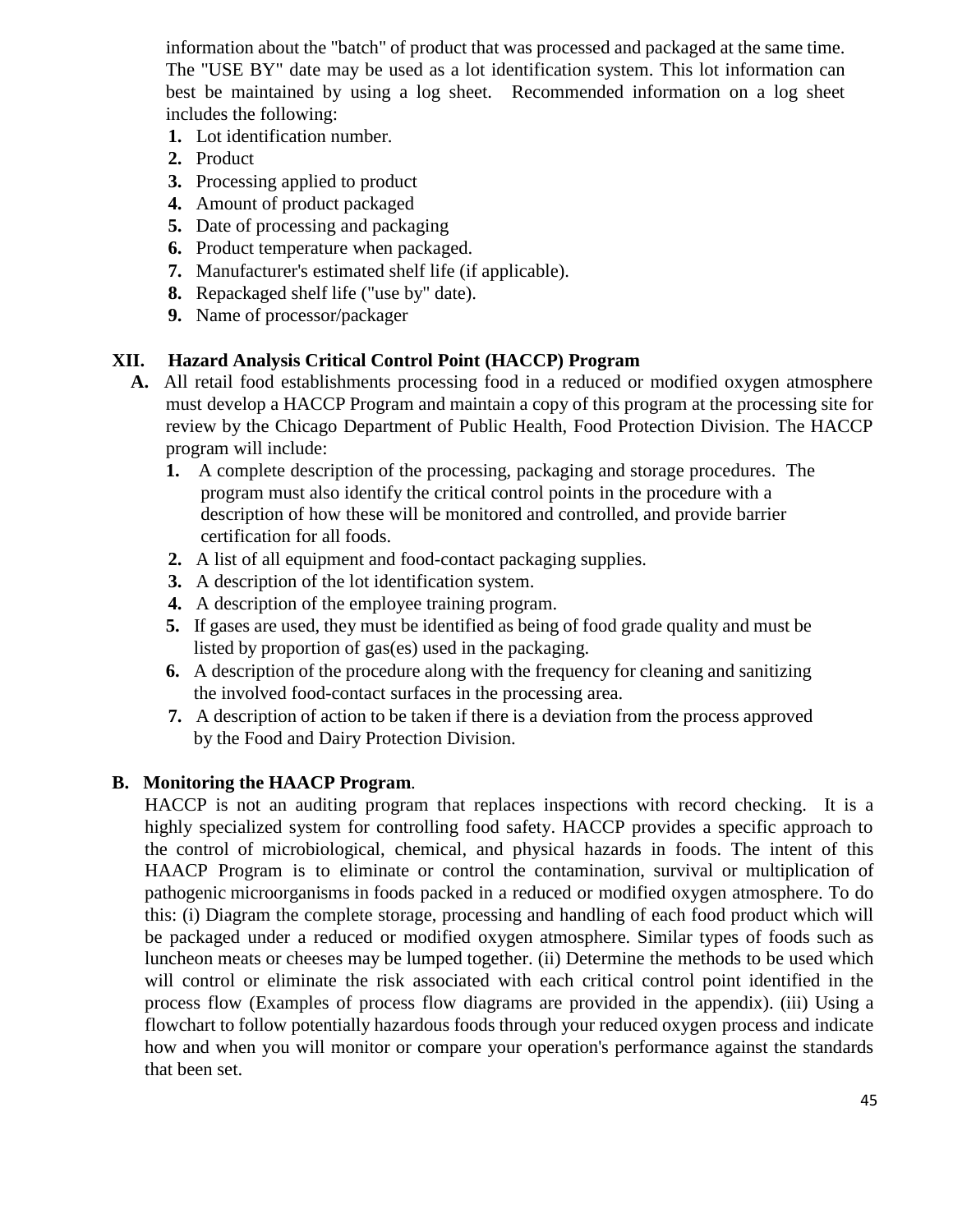# **C. Records**

Certain types of records must be retained by the retail food establishment (food store or food dispenser).

- **1.** Application to the regulatory authority with their written approval.
- **2.** Letter of guarantee from product manufacturer certifying safety barriers.
- **3.** Independent laboratory test results certifying safety barriers.
- **4.** Approved products list (specifically approved by the Food Protection Division).
- **5.** Copy of the complete HAACP program.
- **6.** Lot code logs.
- **7.** Label or label facsimile for each approved product.
- **8.** Responsible Person Identification.
- **9.** List of employees trained and knowledgeable about reduced or modified oxygen packaging.

# **D. Equipment and packaging supplies**

Equipment and packaging supplies should be listed as part of the HAACP program and should be used according to the manufacturer's directions.

- **1.** List all equipment (i.e., snorkel or chamber vacuum machine, slicers, etc.) and packaging supplies.
- **2.** Keep a copy of the operations manual for each piece of equipment in the work area. Follow the maintenance and parts replacement schedules recommended by the manufacturer in the manual.
- **3.** Include a layout in the application (drawn to scale) of the areas included in the reduced oxygen packaging process. Include product storage area, preparation area, sealing and processing area, finished product storage area and handwashing sink.
- **4.** Provide specification for packaging materials (pouches, etc.) and supplier.

# **E. Gases**

If any gases are used in the reduced oxygen packaging of product:

- **1.** Note the type and proportion of gases.
- **2.** Provide the source of gases.
- **3.** Use only food grade or hospital (medical) grade gases.
- **4.** Use only stainless steel regulator valves on gas cylinders.
- **5.** Secure any gas cylinders to prevent accidents.

# **XIII. Cleaning and sanitizing**

Cleaning and sanitizing is an important step for all food contact surfaces. Use of approved cleaners and sanitizer will reduce levels of pathogenic organisms to prevent cross-contamination of the product. Detergent cleaners suspend and help remove various food soils.

- **A.** List the type of cleaner/detergent and method of sanitization used (including concentration if chemical sanitizer are used) in the HAACP Program.
- **B.** Describing the cleaning frequency.

# **XIV. Precautions against contamination**

**A.** Only unopened packages of commerciallymanufactured food products can be used in the process of reduced or modified oxygen atmosphere packaging.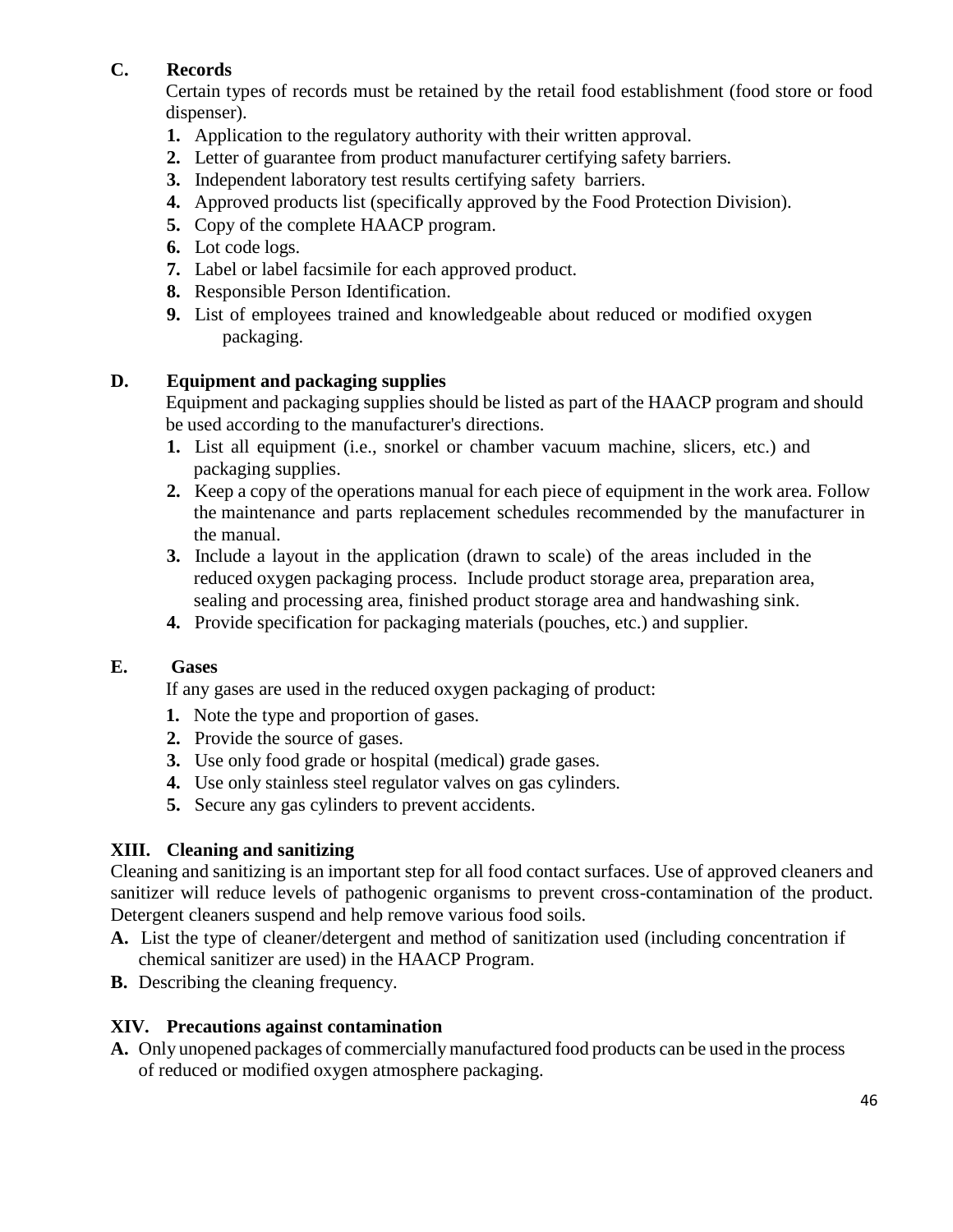**B.** If it is necessary to stop processing for a period in the excess of one-half hour, the remainder of the product must be diverted for another use in the retail operation.

# **XV. Assured removal and destruction of expired product**

- **A.** Retail processed reduced oxygen foods that exceed the "Use by" date or the manufacturer's "pull date" cannot be sold in any form and must be destroyed in a manner approved by the Food Protection Division.
- **B.** Once the product is outdated, it may not be repackaged under aerobic conditions or frozen.

# **XVI. Dedicated area/Restricted access**

All aspects of reduced or modified oxygen packaging shall be conducted in an area specifically designated for this purpose.

- **A.** There shall be an effective separation to prevent cross-contamination between raw and cooked products.
- **B.** Accessto the processing area shall be restricted to responsible trained personnel who are familiar with the potential hazards of this operation.

#### **XVII. Pathogens of interest**

**A.** The microbiology of Reduced Oxygen Packaging.

Microbial populations differ when foods are packaged under aerobic conditions as opposed to reduced oxygen conditions. The growth and activities of microorganisms within a food package, particularly anaerobes, are affected by the food being packaged, the temperature, the water activity  $(a_w)$  and pH, the nature of the entrapped gases and competition among microorganisms. The nature of the food being packaged can vary in many ways. The growth of anaerobes, microorganisms which can survive and multiply under conditions with less oxygen than normally found in air (about 21%), is rarely a problem in fresh meat and poultry. The accumulation of lactic acid in the meat after slaughter or the reduction of  $0_2$  and increase of  $CO_2$  from tissue respiration is inhibitory to most microorganisms including anaerobes. The natural development of lactic acid bacteria plays a part by dropping the pH in the meat. The chemical environment of the food itself can also be made inhibitory by the addition of nitrite, salt or other preservatives in the curing process. Cooked foods after vegetative bacteria have been destroyed are particularly susceptible to cross-contamination, outgrowth of spores, and toxin production under temperature abuse conditions.

Temperature is the most important and the easiest factor affecting microbial growth to control. Most human pathogens have an optimal growth temperature range of 70-90°F and are incapable of growth at refrigeration temperatures below 45°F. Psychrotrophic bacteria have an optimum growth range of 50-70°F but are capable of growth at refrigeration temperatures below 50°F. Several psychrotrophic bacteria are able to grow well below 41°F. While growth of psychrotrophic bacteria is considerable slowed at refrigeration temperatures, the extended shelf life of foods packaged under reduced oxygen allows time for these bacterial populations to reach high numbers. An added factor to consider is the inability of many retail store and home refrigerators to maintain product temperature at 45°F., let alone below 38°F.

Water activity  $(a_w)$  and pH of food also determine the potential for microbial growth. Water activity is a measure of the available water that can be used for metabolic processes in a cell. Two determining points of  $a_w$  are 0.86 below which Staphylococcus aureus will not form toxin and 0.93 below which Clostridium botulinum will not form toxin. Many foods with low  $a_w$ , such as bakery goods, have little likelihood of supporting growth of pathogenic microorganisms but are subject to spoilage from molds.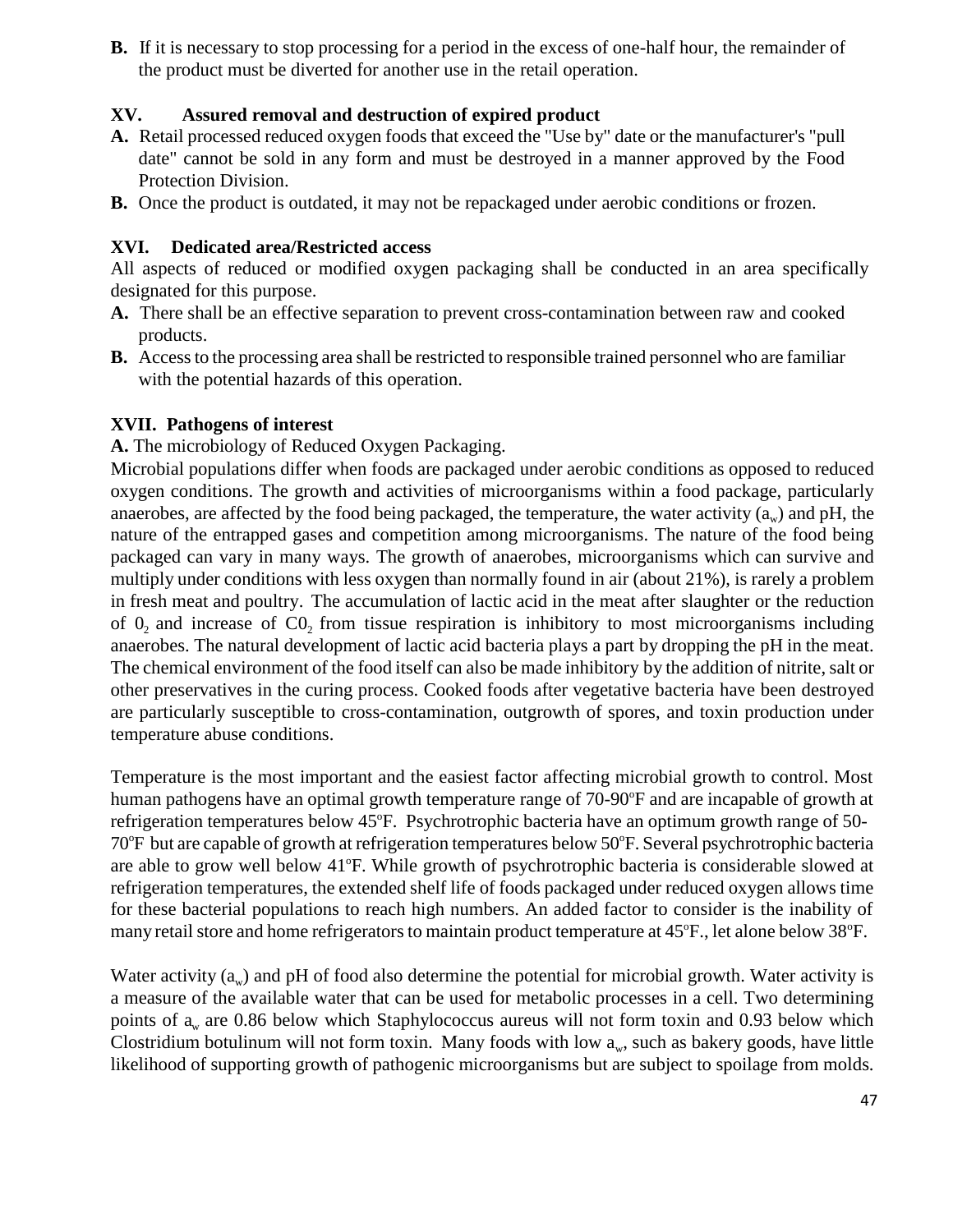The pH of a food, or its measure of acidity or alkalinity, also has an effect on the growth of microorganisms. Low pH or acidic conditions are generally inhibitory to most pathogens. The low pH may be a result of natural respiration of the product, high populations of lactic acid bacteria of the addition of chemicals to lower the pH of the food.

The mix or proportion of various gases in the atmospheric environment surrounding the food has a tremendousimpact on the resulting bacterial populations. The normal composition of air, approximately 21% oxygen stimulates the growth of aerobic bacteria and inhibits the growth of anaerobic bacteria. Oxygen keeps the myoglobin in fresh meat in the oxygenated form (myoglobin) so it has a bright red color and looks "fresh". Concentrations of carbon dioxide  $(CO_2)$  above approximately 5% inhibit, to some degree the growth of a broad spectrum of food bacteria, yeasts and molds which make the gas an effective food preservative. Carbon dioxide has a bacteriostatic effect by extending the lag phase and decreasing the growth rate of bacteria. Nitrogen  $(N_2)$  is an inert, tasteless gas with no anti-microbial activity. Its advantages are that it has low solubility water so it can be back-flushed into a package after a vacuum is drawn to prevent products from being crushed. It acts as a replacement gas when  $CO<sub>2</sub>$  is dissolved.  $N_2$  also delays oxidative rancidity and inhibits growth of aerobes by replacing some of the  $0<sub>2</sub>$ .

Competition among organismsis another important factor that affects microbial growth. Most pathogens are poor competitors. While the following list of pathogens are able to grow under anaerobic conditions at refrigeration temperatures, they do not do well in competitions with other organisms. These competitors may be naturally occurring flora such as those found on fresh meat and poultry or it may be a cultured product such as a fermented sausage or live-culture hard cheese.

#### **B.** Anaerobic Pathogens

Clostridium botulinum is an anaerobic, spore-forming bacterium that is found in soil, sediment and water. There are 7 types of Clostridium botulinum, designated A-G, with A, B and E being the most common. Neurotoxin production can occur at temperatures as low as 38°F. Type A and B spores are more heat resistant requiring 250°F. and 15 minutes for destruction and salt resistant requiring in excess of 10% salt to prevent growth than Type E spores. They are also more pH tolerant needing a pH below 4.6 to prevent growth and are not able to grow below 50°F. Type E spores are less resistant to heat, with 180°F. for 30 minutes resulting in destruction and they are less resistant to salt not being able to grow above 5% salt concentration. They are less pH tolerant but are able to grow and produce toxin at 38°F. Type A (proteolytic foodborne outbreaks are mainly associated with home-canned vegetables. Type B (non-proteolytic) foodborne outbreaks are mainly associated with home-cured meats. Type E (nonproteolytic) outbreaks are often associated with seafood products Listeria monocytogenes is a psychorotrophic pathogen which can grow at refrigerator temperatures as low as 34°F, grow in the presence of nitrites and salt up to 10% and at  $0<sub>2</sub>$  concentrations of 5% which are inhibitory to normal aerobic spoilage organisms. Listeria has been associated with produce (not fruit), meat, poultry and seafood. Listeria is a hardy organism widely distributed in the environment. It even appears to recover better/faster from injury due to heat treatment under anaerobic conditions. Listeria is readily destroyed through required cook treatments but frequently recontaminates products through cross-contamination, from aerosols generated by steam or water hose clean up, from condensation and from biofilms that adhere to improperly cleaned and sanitized food contact surfaces.

Yersinia enterocolitica is a psychrotrophic, facultative anaerobe which grows at temperatures as low as 34°F. In fact, cold temperatures favor this microorganism. Swine appear to be the major reservoir of this organism but outbreaks have been associated with chocolate milk, pasteurized milk and tofu packed in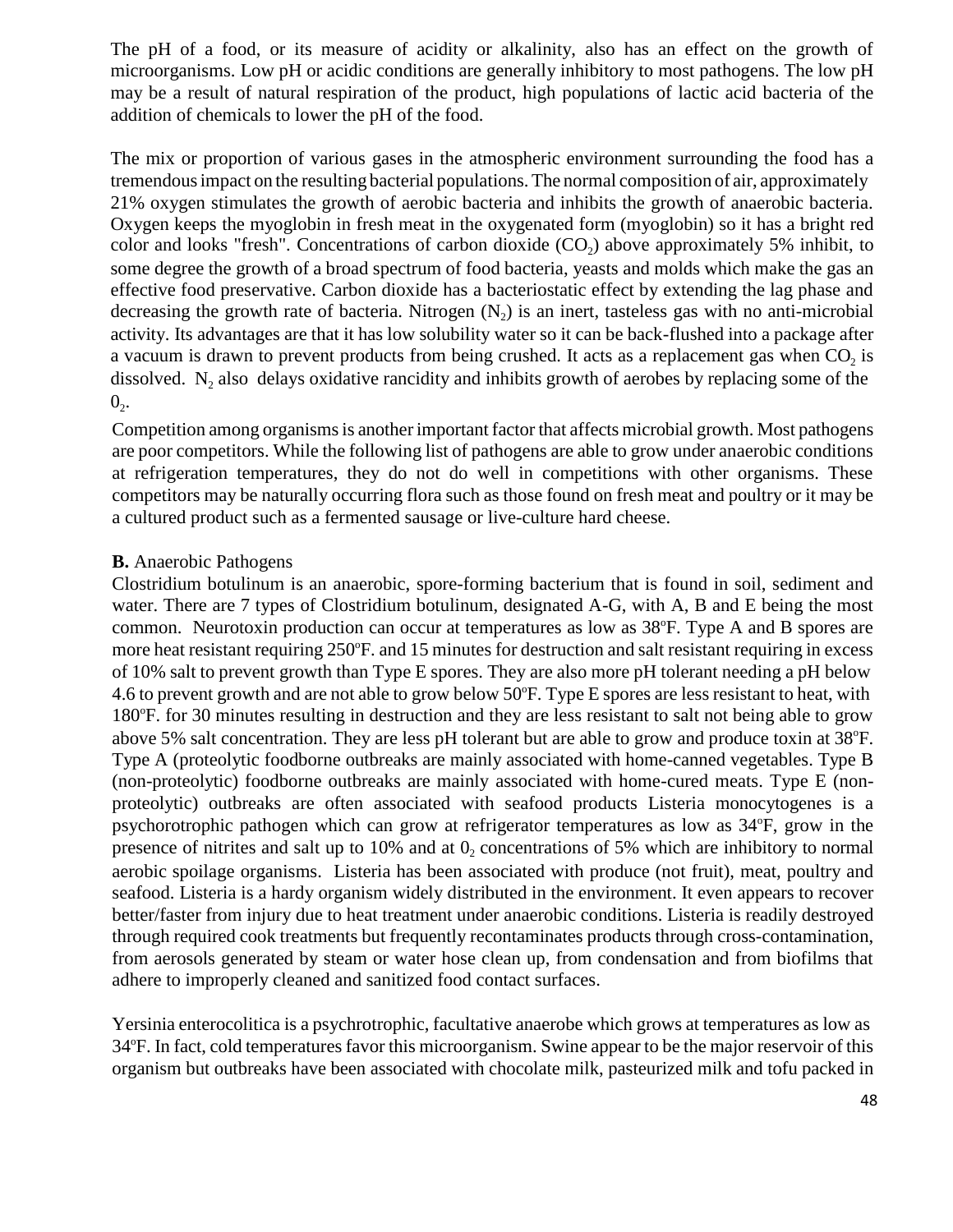spring water. Cooking readily destroys the organism and a large population of competitive background flora inhibits the growth of Yersinia. Yersiniosis often mimics appendicitis in children and has caused many unnecessary appendectomies. A concentration of  $10\%$  CO<sub>2</sub> is stimulatory to the growth of Yersinia, 40%  $CO<sub>2</sub>$  increases the lag phase and 100%  $CO<sub>2</sub>$  increases the lag phase and decreases the growth rate during the log phase.

5%  $0<sub>2</sub>$  at 110°F. It is a relatively fragile organism and poor competitor but survives better at refrigerator Campylobacter jejuni is a microaerophilic pathogen with optimal growth in an atmosphere containing temperatures than at room temperature. It may also be able to survive better in modified atmosphere compared to an air atmosphere.

Salmonellae with over 1600 known serotypes, are facultative aerobes. Their primary source is diseased humans and other warm-blooded animals. Salmonellae will not grow at temperatures below 42°F but will persist in either frozen or refrigerated foods almost indefinitely. There is minimal growth in a modified atmosphere at 50°F. They are heat sensitive non-spore-formers which are destroyed in about 30 minutes by heat above  $140^{\circ}$ F.

Clostridium perfringens is an anaerobic, spore-forming pathogen with a minimum growth temperature of 59°F. Growth is not noticeable affected by  $CO<sub>2</sub>$ .  $CO<sub>2</sub>$  stimulates the germination of spores at atmospheric pressure but low temperature and high  $CO<sub>2</sub>$  concentration appear to prevent outgrowth of Clostridium perfringens spores. Spores are very heat resistant, requiring 212°F for 100 minutes for destruction. Spores are widely distributed in soils but outgrowth is relatively easy to control by proper refrigeration.

Staphylococcus aureus is a facultative aerobe not able to multiply at temperatures much below 44°F. It is inhibited by high concentrations of  $CO<sub>2</sub>$  and the effect is enhanced by lower temperature. The major source of the organism is human skin and mucous membranes, usually the food handler. Staphylococcus is very salt tolerant, being able to withstand salt concentrations of 10 to 17%. It is also tolerant of high sugar concentrations, nitrite and relatively acid conditions of pH 4.5.

E. coli 0157:H7 a facultative anaerobe, has been identified as the causative agent of hemorrhagic colitis in humans with the most serious complications being hemolytic uremic syndrome (HUS). The lower temperature range for growth is 50°F. This organism is able to synthesize a new set of proteins in response to stress to become better able to withstand exposure to heat treatments normally lethal to the cell. These stress proteins are produced in response to a mild heat shock or to anaerobic conditions thus making the organism more resistant to subsequent heat treatment.

Aeromonas hydrophillia is a psychrotorphic aerobe which appears to be inhibited by  $CO<sub>2</sub>$  at low temperatures ( $42^{\circ}$ F) but not at slightly higher temperatures ( $50^{\circ}$ F). The organism is widespread in the environment, particularly in fresh and brackish water so it is often a part of the normal intestinal flora of healthy fish

# **XVIII. APPENDIX**

- **A.** MAP/CAP Production and Record Log
- **B.** Sample Application for Approval Retail Reduced Oxygen Packaging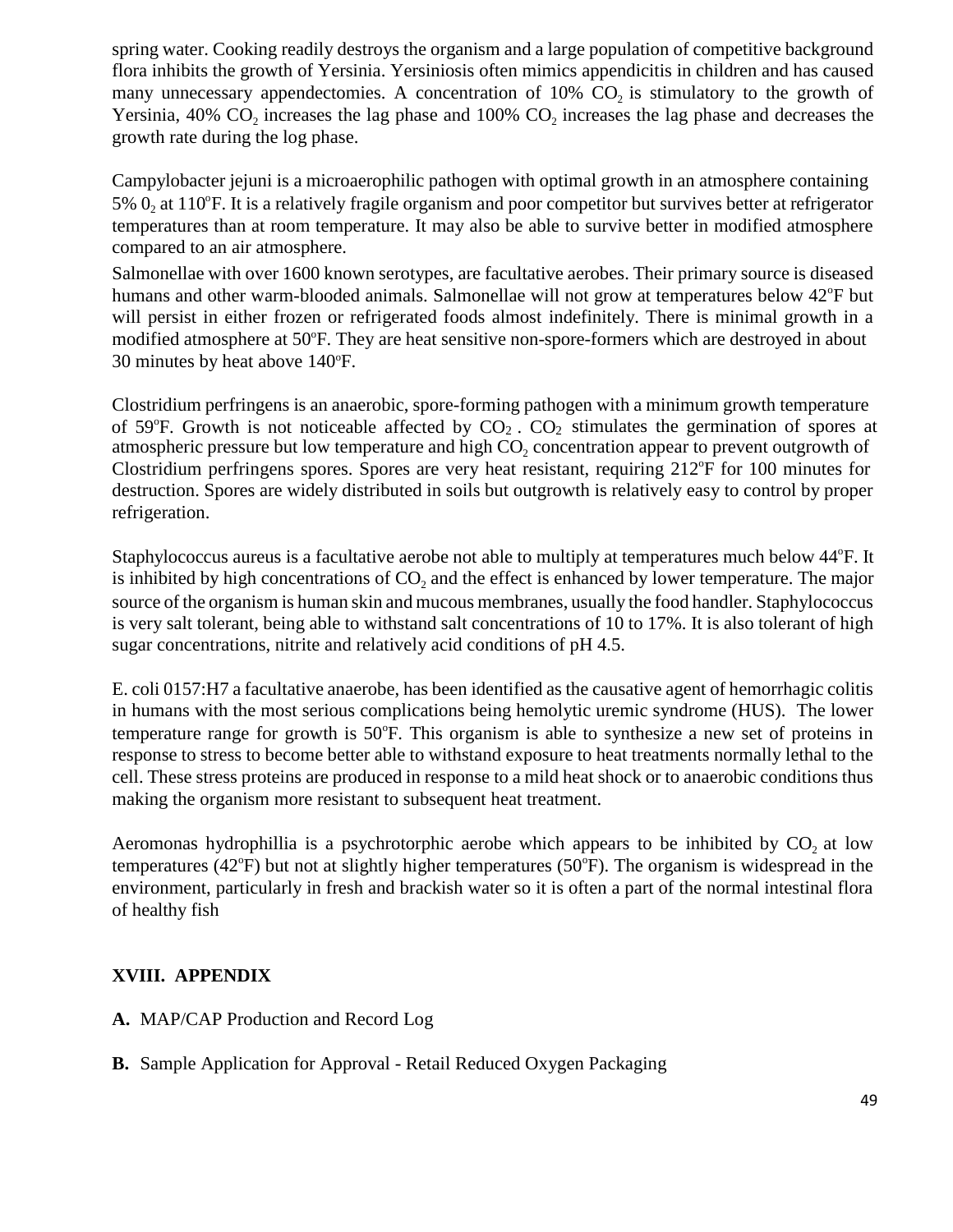- **C.** Hazard Analysis for Reduced Oxygen Packaging
- **D.** HAACP Flow Process Diagram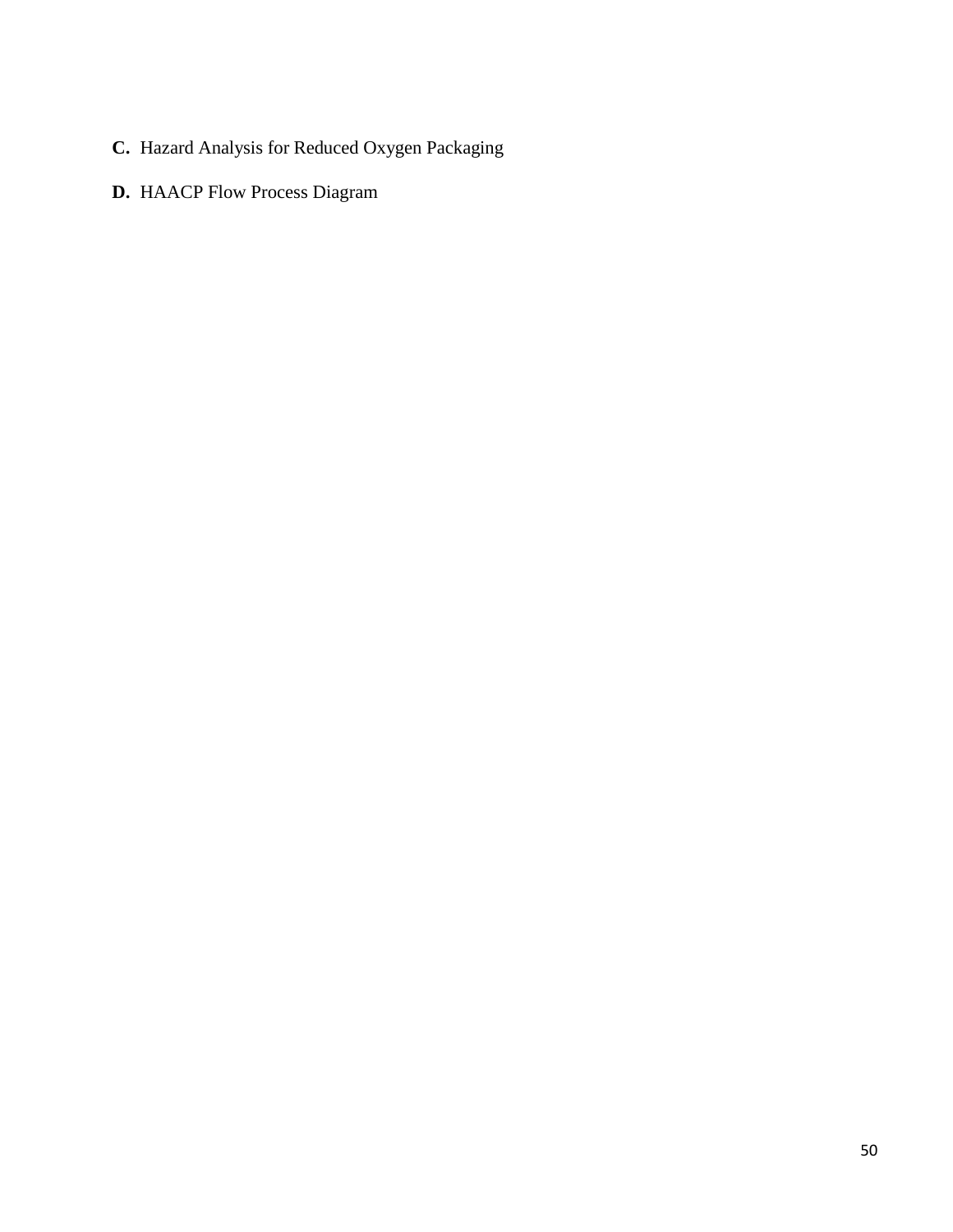# **(A) MAP/CAP PRODUCTION AND RECORD LOG**

# **STORE**

# **ADDRESS**

| <b>Trained</b><br>Operator | Date | Equipment<br>clean and<br>$\bf{sim}{\small\bf{t}}$<br><b>YES/NO</b> | $\bold{Product}$<br><b>Name</b> | Manufacturer | Date<br>received<br>at<br>store | Sell by<br>Use by<br>date on<br>product | Storage<br>$\bf temperature$<br>$(product)$ | $\bold{Un opened}$<br>weight to<br>be sliced | Time<br>$\bold{process}$<br>started | <b>Time</b><br>$\bold{process}$<br>ended | Display case<br>temperature | Last<br>date<br>of sale | Other comments |
|----------------------------|------|---------------------------------------------------------------------|---------------------------------|--------------|---------------------------------|-----------------------------------------|---------------------------------------------|----------------------------------------------|-------------------------------------|------------------------------------------|-----------------------------|-------------------------|----------------|
|                            |      |                                                                     |                                 |              |                                 |                                         |                                             |                                              |                                     |                                          |                             |                         |                |
|                            |      |                                                                     |                                 |              |                                 |                                         |                                             |                                              |                                     |                                          |                             |                         |                |
|                            |      |                                                                     |                                 |              |                                 |                                         |                                             |                                              |                                     |                                          |                             |                         |                |
|                            |      |                                                                     |                                 |              |                                 |                                         |                                             |                                              |                                     |                                          |                             |                         |                |
|                            |      |                                                                     |                                 |              |                                 |                                         |                                             |                                              |                                     |                                          |                             |                         |                |
|                            |      |                                                                     |                                 |              |                                 |                                         |                                             |                                              |                                     |                                          |                             |                         |                |
|                            |      |                                                                     |                                 |              |                                 |                                         |                                             |                                              |                                     |                                          |                             |                         |                |
|                            |      |                                                                     |                                 |              |                                 |                                         |                                             |                                              |                                     |                                          |                             |                         |                |
|                            |      |                                                                     |                                 |              |                                 |                                         |                                             |                                              |                                     |                                          |                             |                         |                |
|                            |      |                                                                     |                                 |              |                                 |                                         |                                             |                                              |                                     |                                          |                             |                         |                |
|                            |      |                                                                     |                                 |              |                                 |                                         |                                             |                                              |                                     |                                          |                             |                         |                |
|                            |      |                                                                     |                                 |              |                                 |                                         |                                             |                                              |                                     |                                          |                             |                         |                |
|                            |      |                                                                     |                                 |              |                                 |                                         |                                             |                                              |                                     |                                          |                             |                         |                |

**Signature Title Date**

51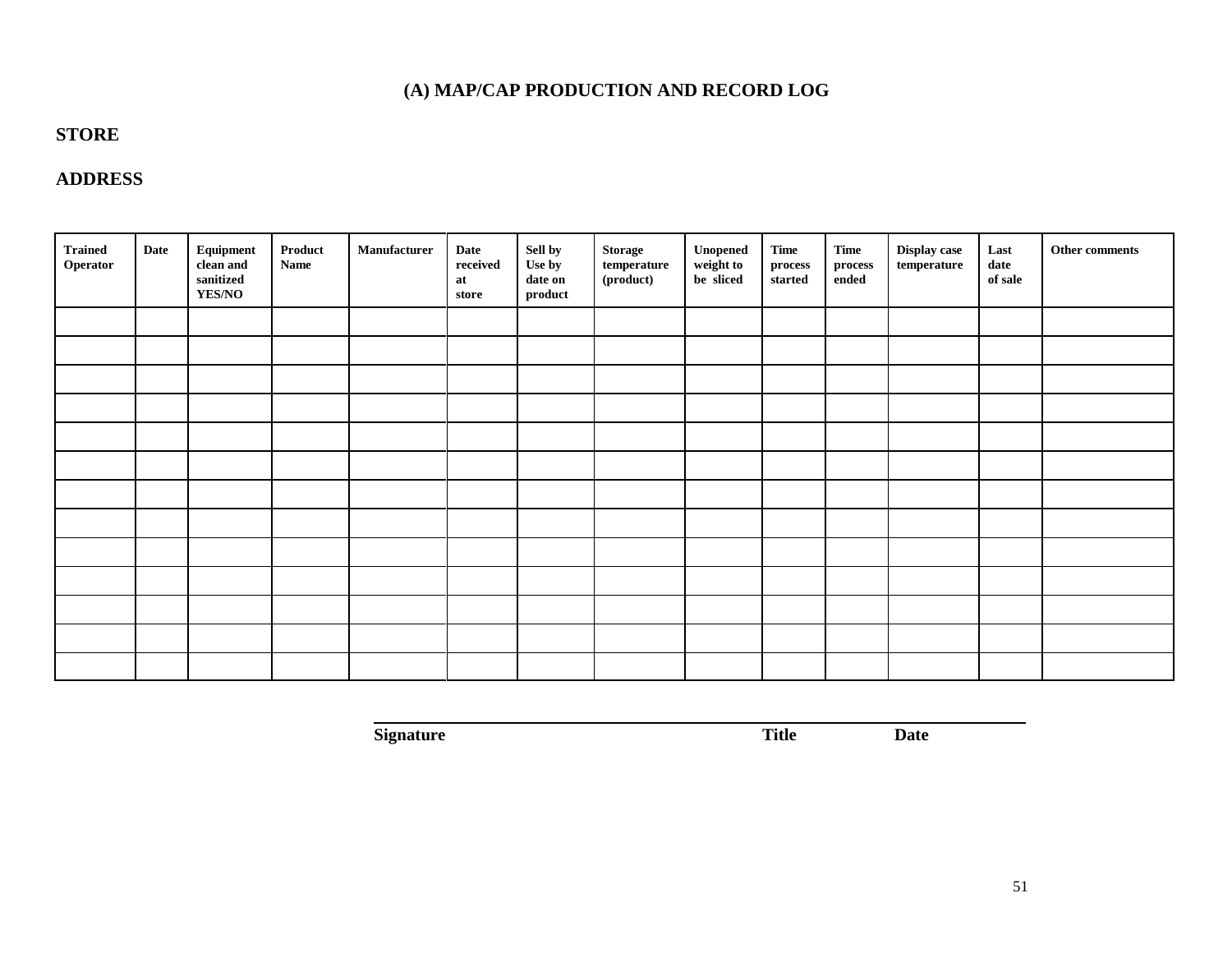#### **(B) APPLICATION FOR APPROVAL RETAIL REDUCED OXYGEN PACKAGING**

|                           | Retail Food Establishment                                                                      | Permit / I.D. No.                                                                                                                                                                                                                                                                                                                                                                                                                                            |
|---------------------------|------------------------------------------------------------------------------------------------|--------------------------------------------------------------------------------------------------------------------------------------------------------------------------------------------------------------------------------------------------------------------------------------------------------------------------------------------------------------------------------------------------------------------------------------------------------------|
|                           |                                                                                                | Name $\frac{1}{\sqrt{1-\frac{1}{2}}\left\vert \frac{1}{2}\right\vert }$                                                                                                                                                                                                                                                                                                                                                                                      |
|                           |                                                                                                | Operator                                                                                                                                                                                                                                                                                                                                                                                                                                                     |
|                           |                                                                                                | Address and the contract of the contract of the contract of the contract of the contract of the contract of the contract of the contract of the contract of the contract of the contract of the contract of the contract of th                                                                                                                                                                                                                               |
|                           |                                                                                                |                                                                                                                                                                                                                                                                                                                                                                                                                                                              |
|                           |                                                                                                | Home / Emergency                                                                                                                                                                                                                                                                                                                                                                                                                                             |
| <b>Business Telephone</b> |                                                                                                | Telephone                                                                                                                                                                                                                                                                                                                                                                                                                                                    |
|                           |                                                                                                |                                                                                                                                                                                                                                                                                                                                                                                                                                                              |
|                           |                                                                                                | Individual (s) Trained in Reduced Oxygen Packaging                                                                                                                                                                                                                                                                                                                                                                                                           |
|                           | Individual who has the responsibility to halt<br>Production or sale of product (s) or complete | <b>NAME</b><br><u> 1980 - Johann Barbara, martxa a</u><br>Title<br><b>NAME</b>                                                                                                                                                                                                                                                                                                                                                                               |
|                           | a recall of the reduced oxygen packaged product NAME                                           | Title                                                                                                                                                                                                                                                                                                                                                                                                                                                        |
|                           | in case there is serious deviation from the                                                    | Title <b>The Community of the Community</b> of the Community of the Community of the Community of the Community of the Community of the Community of the Community of the Community of the Community of the Community of the Commun<br>NAME                                                                                                                                                                                                                  |
|                           | process approved by the regulatory agency.                                                     | <b>NAME</b><br>Title                                                                                                                                                                                                                                                                                                                                                                                                                                         |
|                           |                                                                                                |                                                                                                                                                                                                                                                                                                                                                                                                                                                              |
| 1.<br>2.                  | provide specific information about.                                                            | Attachment A - A list of EACH food product for which you are asking approval for retail reduced oxygen packing. For each product,<br>Safety barrier used (aw.) Ph, non-pathogenic competing organisms, cured meat or poultry processed under USDA or IDA<br>inspection, freezing, non-potentially hazardous food besides refrigeration<br>Letter of guarantee from the manufacturer or from an approved independent laboratory verifying the Safety barrier. |
|                           |                                                                                                | Attachment B - A HACCP Program which gives details of the entire reduced oxygen packaging process including                                                                                                                                                                                                                                                                                                                                                  |
| 1.                        | Flow diagram or description of the entire process.                                             |                                                                                                                                                                                                                                                                                                                                                                                                                                                              |
| 2.                        |                                                                                                | Time and temperature requirements for all stages of handling.                                                                                                                                                                                                                                                                                                                                                                                                |
| 3.                        |                                                                                                | Identification of each Critical Control Point (Source, Temperature, Time, Cross-Contamination, Extended Shelf Life, etc.)                                                                                                                                                                                                                                                                                                                                    |
| 4.                        |                                                                                                | Plan to monitor and control these Critical Control Points.                                                                                                                                                                                                                                                                                                                                                                                                   |
| 5.                        | compartment sink, etc.)                                                                        | Layout of reduced oxygen packaging area(include storage, preparation, processing and display area, hand washing sink, three                                                                                                                                                                                                                                                                                                                                  |
| 6.                        | Designation of dedicated work area and personnel.                                              |                                                                                                                                                                                                                                                                                                                                                                                                                                                              |
| 7.                        |                                                                                                | Lot identification code system (include explanation of code and record keeping system)                                                                                                                                                                                                                                                                                                                                                                       |
| 8.<br>9.                  | Gases, if used (include types. Proportions, source).                                           | Employee Training (include summary outline or course content, trainer and Designated Responsible person).                                                                                                                                                                                                                                                                                                                                                    |
| 10.                       |                                                                                                | Cleaning and Sanitizing Procedure (include frequency, chemicals used, procedures).                                                                                                                                                                                                                                                                                                                                                                           |
| 11.                       |                                                                                                | Action of Responsible Person when there is a deviation from the approved HACCP plan.                                                                                                                                                                                                                                                                                                                                                                         |
|                           |                                                                                                |                                                                                                                                                                                                                                                                                                                                                                                                                                                              |
|                           | information is required:                                                                       | Attachment C - Labels (a printed or facsimile label) for each reduced oxygen packaged product. The following                                                                                                                                                                                                                                                                                                                                                 |
| 1.                        | Name of Product                                                                                |                                                                                                                                                                                                                                                                                                                                                                                                                                                              |
| 2.                        | Retail Establishment Name and Address                                                          |                                                                                                                                                                                                                                                                                                                                                                                                                                                              |
| 3.                        |                                                                                                | Ingredient Statement in descending order of predominance                                                                                                                                                                                                                                                                                                                                                                                                     |
| 4.                        | Net weight                                                                                     |                                                                                                                                                                                                                                                                                                                                                                                                                                                              |
| 5.                        |                                                                                                | "Important-Must Be Kept Refrigerated" or "Important-Must Be Kept Frozen" label statement                                                                                                                                                                                                                                                                                                                                                                     |
| 6.                        | "Use By" date                                                                                  |                                                                                                                                                                                                                                                                                                                                                                                                                                                              |
| 7.                        | Lot Identification Code                                                                        |                                                                                                                                                                                                                                                                                                                                                                                                                                                              |

Any person engaged in reduced oxygen packaging shall be trained in the safe application of the attached HACCP program. I do hereby agree to make all data and records pertaining to the reduced oxygen packaging operation available to the Department of Public Health upon request.

Signature and title Date

#### **FOR DEPARTMENT USE ONLY**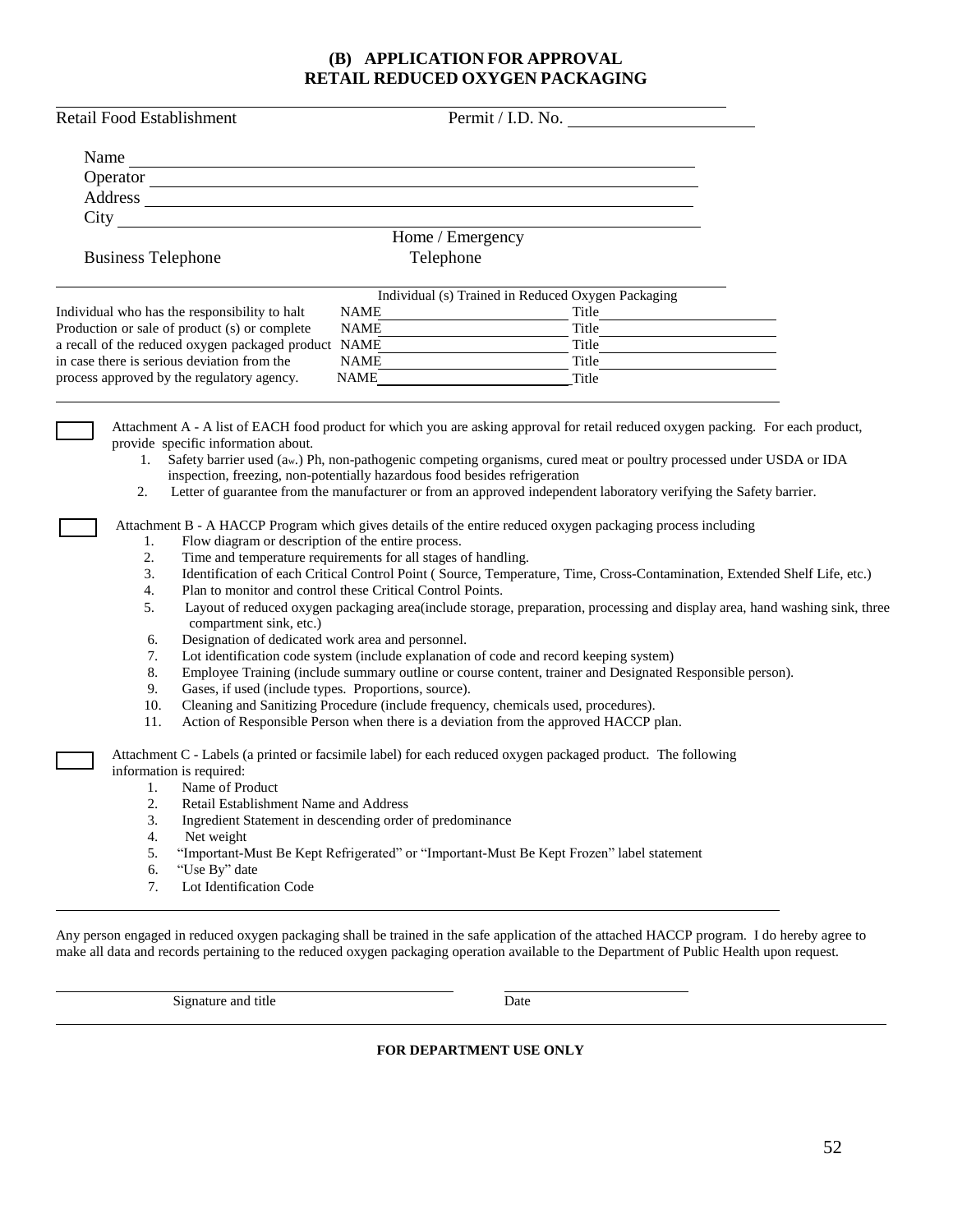# **Hazard Analysis for Reduced Oxygen Packaging**

The hazard analysis is a series of questions appropriate to each step in the HACCP program. The hazard analysis should question the effect of a variety of factors upon the safety of the food.

# **A. Ingredients**

- **1.** Does the food contain potentially hazardous food by definition?
- **2.** Is potable water used in the processing or equipment sanitation?
- **3.** Which secondary barriers (in addition to refrigeration) are present in the food or will be added to the food to inhibit

or minimize growth of micro organisms?

**4.** Are letters of guarantee available from manufacturers who process cured meat or poultry under inspection by the

U.S. Department of Agriculture or a state regulatory agency (health or agriculture) attesting to the levels of nitrite/nitrate and salt?

- **5.** Are independent laboratory results available in other cases?
- **6.** If applicable, is other laboratory evidence available to support the claim for the secondary barrier.

# **B. Processing procedures**

- **1.** Are only unopened packages of commercially manufactured food products used?
- **2.** Is the product subject to recontamination before packaging?
- **3.** Is processing time at room temperature (slicing, packaging, labeling) limited?

# **C. Work area and equipment**

- **1.** Is a "dedicated" work area available which is used only for processing and reduced oxygen packaging?
- **2.** Is the access to this work area restricted to responsible, trained personnel and not part of another traffic flow

pattern?

**3.** Is there adequate refrigeration capacity to store bulk product and sliced MAP/CAP product at recommended

refrigeration temperatures (less than 38°F)?

- **4.** Is the equipment (slicer, scales, vacuum packaging machine) designed so that it can be easily cleaned and sanitized?
- **5.** Does the facility and equipment meet all other requirements for retail food service or retail food store establishments?
- **6.** Are hand washing facilities convenient and accessible to the work area?

# **D. Packaging**

- **1.** Are only products approved by the appropriate regulatory authority packaged under reduced oxygen conditions?
- **2.** Are approved, food grade materials (pouches) used for packaging?
- **3.** Are gases which are used for backflushing food of hospital grade?
- **4.** Is each package labeled with the "Important-Must Be Kept Refrigerated" or "Important-Must Be Kept Frozen" statement.
- **5**. Is an identifiable and legible lot code present on each package and recorded on the log sheet? **6.**Is each package carefully examined to determine that a good seal is present?

# **E. Employee health, hygiene and education**

- **1.** Has every employee who works in this area received training in the specific operations and control of critical control points of reduced oxygen packaging?
- **2.** Are employees familiar with the logging and records requirement?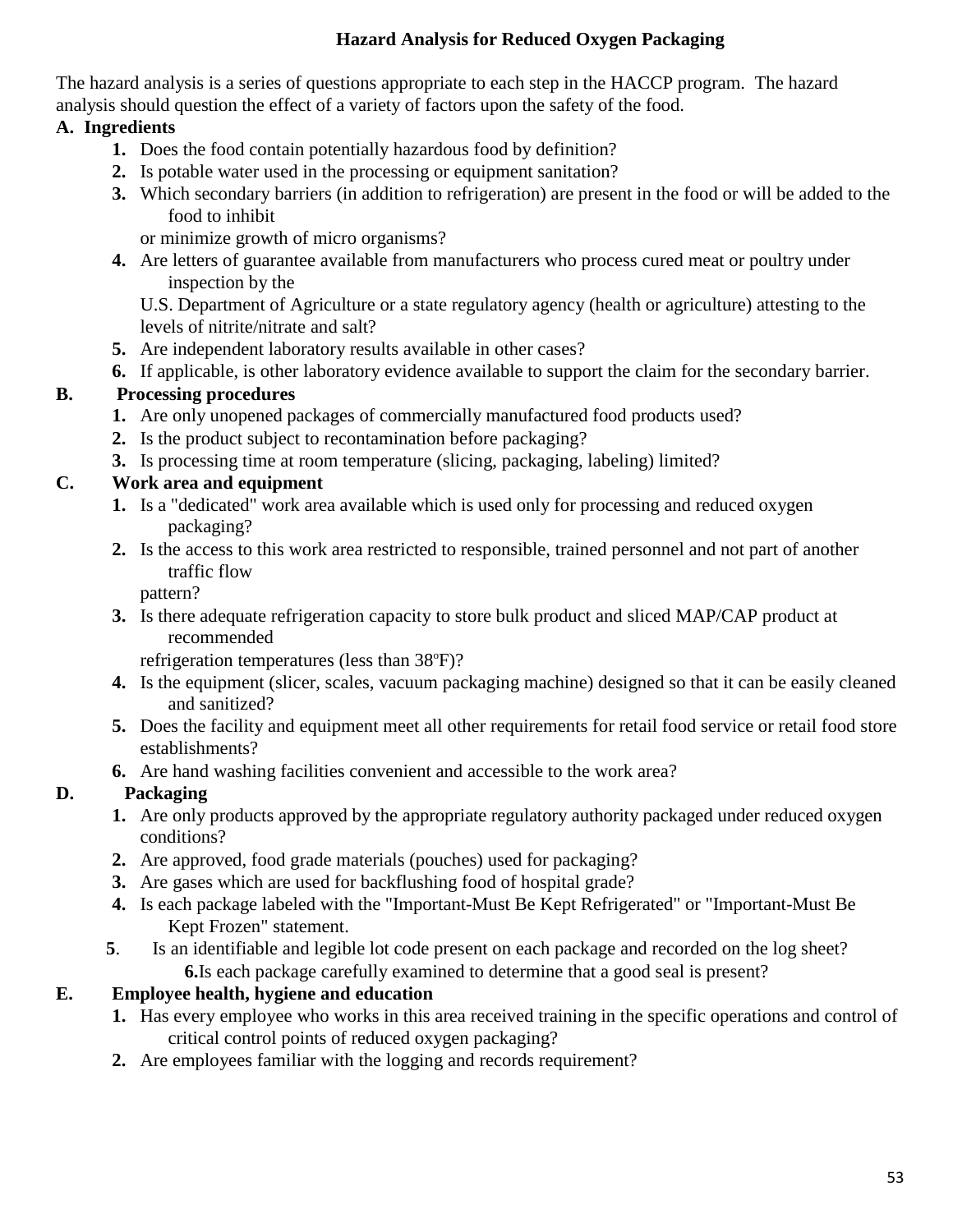3. Is a "Responsible Person" (store manager, deli manager, etc.) always available to review and approve daily log sheets and determine the action to be taken if there is a deviation from the process approved by the

regnlatory authority?

4. Is good personal hygiene (e.g., thorough hand washing, minimal or no hand contact with product, plastic gloves,

etc.) practiced by all employees in the work and preparation area?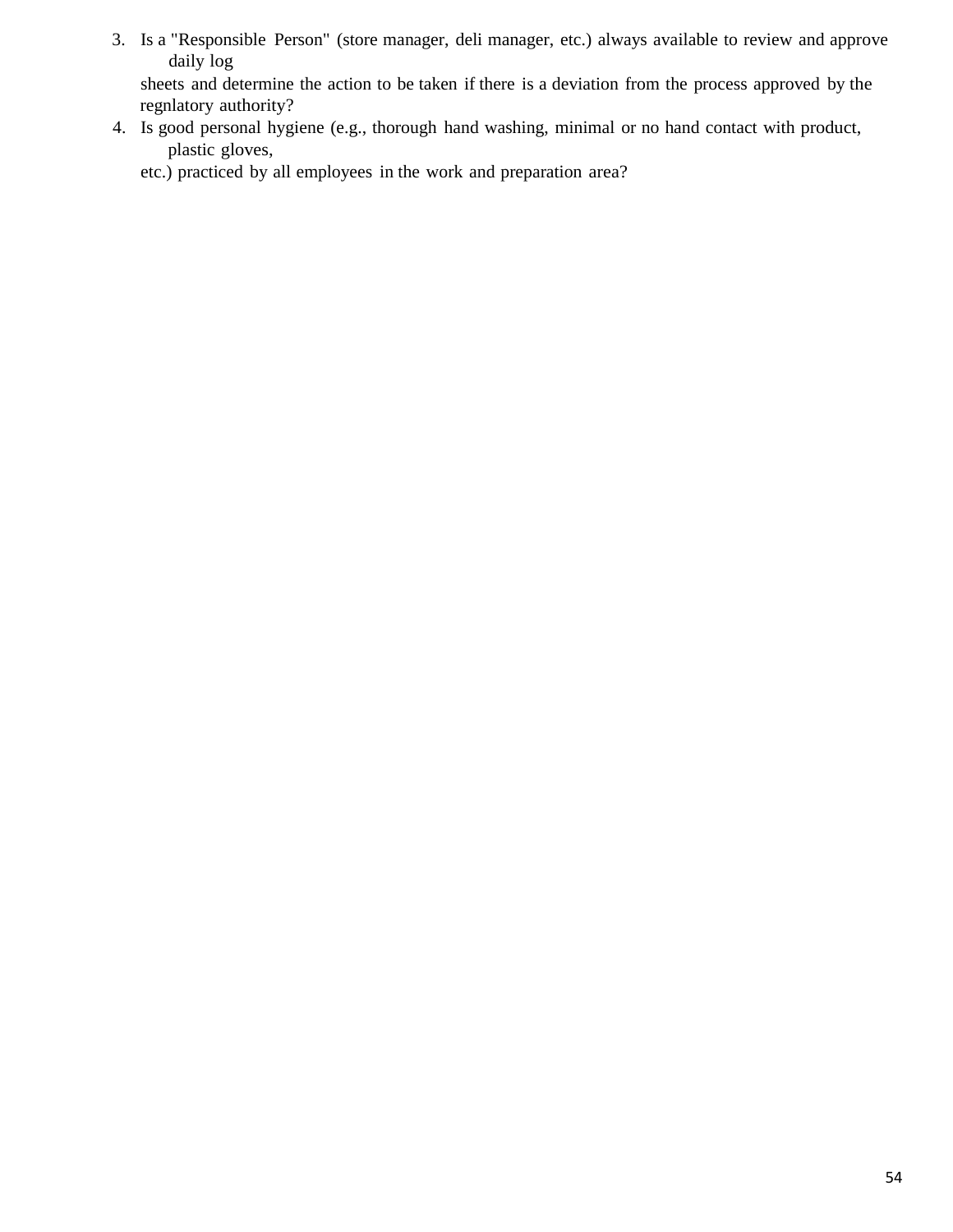#### HAZARD ANALYSIS CRITICAL CONTROL POINT (HACCP) FLOW PROCESS DIAGRAM RETAIL REDUCED OXYGEN PACKAGING

| PROCESS<br>OR<br>${\tt STEP}$ | CCP<br>YIN | <b>HAZARDS</b> | <b>MONITORING</b><br>PROCEDURES | CORRECTIVE<br><b>OR</b><br>PREVENTIVE<br><b>ACTION</b> | HACCP<br><b>RECORDS</b> | <b>VERIFICATION</b> |
|-------------------------------|------------|----------------|---------------------------------|--------------------------------------------------------|-------------------------|---------------------|
|                               |            |                |                                 |                                                        |                         |                     |
|                               |            |                |                                 |                                                        |                         |                     |
|                               |            |                |                                 |                                                        |                         |                     |
|                               |            |                |                                 |                                                        |                         |                     |
|                               |            |                |                                 |                                                        |                         |                     |
|                               |            |                |                                 |                                                        |                         |                     |
|                               |            |                |                                 |                                                        |                         |                     |
|                               |            |                |                                 |                                                        |                         |                     |
|                               |            |                |                                 |                                                        |                         |                     |
|                               |            |                |                                 |                                                        |                         |                     |
|                               |            |                |                                 |                                                        |                         |                     |
|                               |            |                |                                 |                                                        |                         |                     |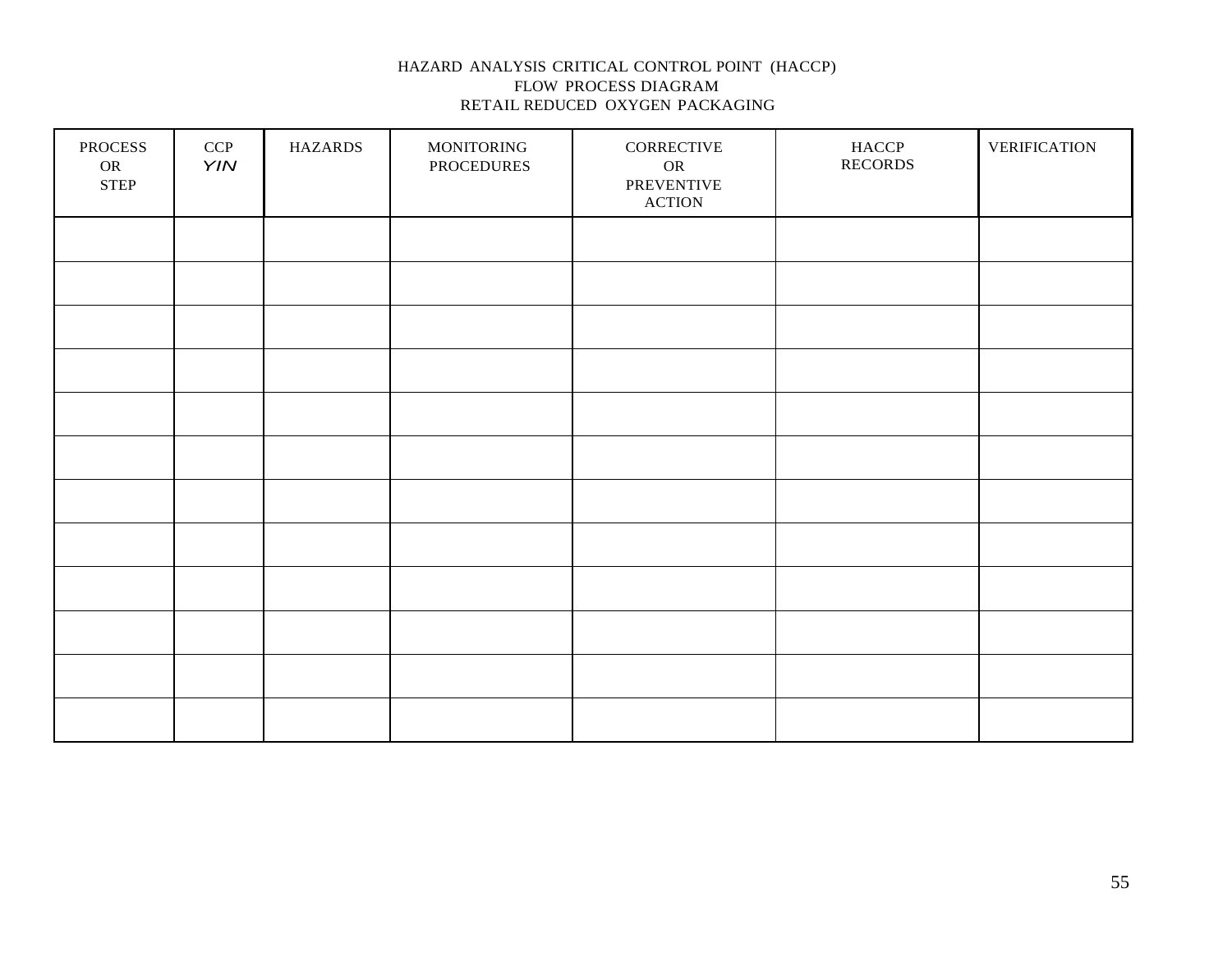# **Chicago Board of Health Rules and Regulations Pertaining To Bulk Foods**

# **I. Definititons**

**"Bulk foods"** means processed or unprocessed food in aggregate containers from which specific quantities desired by the consumer are withdrawn. For the purpose of this interpretation, bulk food does not include fresh whole fruits or fresh whole vegetables.

**"Display area"** means a location or locations, including physical facilities and equipment, where bulk food is offered for customer self-service.

**"Product module**" means a food contact container or insert for a display unit designed for display of food in bulk for customer self-service by either direct or indirect means.

**"Servicing area**" means a location or locations designed and equipped for cleaning, sanitizing, drying or refilling product modules or for preparing bulk foods.

# **11. Requirements**

# **A. Food supplies**

Bulk Food product modules shall be labeled with:

**1.** Unit price, price per pound. and, if on sale, the expiration date.

**2.** A counter card, sign, or other appropriate device bearing prominently and conspicuously at the product module,

the common name of the product, a list of ingredients in proper order of predominance, and other information required under Section

403(1) (2) of the Food Drug and Cosmetic Act.

# **B. Food Protection**

Bulk foods and product modules shall be kept free from contamination during display, customer selfservice, refilling, and storage. Product modules of non-human foods and non-food items shall be kept adequately separated from product modules containing human food items. Bulk food returned to the store by the customer shall be discarded.

# **C. Food storage**

Labels or package markers shall be available to the customer to identify take-home containers with the common name of the product unless the product is readily identifiable on sight.

# **D. Food display**

Bulk foods shall be dispensed only from product modules which are protected by close fitting, individual covers. If opened by the customer, the covers shall be self-closing and shall remain closed when not in use. Product modules for display of salad ingredients only:

**1.** May be protected by an overhead canopy and food shield (sneeze guard) in lieu of a cover or lid; and

**2.** Should be arranged to permit customer access without the necessity for reaching over uncovered food.

Customer access to food contained in product modules shall be at a height of 30 inches or more above the floor. Product modules with customer access from the top shall have a depth no greater than twelve inches. Customers are informed not to smoke in the bulk food display area. Customers are informed of their responsibilities for protecting display food from contamination.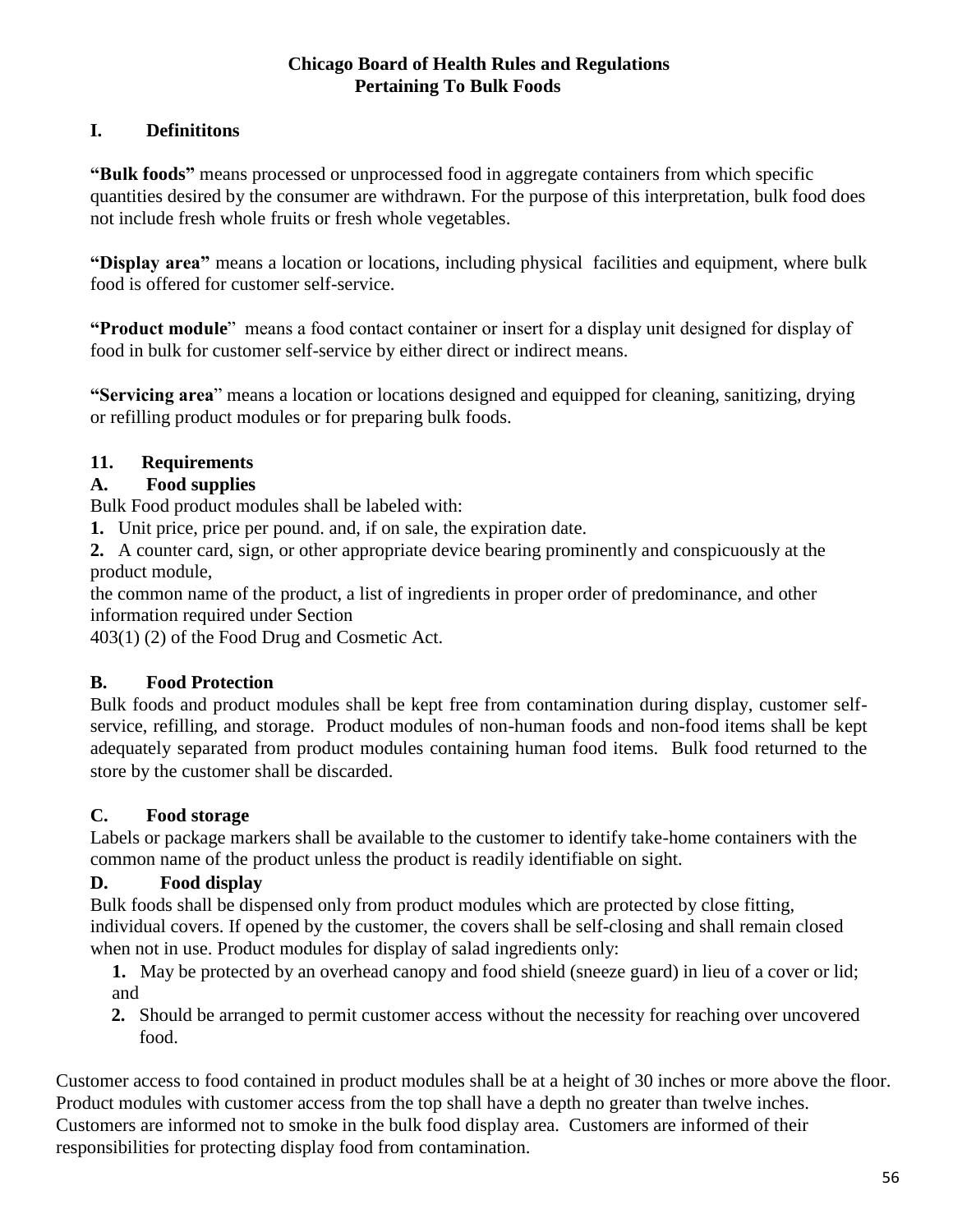# **E. Dispensing Methods and Utensils**

Dispensing methods and utensils suitable for removal of bulk foods from product modules are listed below. Examples of foods which can be dispensed by each method are listed, but are not limited to: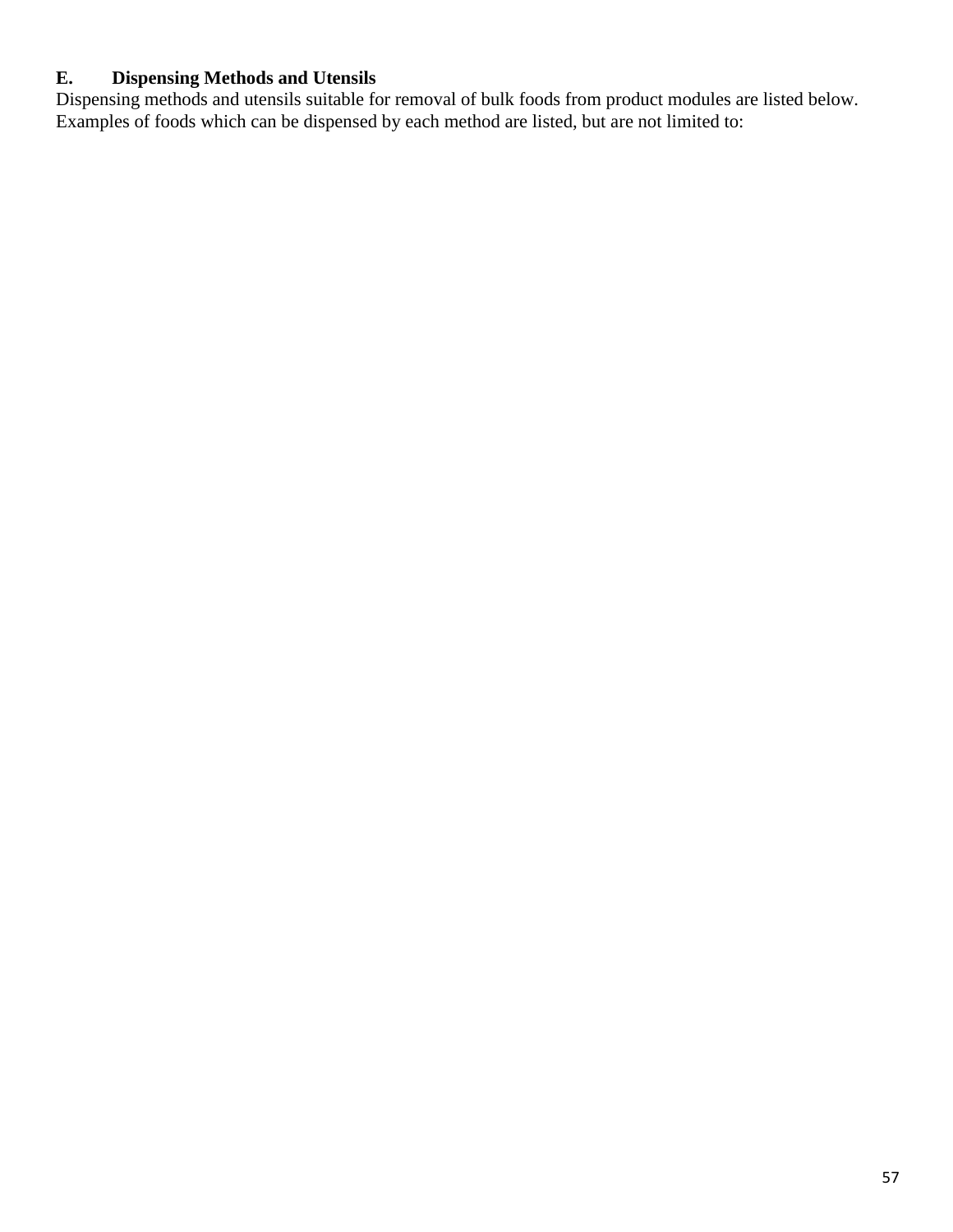# **1. Gravity (no utensils) or dispensed by food service personnel**.

**Candies (unwrapped)**

| <b>Gummy Bears</b>           | Jordan Almonds             |
|------------------------------|----------------------------|
| <b>Jelly Beans</b>           | JuJu Jels                  |
| Jelly Beans-Watermelon       | <b>Orange Slices</b>       |
| Jelly Beans-Ass't. Grmt.     | Pokeys                     |
| <b>Jelly Beans-Cherry</b>    | <b>Smarties</b>            |
| Jelly Beans-Banana Split     | <b>Spearmint Leaves</b>    |
| <b>Jelly Beans-Raspberry</b> | Spice Drops Jolly          |
| Rancher Ass't.               | <b>Tootsie Roll Midges</b> |
|                              |                            |

# **Drink Mixes**

Chocolate Instant Drink Mix Fruit Punch Drink Mix Grape Drink Mix Lemonade Drink Mix Orange Breakfast Mix Orange Drink Mix

# **Frostings/Puddings**

Frosting Mix-Chocolate Frosting Mix-Vanilla Instant Pudding-Butterscotch Instant Pudding-Chocolate Instant Pudding-Vanilla Shredded Coconut Whipped topping

# **Nuts**

Mixed Nuts w/Peanuts Peanuts-Jumbo Blanched Peanuts-Spanish Pecan Pieces Pecan Halves Walnut Halves and Pieces Walnut Pieces Almonds-Salted Roasted Cashew Pieces Cashews-Whole Cashews-Unsalted Roasted Dry Roasted Nuts-Salted Dry Roasted Nuts-Unsalted Imperial Nut Mix Imperial Nut Mix-Raw **Peanut Butter/Jellies** Grape Jelly Peanut Butter- Crunchy Orange Marmalade Peanut Butter-Creamy Strawberry Preserves **Snack (Ready-to-eat)** Sweet and Salty Taco Flavor Tortilla Chips Tostada Chips Trail Mix Tropical Mix Whole Soy-Unsalted Yogurt Peanuts Yogurt Raisins **Seasonings**

Parsley Flakes Seasoned Salt Spaghetti Sauce Mix Taco Seasoning Mix **Sugars** Confectioners Sugar Dark Brown Sugar

Granulated Sugar Light Brown Sugar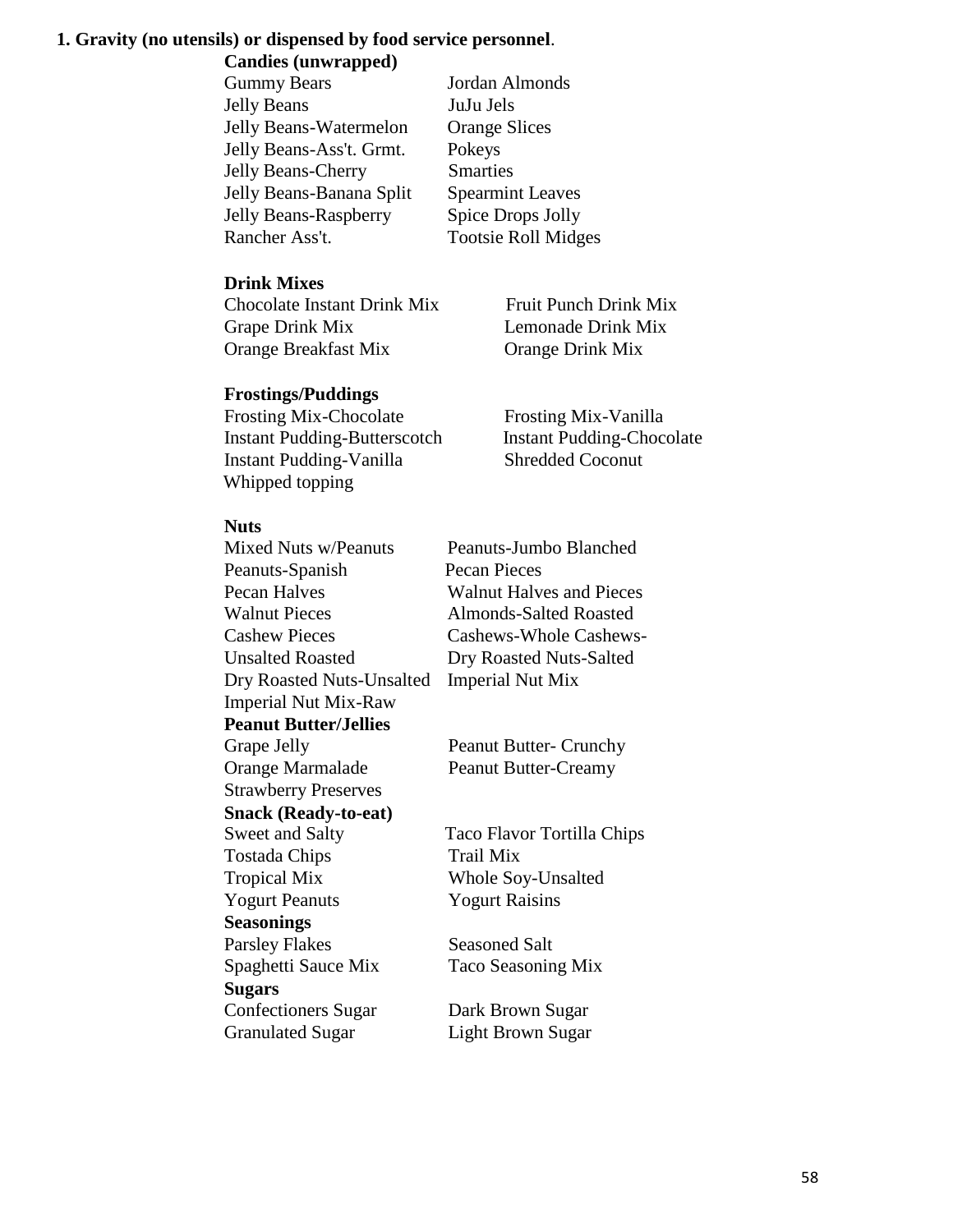**Granola Snacks** Apricots Banana Chips California Mix Calmyrna Figs Carob Malted Milk Balls Carobs Peanuts Carobs Raisins Cheese Curls Corn Chips Corn Nuts Dried Mixed Fruit Dried Peaches Dried Pears Fruit Medley **Cereal** Corn Flakes Granola Cereal Quick Oats Sugar Frosted Flakes **Snacks** Nacho Tortilla Chips Raisins Party Mix Sesame Honey Treats Peanuts and Raisins Sesame Nut Mix Pineapple Tidbits Squash Seeds Pitted Dates Student Nut Mix Pitted Prunes Sunflower Meats Pretzel Gems Sunflower Meats/Pretzel Sticks Unsalted Sunflower Seeds Pretzel Twists Pretzels-Dutch Pretzels-Party Mix Croutons-Italian Croutons-Plain **Spices/Seasonings** Brown Gravy Mix Ground Black Pepper Chili Powder Ground Cinnamon Chili Seasoning Mix Onion Flakes Garlic Salt **Oregano** 

#### **2. Pumps (no utensils only)**

Liquids - oil, vinegar Viscous foods - dressings, honey, catsup **Syrup** Chocolate Syrup Pancake Syrup **Honey** White Honey

#### **3. Tongs or Scoops**

**Instant Potatoes** Brown Rice Long Grain Rice **Pasta** Shells-Small Noodles-Fine

Spaghetti-Regular Noodles-Wide Spaghetti-Thin Noodles-Medium Spinach Egg Noodles Shells-Medium Chow Mein Noodles Elbow Macaroni Lasagna Mostaccioli Lisci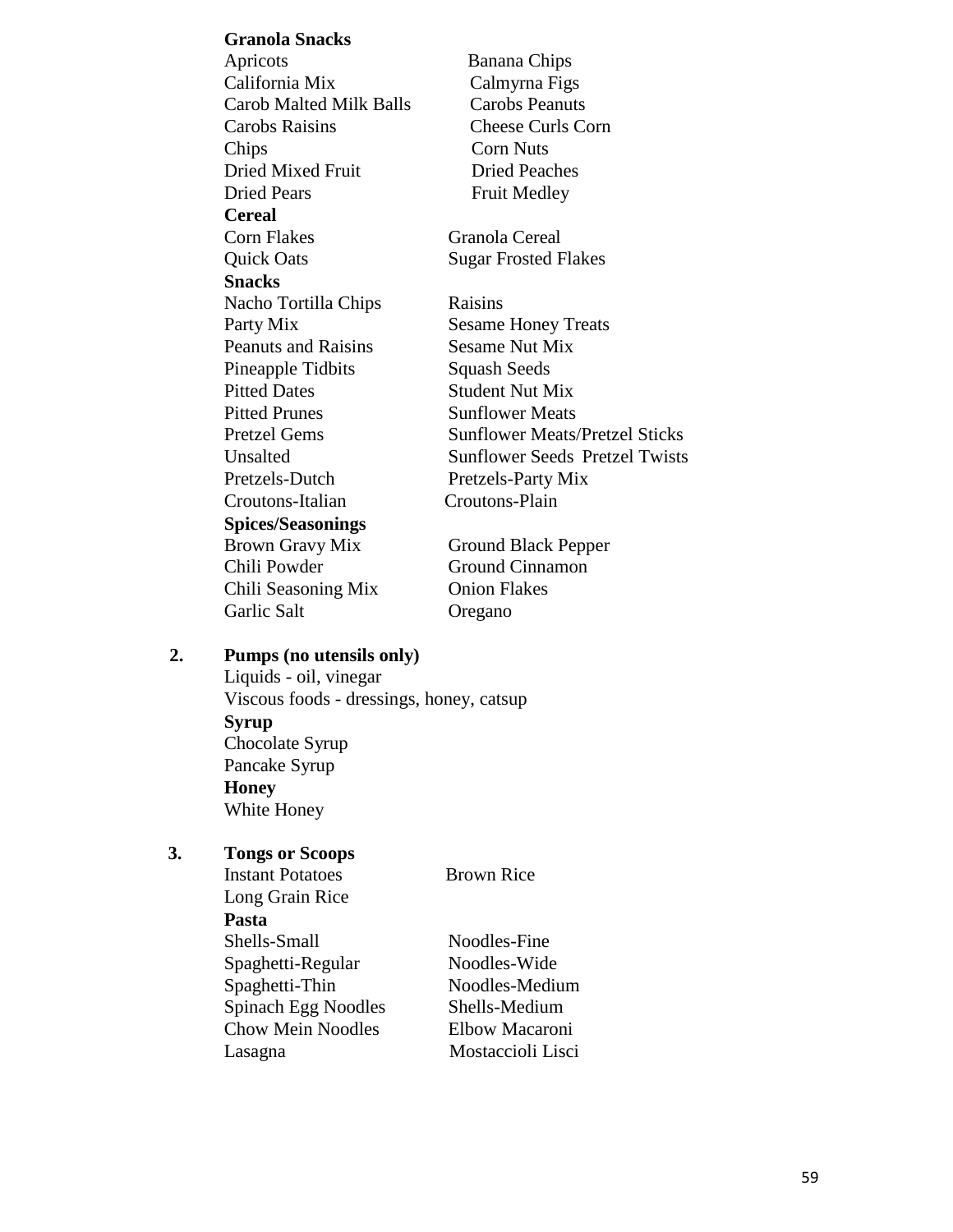| Rigatoni                                           | Rotini                            |
|----------------------------------------------------|-----------------------------------|
| <b>Gelatins</b>                                    |                                   |
| Gelatin-Cherry                                     | Gelatin-Lime                      |
| Gelatin-Orange                                     | Gelatin-Strawberry                |
| <b>Dispensing Methods and Utensils (continued)</b> |                                   |
| <b>Dried Beans and Peas</b>                        |                                   |
| <b>Black-Eye Peas</b>                              | Lentil Beans                      |
| Pinto                                              | <b>Beans</b>                      |
| <b>Great Northern Beans</b>                        | Large Lima Beans                  |
| <b>Kidney Beans</b>                                | Split Peas/Navy Beans             |
| <b>Unshelled Nuts</b>                              |                                   |
| Pistachios-Natural                                 | Pistachios-Red                    |
| <b>Gourmet Popcorn</b>                             |                                   |
| <b>Wrapped Snacks</b>                              |                                   |
| Granola Bars-Chocolate Chip                        | <b>Granola Bars-Peanut Butter</b> |
| Granola Bars-Raisin Nut                            | Granola Bars-Apple Cinnamon       |
| <b>Baking Miscellaneous</b>                        |                                   |
| <b>Baking Soda</b>                                 | Blueberry muffin Mix              |
| Bread Mix w/Yeast                                  | <b>Brownie Mix</b>                |
| <b>Butterscotch Morsels</b>                        | Pie Crust Mix                     |
| <b>Buttermilk Biscuit Mix</b>                      | Corn Muffin Mix                   |
| <b>Hot Roll Mix</b>                                | Pancake and Waffle Mix            |
| <b>Peanut Butter Morsels</b>                       | Pizza Crust Mix                   |
| Semi-Sweet Chocolate Morsels                       |                                   |
| All Purpose flour                                  |                                   |

Loaves of bread must be prepackaged or wrapped to minimize handling.

# **Breadings and Coatings**

|    | All purpose Batter Mix                              | <b>Bread Crumbs-Plain</b>     |
|----|-----------------------------------------------------|-------------------------------|
|    | <b>Bread Crumbs-Seasoned</b>                        | <b>Breading Mix</b>           |
|    | <b>Chicken Coating Mix</b>                          | Coat and Bake Mix             |
|    | <b>Cake and Frosting Mix</b>                        |                               |
|    | Cake Mix-Angel Food                                 | Cake Mix-Devils Food          |
|    | Cake Mix-White                                      | Cake Mix-Yellow               |
|    | Cookie Mix-Chocolate Chip                           | Cookie Mix-Oatmeal            |
|    | <b>Miscellaneous</b>                                |                               |
|    | Coffee Creamer                                      | <b>Instant Hot Cocoa</b>      |
|    | Tea Bags                                            |                               |
| 4. | Ladles (Longhandled)                                |                               |
|    | <b>Pie Fillings</b> Apple                           |                               |
|    | Pie Filler blueberry                                | Cherry Pie Filler             |
|    | Pie Filler                                          |                               |
| 5. | Tongs with food placed above the reach of children. |                               |
|    | <b>Cookies</b>                                      |                               |
|    | <b>Peanut Butter Cookies</b>                        | <b>Chocolate Chip Cookies</b> |
|    | Pecan Cookies                                       | <b>Coconut Cookies</b>        |
|    | <b>Oatmeal Cookies</b>                              |                               |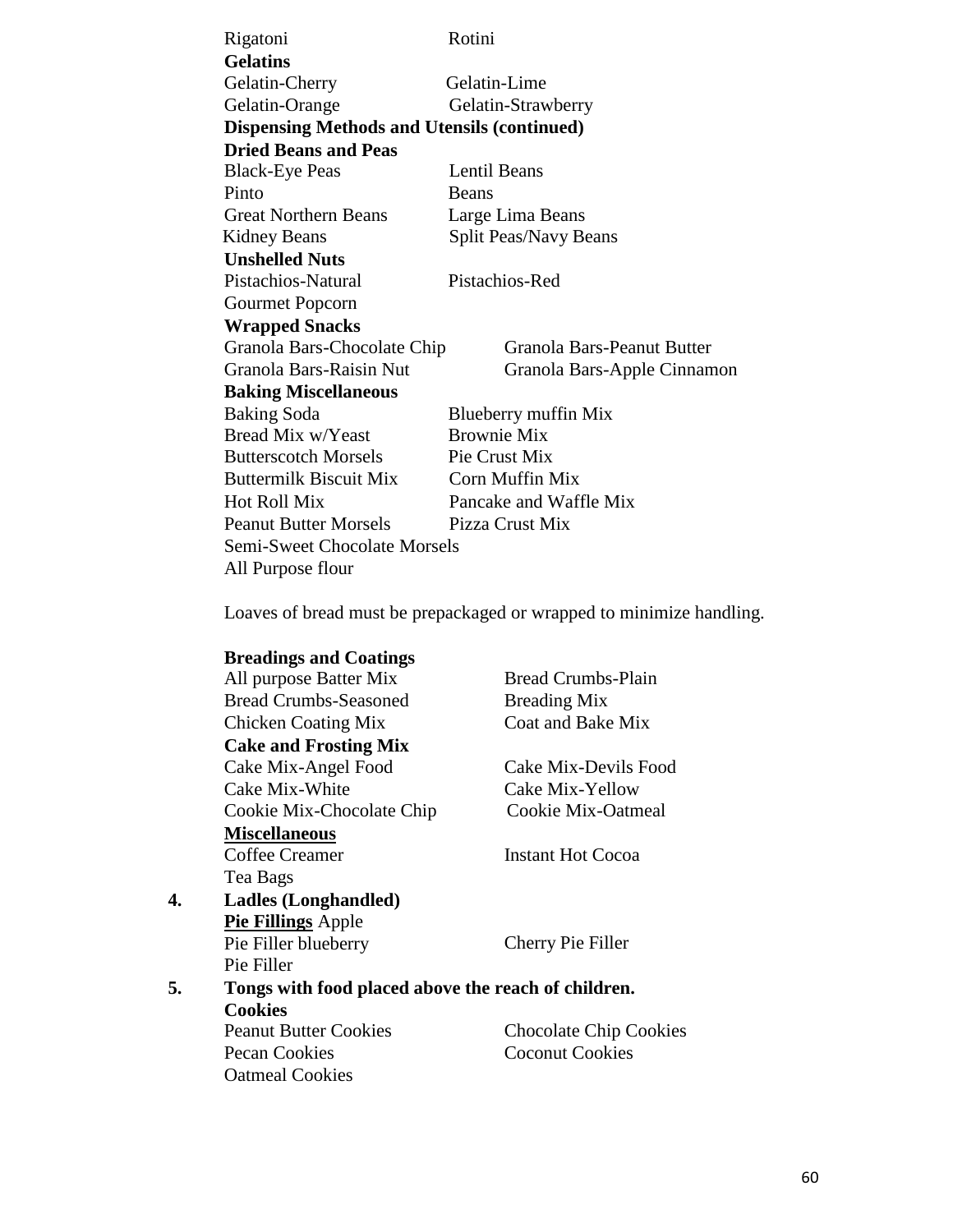**6. Not for Human Consumption (Pet Foods)**  Separate area of Bulk Dispensing Location. **Pet Foods** Cat Food - Dry Dog Food - Semi Moist Cat Food - Semi Moist Dog Biscuits - Large Dog Food - Chunk Dry Dog Biscuits - Medium Dog Food - Premium Dry Lolli Dog Treats

Dispensing utensils shall be stored clean and dry, attached to the display unit by a length<sup>\*</sup> of easily cleanable material and stored in a sleeve or housing attached or adjacent to the display unit. (Exempted from this requirement are tongs for salad bar use, and ladles used with semi-solid foods). Customers are provided instruction on the correct use of dispensing utensils. Take-home containers (bags, cups, lids, etc.) for customer use are provided in a sanitary manner. No "personal" containers are filled with bulk foods. \*Length shall be such that utensil cannot contact floor.

# **F. Equipment and utensils, materials (4-101, 4-103)**

Cloth, burlap or paper bagging shall not be used as product modules in the display area. Single service plastic bags or disposable lines used as product modules shall be of sufficient weight and thickness to resist tears and cuts.

# **G. Design and fabrication (4-201)**

Product modules, lids, dispensing units and utensils shall be constructed of materials meeting requirements for food contact surfaces. Interior corners and angles of product modules shall be rounded. Individual product modules shall be designed to be easily removable from the display unit for servicing unless the modules are so designed and fabricated that they can be effectively cleaned and sanitized through a manual in-place cleaning procedure that will not contaminate or otherwise adversely affect bulk food or equipment in the adjoining display area.

# **H. Equipment and utensil cleaning and sanitizing**

Facilities and/or equipment shall be available, either in a servicing area or in-place, to provide for proper cleaning and sanitizing of all food contact surfaces including product modules, lids, and dispensing utensils. Tongs, scoops, ladles or spatulas used by customers are cleaned and sanitized at least once in every twelve (12) hour period of use. Product modules (and other equipment) are cleaned and sanitized prior to restocking, or at least once in every twelve (12) hour period of uses, or at intervals throughout the day, based on type of food and amount of food particle accumulation or soiling. Food contact surfaces, if contamination is observed or suspected, are to be cleaned and sanitized immediately.

# **I. Handwashing facilities (6-501 and 6-503)**

Customers are informed of and permitted access to handwashing facilities located in employee restroom(s). Sanitary paper towels and an easily cleanable waste receptacle should be provided in the display area, if liquid, viscous, or semi-solid food is offered in bulk.

# **J. Submission of plans**

Alterations of a retail food store to accommodate self-service of bulk food may constitute major remodeling, depending on the requirements of the state or local regulatory authority, and require submission of plans and specifications for approval.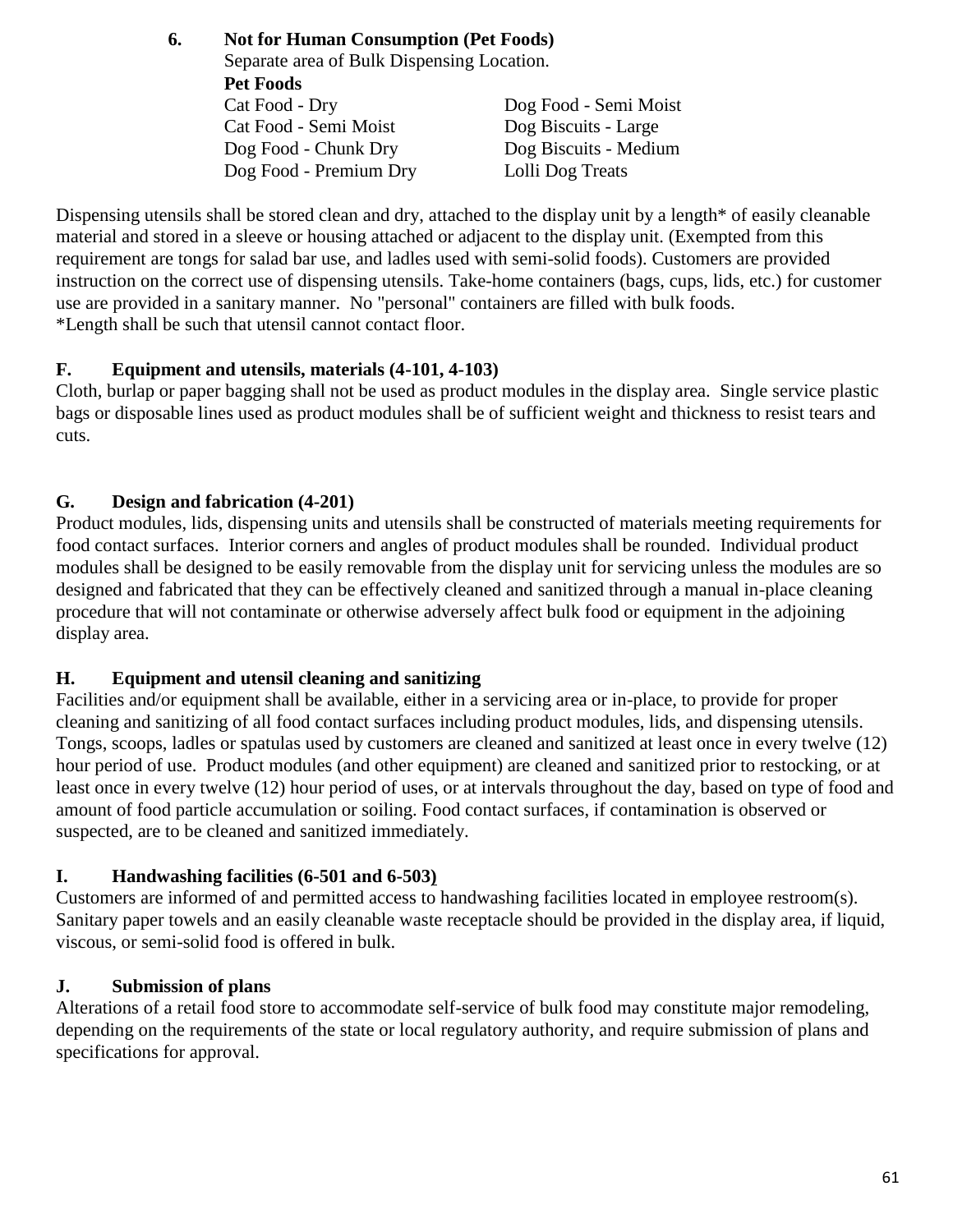**Inspection and Correction of Violations** Sections<br>101 F<br>102 A

- **Frequency**
- **102 Access**
- **103 Report of Findings**
- **104 Imminent Health Hazard**
- **105 Critical Violation**
- **106 Serious Violation 107 Minor Violation**
- **Violation Penalty**

#### **101. Frequency**

- **A.** Except as specified in (B) and (C) of this section, the regulatory authority shall inspect a food establishment at least once every 6 months.
- **B.** The regulatory authority may increase the interval between inspections beyond 6 months if:
	- **1.** The food establishment is fully operating under an approved and validated HACCP plan;
	- **2**. The food establishment is assigned a less frequent inspection frequency based on a riskbased inspection schedule that is formally adopted by the Chicago Department of Public Health and is being uniformly applied throughout Chicago and at least once every 6 months the establishment is contacted by telephone or other means by the regulatory authority to assure that the establishment manager and the nature of the food operation are not changed; or
	- **3.** The establishment's operation involves only coffee service and other unpackaged or prepackaged food that is not potentially hazardous such as carbonated beverages and snack food such as chips, nuts, popcorn and pretzels
- **C.** The regulatory authority shall periodically inspect throughout its permit period a temporary food establishment that prepares, sells, or serves unpackaged potentially hazardous food and that:
	- **1**. Has improvised rather than permanent facilities or equipment for accomplishing functions such as hand washing, food preparation and protection, food temperature control, ware washing, providing drinking water, waste retention and disposal, and insect and rodent control; or
	- **2.** Has inexperienced food employees.
- **D.** Within the parameters specified in this section, the regulatory authority shall prioritize and conduct more frequent inspections based upon its assessment of a food establishment's history of compliance with this code and the establishment's potential as a vector of foodborne illness by evaluating:
	- **1.** Past performance, for nonconformance with the Chicago Municipal Code or the Chicago Board of Health Rules and Regulations or HACCP plan requirements that are critical;
	- **2.** Past performance, for numerous or repeat violations of the Chicago Municipal Code or the

Chicago Board of Health Rules and Regulations or HACCP plan requirements that are noncritical;

- **3.** The hazards associated with the particular foods that are prepared, stored, or served;
- **4.** The type of operation including the methods and extent of food storage, preparation, and service;
- **5.** The number of people served; and
- **6.** Whether the population served is a highly susceptible population.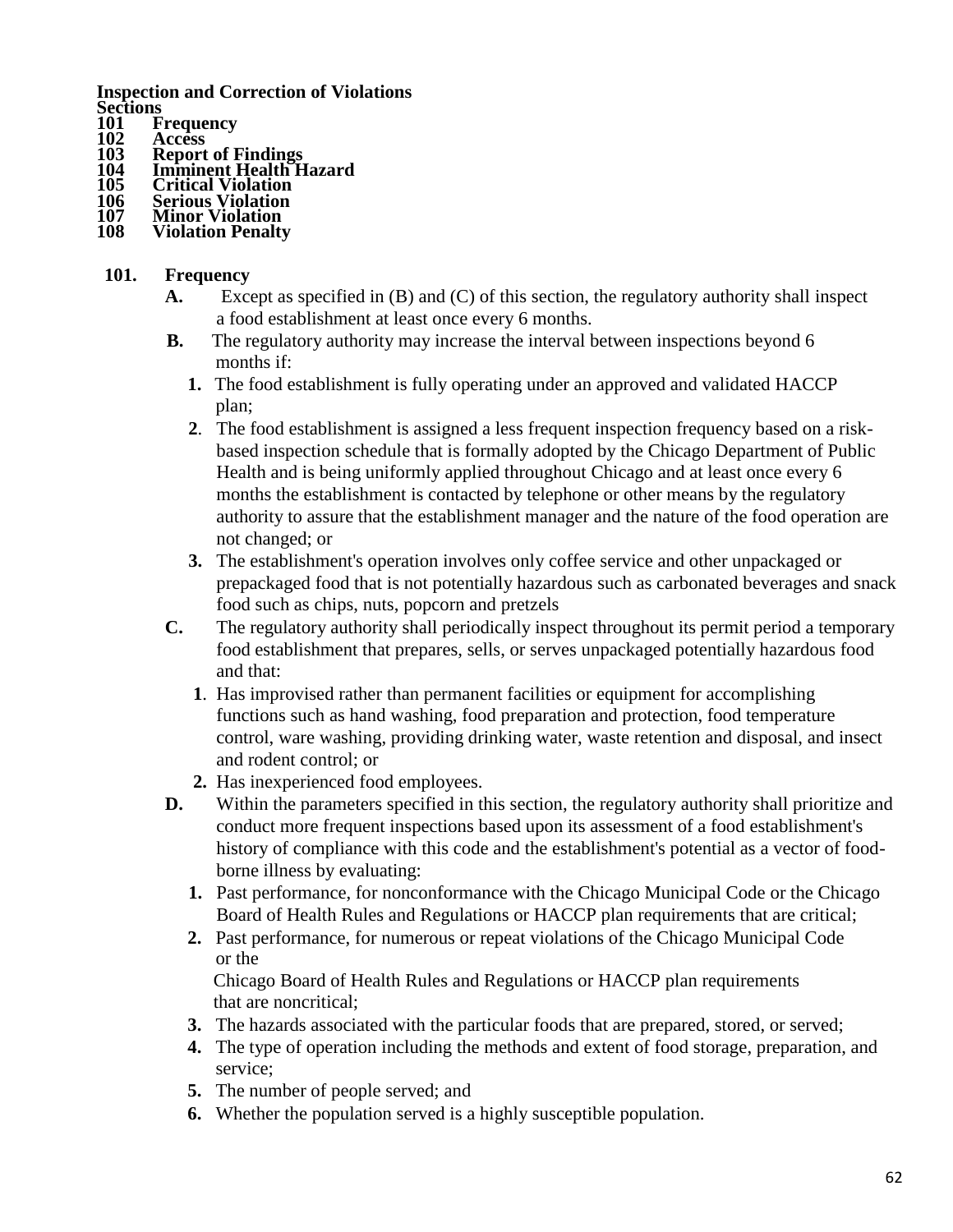# **102. Access allowed at reasonable times after due notice**

After the regulatory authority presents official credentials and provides notice of the purpose of, and an intent to conduct, an inspection, the person in charge shall allow the regulatory authority to determine if the food establishment is in compliance with the Chicago Municipal Code and these rules and regulations by allowing access to the establishment, allowing inspection, and providing information and records specified in the Chicago Municipal Code and these Rules and Regulations which the regulatory authority is entitled according to law, during the food establishment's hours of operation and other reasonable times.

# **103. Report of findings - Issuing report and obtaining acknowledgment of receipt.**

- **A.** At the conclusion of the inspection the regulatory authority shall provide a copy of the completed inspection report and the notice to correct violations to the certified manager if a certified manager is required by law or to the person in charge, and request a signed acknowledgment of receipt. A summary report will be completed by the inspector and it shall be posted upon an inside wall of the establishment in an area that is visible to all customers. A copy of the signed inspection report shall be retained by the food establishment and be available at all times for review by the Chicago Department of Public Health upon request.
- **B.** The regulatory authority shall inform a person who declines to sign an acknowledgment of receipt of inspection findings as specified in this section that:
	- 1. An acknowledgment of receipt is not an agreement with findings,
	- 2. Refusal to sign an acknowledgment of receipt will not affect the license holder's obligation to correct the violations noted in the inspection report within the time frames specified, and
	- 3. A refusal to sign an acknowledgment of receipt is noted in the inspection report and conveyed to the regulatory authority's historical record for the food establishment.
	- 4. The regulatory authority shall make a final request that the person in charge sign an acknowledgment of receipt of inspection findings.

# **104. Imminent health hazard - Ceasing operations and reporting**

- **A.** A license holder shall immediately discontinue operations and notify the regulatory authority if an imminent health hazard may exist because of an emergency such as a fire, flood, extended interruption of electrical or water services, sewage backup, misuse of poisonous or toxic materials, or an apparent food-borne illness outbreak, unsanitary occurrence or condition, or other circumstance that may endanger public health;
- **B.** Upon written notice to the owner, the Department of Public Health may place a "Held for Inspection" order on any equipment that the Department determines or has probable cause to believe that the use of such equipment creates an imminent health hazard.
	- **C.** If operations are discontinued as specified under this section, or otherwise according to law, the license holder shall obtain approval from the regulatory authority before resuming operations.

#### **105. Critical violation - Timely correction.**

**A.** A violation of the Municipal Code of Chicago or the Rules and Regulations of the Board of Health governing food establishments is a critical violation if the violation creates an imminent health hazard.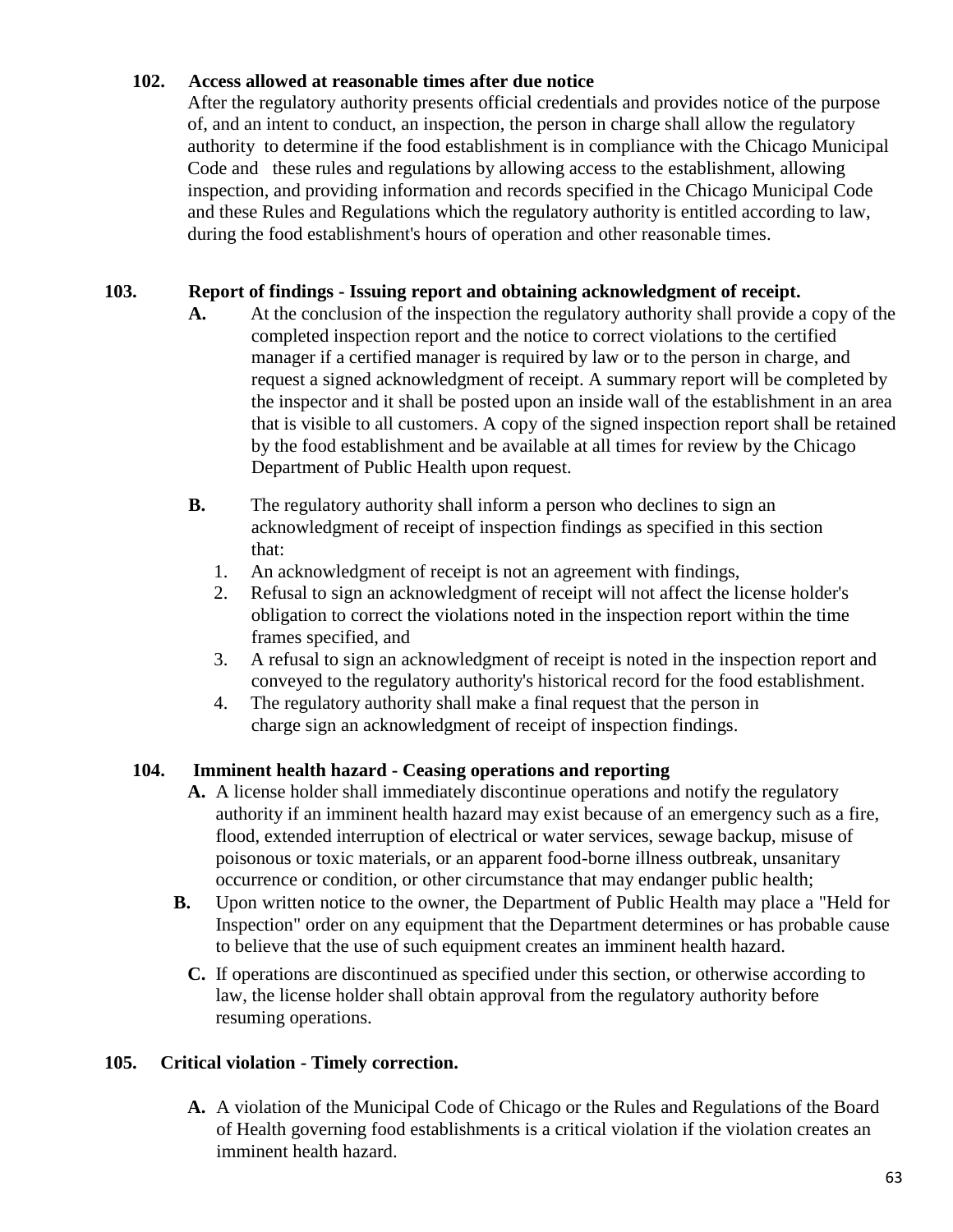Critical violations include but are not limited to:

- 1. Unapproved source; unsound condition; spoilage; foods improperly labeled; shellfish tags not in place
- 2. Inadequate facilities to maintain proper temperature
- 3. Potentially hazardous food do not meet temperature requirement during: storage, preparation, display and service
- 4. Sources of cross contamination not controlled i.e. cutting boards, food handlers, utensils etc.
- 5. Personnel with infections not restricted; open sores, wounds etc.
- 6. Hands not washed and clean, poor hygienic practices; Bare hand contact with ready to eat food not minimized
- 7. Wash and rinse water: not clean and improper temperature
- 8. Improper sanitizing rinse; not clean, improper temperature, inadequate concentration, inadequate exposure time, equipment and utensils not sanitized
- 9. Unapproved water source; no hot and cold under city pressure
- 10. Improper sewage and waste water disposal, back siphoning, cross connection and/or back flow
- 11. Inadequate number of toilets, not convenient, not accessible, not properly designed, not maintained
- 12. Inadequate hand washing facilities; no soap and sanitary hand drying devices, not convenient to food prep area
- 13. Evidence of rodent or insect infestation in food prep area; birds, turtles or other animals on premises
- 14. Previous serious violations not corrected within the time specified by the regulatory authority

Critical violations observed during inspections shall result in the issuance of citations. Critical violations that cannot be corrected during the inspection shall result in the issuance of a citation and closure of the food establishment.

- **B.** A "notice of closure" sign may be conspicuously placed upon that part of the establishment to which the public has access. It shall be unlawful for any person to remove a "notice of closure" sign unless authorized to do so by the Department of Public Health. Removal of such posted "notice of closure" sign will be classified as a "serious violation" and a citation issued.
- **C.** A license holder whose license has been suspended may at any time apply for restoration of the license. Within 48 hours after the regulatory authority receives such application, accompanied by a statement signed by the licensee that the provisions previously violated have been complied with, the Department of Public Health shall reinspect the establishment to assure that the applicant is complying with the requirements of this code; provided however that between the hours of 3 p. m. on Friday and 9 p. m. on Sunday, the department of health shall reinspect as soon as possible, but in no event later than 48 hours after the time application for restoration is made. When the reinspection indicates full compliance, the license shall be restored and the Chicago Police Department so notified; provided that a license suspended a second or subsequent time shall not be restored sooner than the expiration of 48 hours from the time of suspension.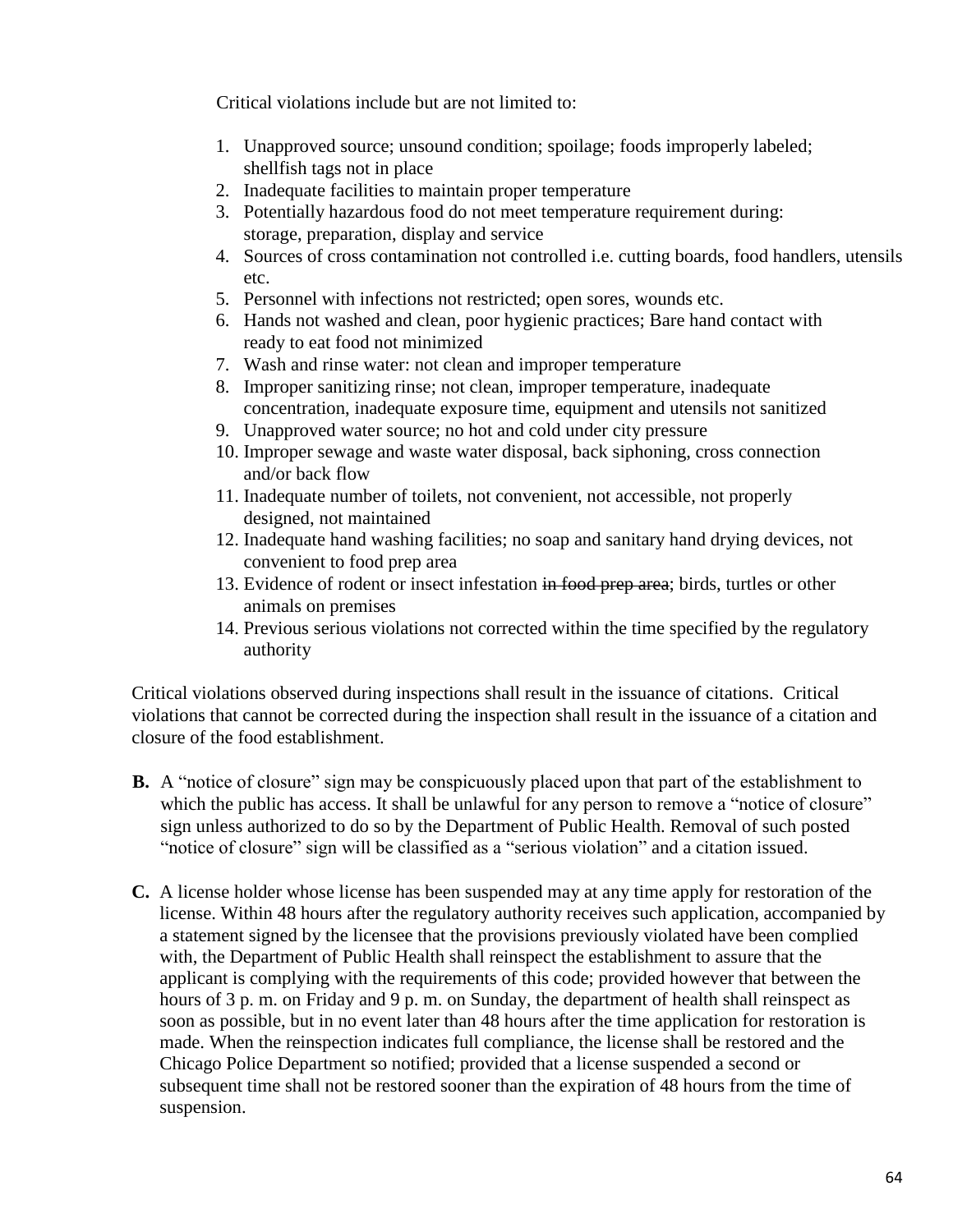# **Verification and Documentation of Correction**

- **D.** After observing at the time of inspection a correction of a critical violation or deviation, the regulatory authority shall enter the violation and information about the corrective action on the inspection report.
- **E.** After receiving notification that the license holder has corrected a critical violation or HACCP plan deviation, the regulatory authority shall verify correction of the violation, document the information on an inspection report, and enter the report in the regulatory authority's records.

# **106. Serious violation** - **Timely correction.**

A violation of the Municipal Code of Chicago or the Rules and Regulations of the Board of Health governing food establishments is a serious violation if the violation will likely create an imminent health hazard if it is not corrected within the time frame specified by the regulatory authority.

Serious violations include but are not limited to:

- 15. Unwrapped and potentially hazardous foods re-served
- 16. Food not protected during storage, preparation, display, service and transportation
- 17. Potentially hazardous foods improperly thawed
- 18. Evidence of rodent or insect infestation, outer openings not protected, no written log maintained and available to the inspectors
- 19. Outside garbage, waste grease and storage area; containers not covered, not rodent proof, area not clean
- 20. Inside containers or receptacles, not covered, inadequate number, not insect/rodent proof, not clean
- 21. No Certified Food Manager on site during times when potentially hazardous foods are prepared and served
- 22. Dishmachines: inaccurate thermometers, no chemical test kits provided, no gauge cock
- 23. Dishes not pre-flushed, scraped and soaked
- 24. Dish washing facilities: not properly designed, constructed, maintained, installed, located and operated
- 25. Toxic items not properly stored, labeled or used
- 26. Inadequate number of toilets, not convenient, not accessible, not properly designed or installed
- 27. Toilet rooms not enclosed, not clean, no hand cleaner, no sanitary towels/hand drying devices, no proper waste receptacles
- 28. Inspection report summary not properly displayed
- 29. Previous minor violations not corrected

Serious violations observed during inspection shall result in the issuance of citations. Upon reinspection serious violations except violations 21 and 28 that have not been corrected in the time frame specified by the regulatory authority shall be classified as critical violations resulting in the issuance of a citation and closure of the food establishment.

#### **107. Minor violation - Timely correction.**

A violation of the Municipal Code of Chicago or the Rules and Regulations of the Board of Health governing food establishments is a minor violation if the violation is less likely than a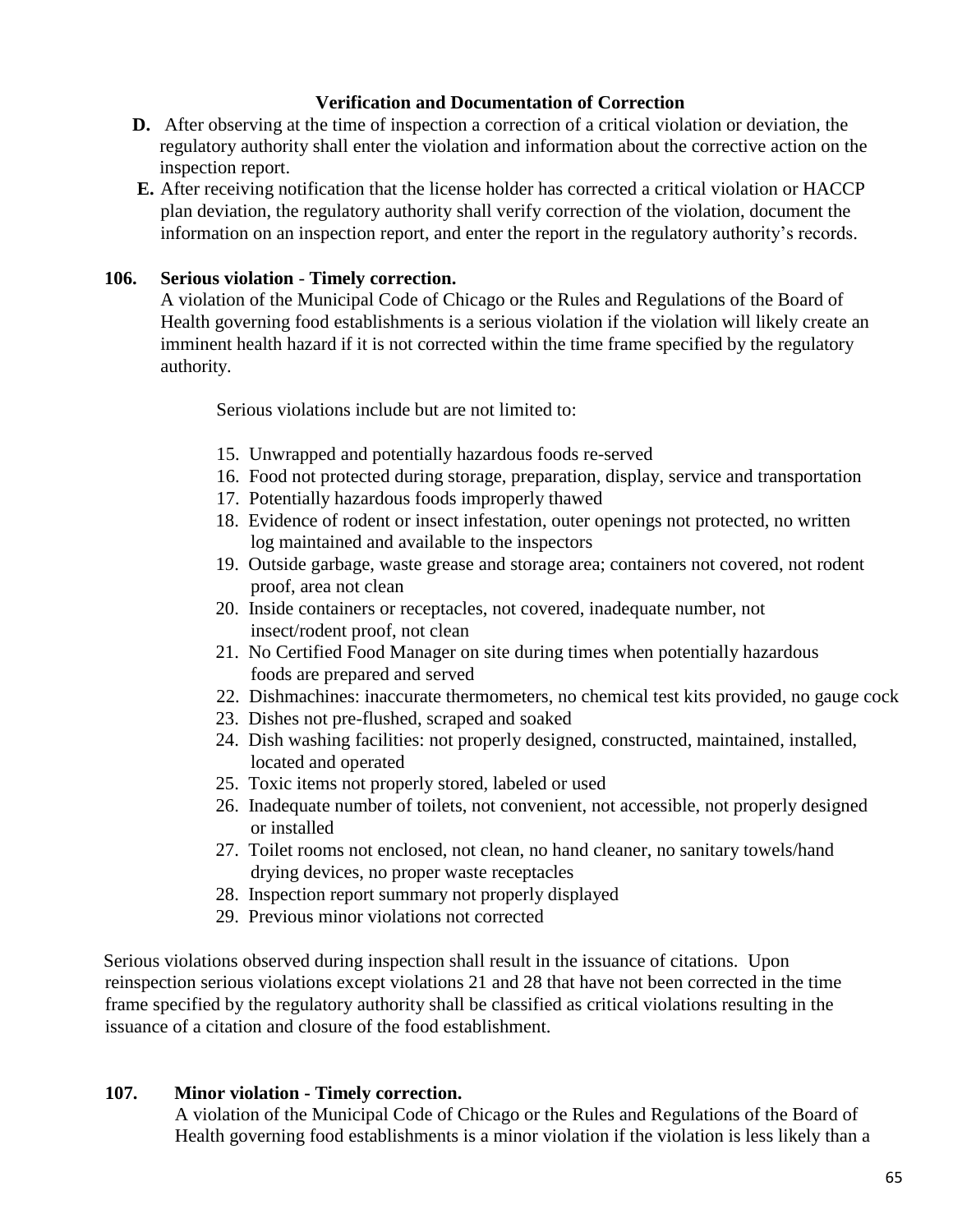critical or serious violation to contribute to food contamination, illness or environmental degradation.

Minor violations include but are not limited to:

- 30. Food not in original container, not properly labeled; no customer advisory posted as required
- 31. Clean multi-use utensil and single service articles improperly stored; re-use of single service articles
- 32. Food and non-food contact surfaces improperly designed, constructed and maintained
- 33. Food and non-food contact equipment/utensil not clean and free of abrasive detergents
- 34. Floor: poorly constructed, not drained, not clean, not in good repair, covering improperly installed, no dustless cleaning methods
- 35. Walls, ceilings, attached equipment: poorly constructed, not in good repair, unclean surfaces, no dustless cleaning methods
- 36. Lighting: not provided as required, fixtures not shielded
- 37. Dressing rooms: no lockers provided, located and used; no separation from living/sleeping quarters
- 38. Ventilation: rooms and equipment not vented as required; Plumbing: not installed and maintained.
- 39. Clean, soiled linen not properly stored
- 40. Refrigeration thermometers not provided or conspicuous
- 41. Premises not maintained free of litter and /or unnecessary articles cleaning equipment improperly stored
- 42. Appropriate method of handling of food (ice); not minimized no hair restraints and clean apparel not worn
- 43. Food (ice) dispensing utensils not properly stored when in use
- 44. Unauthorized persons in food preparation area
- 45. Food handler requirements not met

Minor violations that are not corrected by the next routine inspection shall be classified as serious violations, resulting in the issuance of a citation. Minor violation 45 that is not corrected by the next routine inspection shall be classified as serious violation, resulting in the issuance of a citation. If violation 45 is not corrected this violation shall be classified as a serious violation until corrected.

#### **108. Violation - Penalty**

Any person who violates or resists the enforcement of the city of Chicago Municipal Code relating to health and sanitation in any food establishment or the rules and regulations promulgated thereunder shall be fined \$ 500.00 for each critical violation; \$ 250.00 for each serious violation; and \$250.00 for each minor violation that is not corrected upon reinspection by the Department of Public Health. A separate and distinct offense shall be deemed to have been committed for each and every day on which any person is found liable for such violation; provided that, the intervening days between when a license holder notifies the regulatory authority that a violation has been corrected and a reinspection has been conducted by the regulatory authority shall not constitute separate offenses, if the violation was found to be corrected upon reinspection; and further provided that the intervening days between when a license holder whose license has been suspended applies for restoration of the license and a reinspection has been conducted by the Department of Public Health shall not constitute separate offences if the violation was found to be corrected upon reinspection. In accordance with section 7-42-085, the penalty imposed may